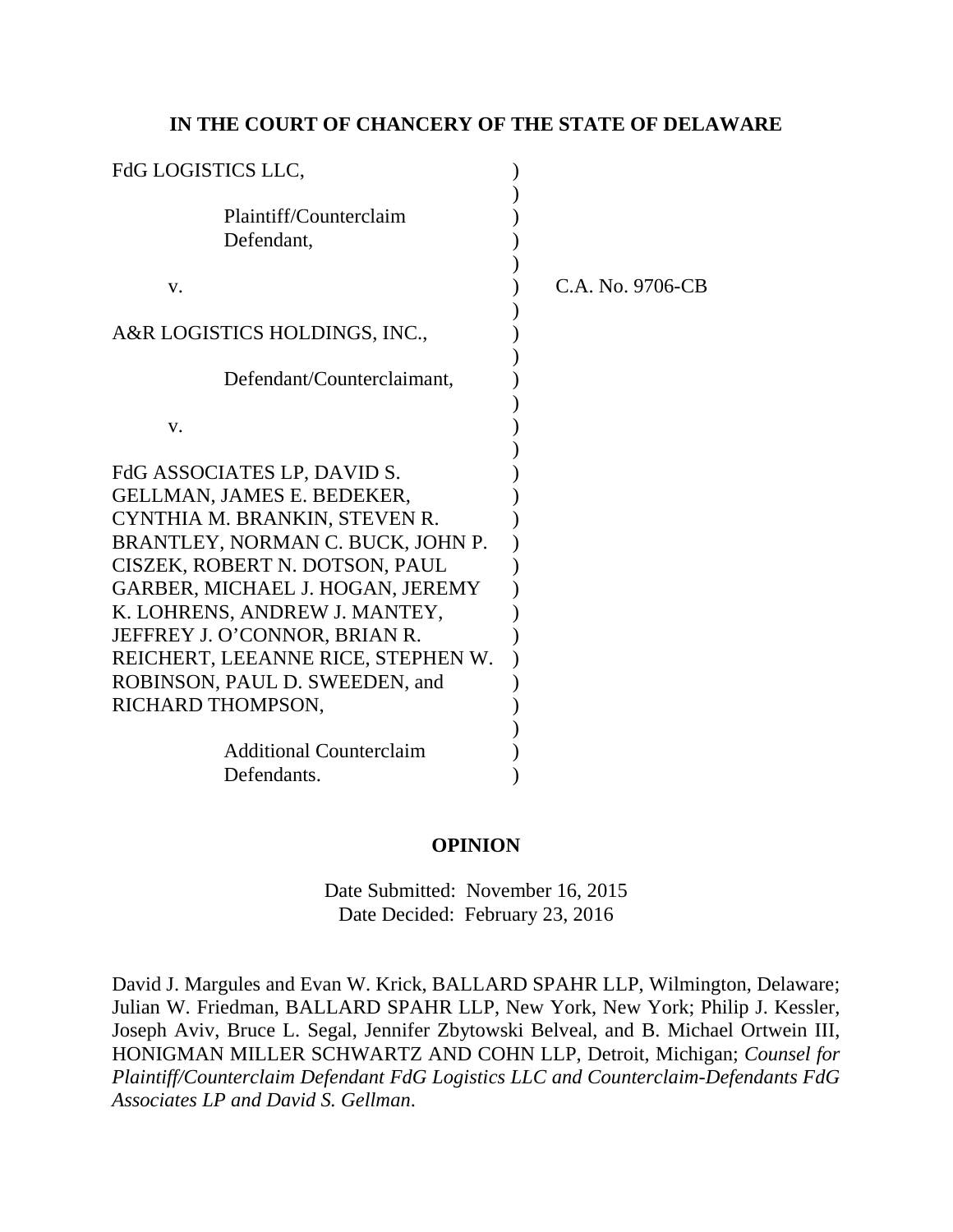Philip Trainer, Jr. and Toni-Ann Platia, ASHBY & GEDDES, P.A., Wilmington, Delaware; *Counsel for Counterclaim-Defendants James E. Bedeker, Cynthia M. Brankin, Norman C. Buck, John P. Ciszek, Robert N. Dotson, Paul Garber and Paul D. Sweeden*; Patrick T. Brankin, SCHAIN, BANKS, KENNY & SCHWARTZ, LTD., Chicago, Illinois; *Co-Counsel for Counterclaim Defendants James E. Bedeker and Cynthia M. Brankin*.

C. Barr Flinn and Tammy L. Mercer, YOUNG CONAWAY STARGATT & TAYLOR, LLP, Wilmington, Delaware; Robert A. Chapman and Shannon T. Knight, CHAPMAN SPINGOLA, LLP, Chicago, Illinois; *Counsel for Counterclaim Defendants Jeffrey J. O'Connor and Brian R. Reichert*.

Michael F. Bonkowski and Nicholas J. Brannick, COLE SCHOTZ PC, Wilmington, Delaware; Vance L. Liebman, Damon E. Dunn and Neil M. Rosenbaum, FUNKHOUSER VEGOSEN LIEBMAN & DUNN LTD., Chicago, Illinois; *Counsel for Counterclaim Defendant Andrew J. Mantey*.

Peter B. Ladig, Patricia A. Winston and Elizabeth A. Powers, MORRIS JAMES LLP, Wilmington, Delaware; *Counsel for Counterclaim Defendants Steven R. Brantley, Michael J. Hogan, Jeremy Lohrens and Stephen W. Robinson.*

Henry E. Gallagher, Jr. and Ryan P. Newell, CONNOLLY GALLAGHER LLP, Wilmington, Delaware; David K. Herzog and James P. Hanlon, FAEGRE BAKER DANIELS LLP, Indianapolis, Indiana; *Counsel for Defendant/Counterclaimant A&R Logistics Holdings Inc*.

**BOUCHARD, C.**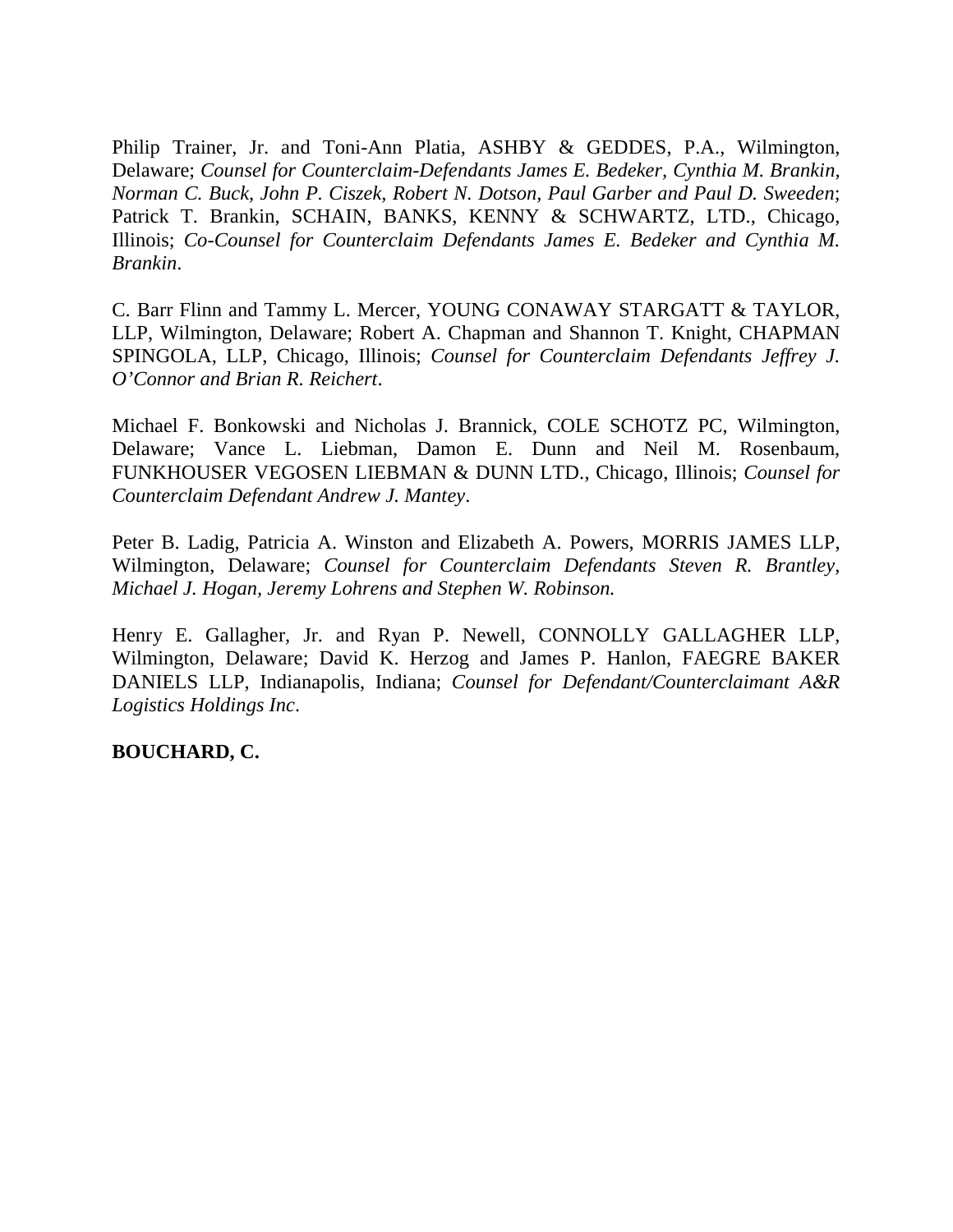This action arises out of a private equity firm's 2012 purchase of a trucking company now owned by A&R Logistics Holdings, Inc. ("A&R" or the "Buyer') through a merger transaction. FdG Logistics LLC ("FdG Logistics") initiated this action as the representative of the selling securityholders (the "Securityholders") to recover a preclosing tax refund. In response, Buyer asserted counterclaims for indemnification, violation of the Delaware Securities Act, common law fraud, and unilateral mistake. This opinion resolves the Securityholders' motion to dismiss certain parts of the counterclaim, and FdG Logistics' motion for summary judgment concerning the tax refund.

The Securityholders seek to dismiss Buyer's common law fraud claim insofar as that claim asserts fraud based on extra-contractual statements made to Buyer before it entered the merger agreement. This aspect of the Securityholders' motion is denied because the merger agreement does not contain an affirmative disclaimer of reliance by *Buyer* sufficient to preclude it from asserting a claim for fraud based on representations outside the four corners of the merger agreement under this Court's precedents.

Buyer's claim under the Delaware Securities Act fails to state a claim for relief because Buyer has not established the requisite factual nexus between the challenged merger and Delaware to trigger application of the Act. Given the absence of such a nexus, Buyer makes the novel argument that the parties to the merger agreement made the Delaware Securities Act apply automatically by including in the merger agreement a Delaware choice of law provision stating that the merger agreement "will be governed by and construed in accordance with the laws of the State of Delaware." I conclude that Buyer's interpretation of the choice of law provision is not a reasonable construction.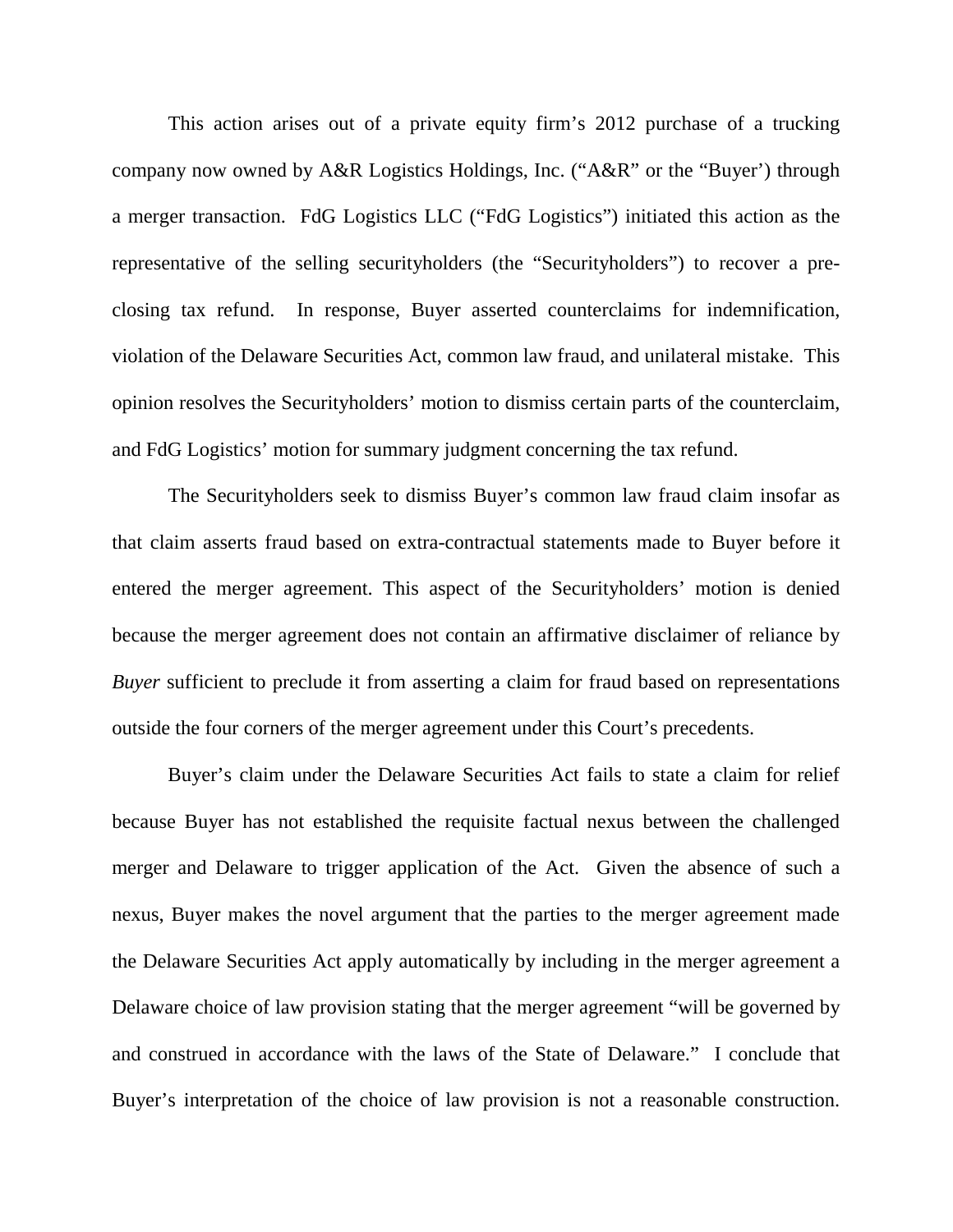Among other things, such an interpretation would lead to the bizarre result of converting a blue-sky statute that the Legislature intended to regulate *intrastate* securities transactions into one that would regulate *interstate* securities transactions.

Buyer's claim of unilateral mistake also fails to state a claim for relief because it would not be unconscionable to enforce the merger agreement, which was the product of arm's-length negotiations between sophisticated parties. This count also fails to state a claim because it would not be possible in my view to return the parties to the status quo through rescission of the merger more than three years after it closed.

Finally, I grant FdG Logistics' motion for summary judgment concerning the tax refund claim based on the undisputed facts of record and the plain language of the merger agreement, which expressly states that pre-closing tax refunds are the "property" of the Securityholders and are to be paid to their representative "promptly" after receipt.

#### **I. BACKGROUND**

 $\overline{a}$ 

The facts for purposes of the Securityholders' motion to dismiss come from A&R's Verified Amended Counterclaim dated April 10, 2015 (the "Counterclaim"), documents incorporated therein, or facts of which the Court may take judicial notice. Because the issues left for decision on the motion to dismiss are fairly discrete, only a general summary of the factual background of this case is necessary.<sup>[1](#page-3-0)</sup>

<span id="page-3-0"></span><sup>&</sup>lt;sup>1</sup> The Securityholders also moved to dismiss Buyer's common law fraud claim under Court of Chancery Rule 9(b) for failure to plead fraud with particularity. I summarily denied that aspect of their motion during the hearing held on November 16, 2015, because both parties injected numerous documents (over 100 in total) outside the pleadings in briefing that issue, making it impossible as a practical matter to resolve the Rule 9(b) issues on a motion to dismiss. *See* Tr. of Oral Arg. 7-9 (Nov. 16, 2015).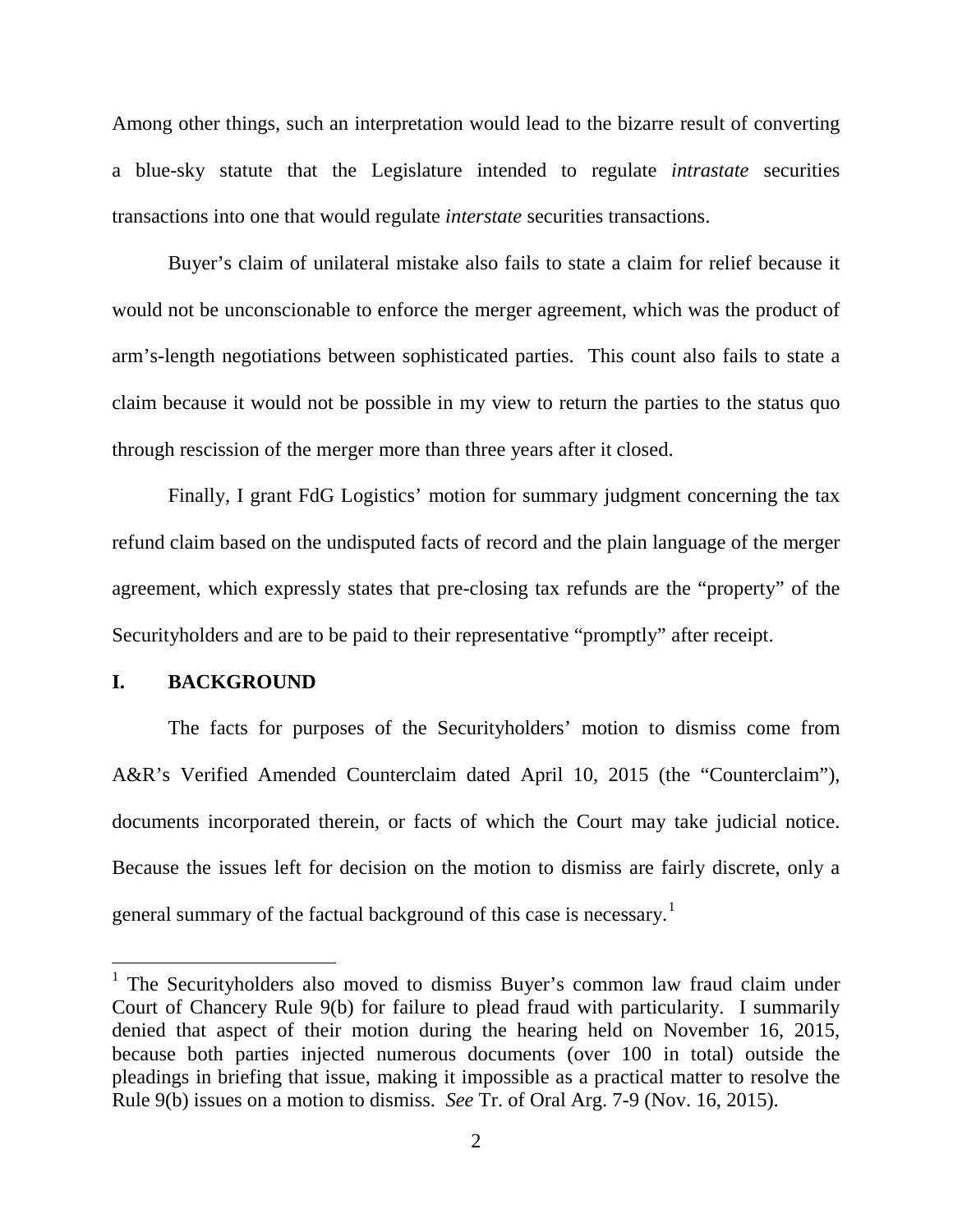The facts relevant to FdG Logistics' motion for summary judgment are limited in number and admitted in A&R's Amended Answer dated April 10, 2015 (the "Answer").

### **A. The Parties**

 $\overline{a}$ 

A&R Logistics Holdings, Inc. is a Delaware corporation headquartered in Louisville, Kentucky. It is the holding company for A&R Logistics, Inc., a trucking company located in the Midwest (the "Trucking Company"). A&R is a leading provider of dry bulk transportation and logistics solutions serving the plastics, chemical, and food industries in North America. It owns and operates a network of approximately twentyfive terminals and warehouses across the United States.

A&R was the surviving corporation following a merger with A&R Merger Corp., a subsidiary of Mason Wells, a private equity firm based in Milwaukee, Wisconsin. In this opinion, I refer to A&R as it existed before the merger as "Old A&R," and I refer to the surviving entity as "A&R" or "Buyer."

FdG Associates LP ("FdG Associates") is a Delaware limited partnership headquartered in New York, New York. FdG Logistics, LLC, a Delaware limited liability company, was the primary vehicle through which FdG Associates held its ownership interest in Old  $A\&R$ <sup>[2](#page-4-0)</sup>. As of the date of the merger, that ownership interest amounted to approximately 62.15% of Old A&R's stock. Most if not all of the remaining shares of Old A&R were owned by individuals who were made parties to this case in response to A&R's Counterclaim.

<span id="page-4-0"></span> $2$  FdG Associates actually held its ownership stake in Old A&R through a series of shell companies. Counterclaim ¶ 11. Those entities are not relevant to the present motions.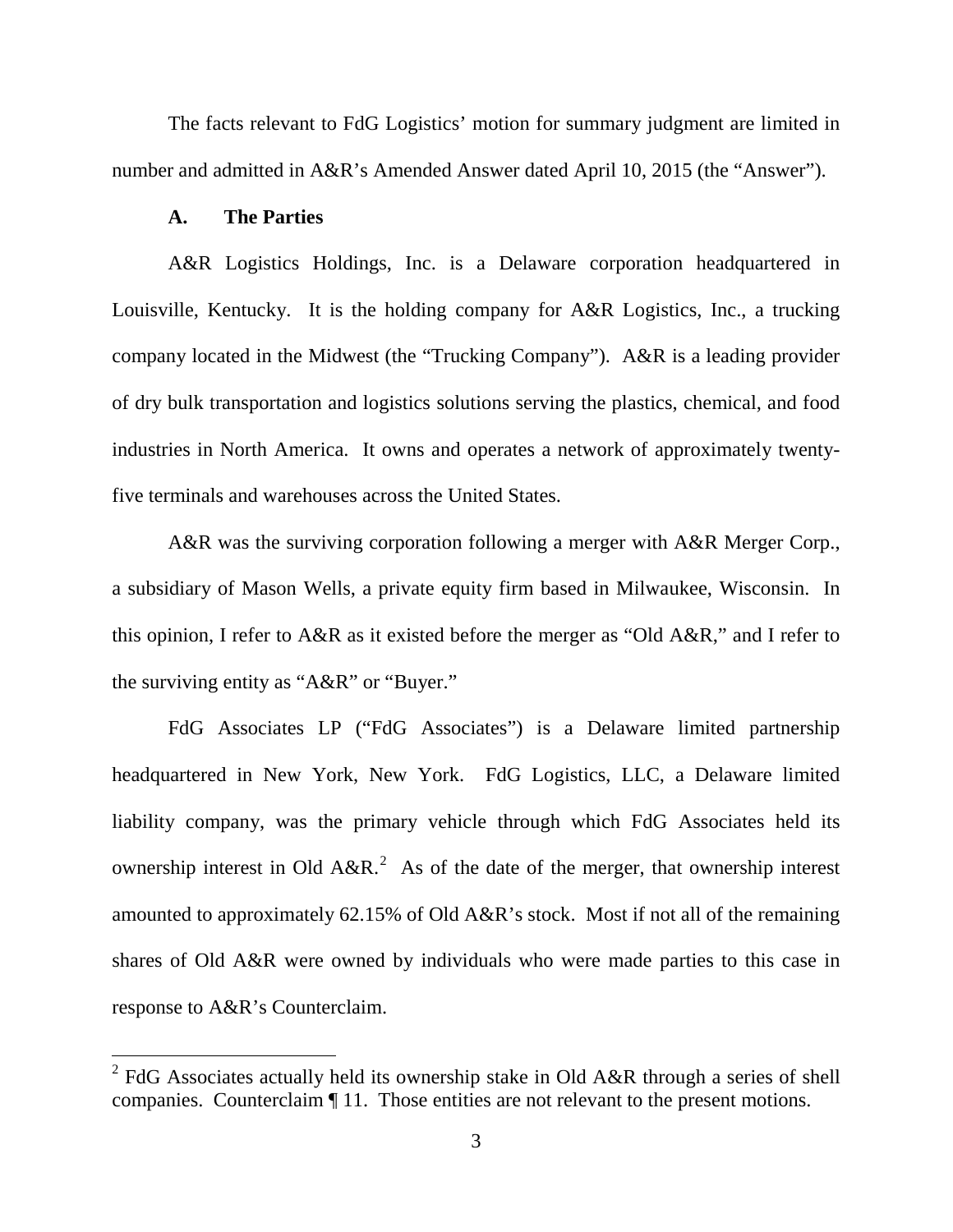In its Counterclaim, A&R asserts claims against FdG Associates, FdG Logistics, and eighteen individuals. One of these individuals, David S. Gellman, is the founder and a manager of FdG Associates. Gellman also was a director and a Vice President and Secretary of Old A&R. The other seventeen individuals held stock or options in Old A&R before the merger, and served in one or more capacities as a director, officer or employee of Old A&R. For simplicity, I use the term "Securityholders" to refer collectively to FdG Associates, FdG Logistics, and the eighteen individuals named as counterclaim defendants.<sup>[3](#page-5-0)</sup>

A&R Merger Corp., Old A&R, FdG Logistics (as the Securityholders' Representative), and certain of the Securityholders are parties to an Agreement and Plan of Merger dated as of December 18, 2012 (the "Merger Agreement").

### **B. The History of Old A&R**

 $\overline{a}$ 

James E. Bedeker founded Old A&R in 1969. Bedeker began his career as a truck driver and started his company with three trucks. Over several decades, Bedeker expanded Old A&R's operations, acquiring additional facilities and trucks and targeting the dry-bulk transportation market. During Bedeker's tenure, Old A&R became one of the largest dry-bulk carriers operating in North America.

Around 2007, FdG Associates invested in Old A&R, recapitalizing it through a purchase of over 60% of its equity from Bedeker. FdG Associates created FdG Logistics

<span id="page-5-0"></span> $3$  In doing so, I recognize that no allegation is made that Gellman personally held any stock or options in Old A&R, and it appears that FdG Associates' interest in Old A&R was held through FdG Logistics, but these details are not important for purposes of this decision.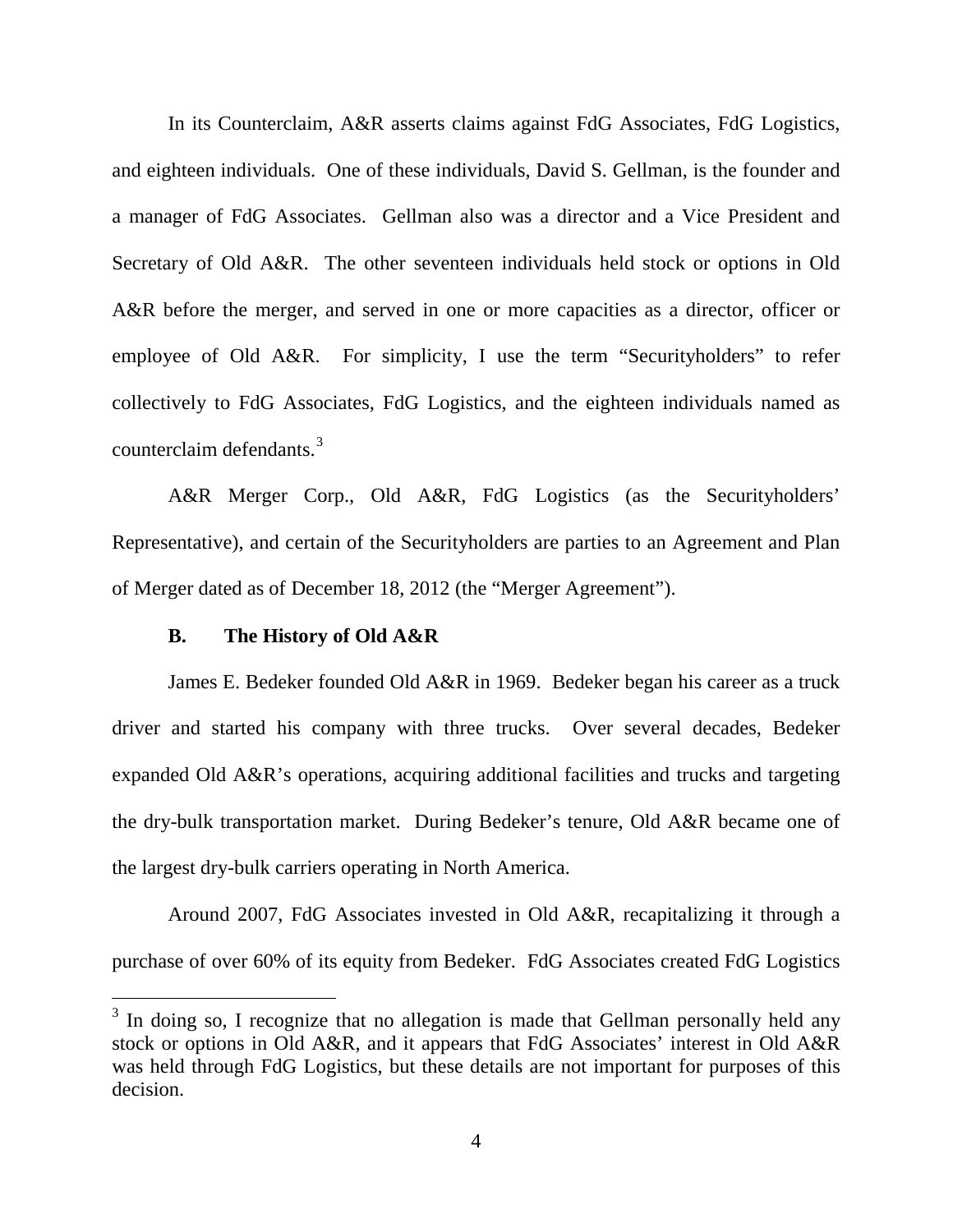to hold its investment in Old A&R. FdG Associates was an active manager of Old A&R, and several of its employees are alleged to have worked closely with Old A&R from 2007 to 2012. More specifically, Buyer alleges that FdG Associates exerted control and domination over Old A&R, dictating how Old A&R was to operate and imposing various initiatives at the company, including cost-saving and cost-cutting programs, frequently without Old A&R management's consent, feedback, or input.

## **C. The Sale Process**

During the summer of 2012, Old A&R's board solicited interest to sell Old A&R through an auction process with the assistance of Harris Williams & Co., an investment bank, and BB&T Capital Markets, a financial advisor. In connection with this process, a 73-page confidential information memorandum was prepared in July 2012 to tell Old A&R's story and generate interest in the market. It touted Old A&R's market leadership in dry-bulk transportation, stating that Old A&R had the "highest quality fleet of specialized trucks, trailers, and other equipment in the industry."<sup>[4](#page-6-0)</sup>

On September 13, 2012, representatives of Buyer met with Old A&R's senior management team at the company's headquarters. During the meeting, they received a 38-slide PowerPoint presentation from management. This presentation touted Old A&R's "high-quality, specialized fleet of trucks, trailers, and other equipment," and

<span id="page-6-0"></span> $4$  Counterclaim ¶ 478.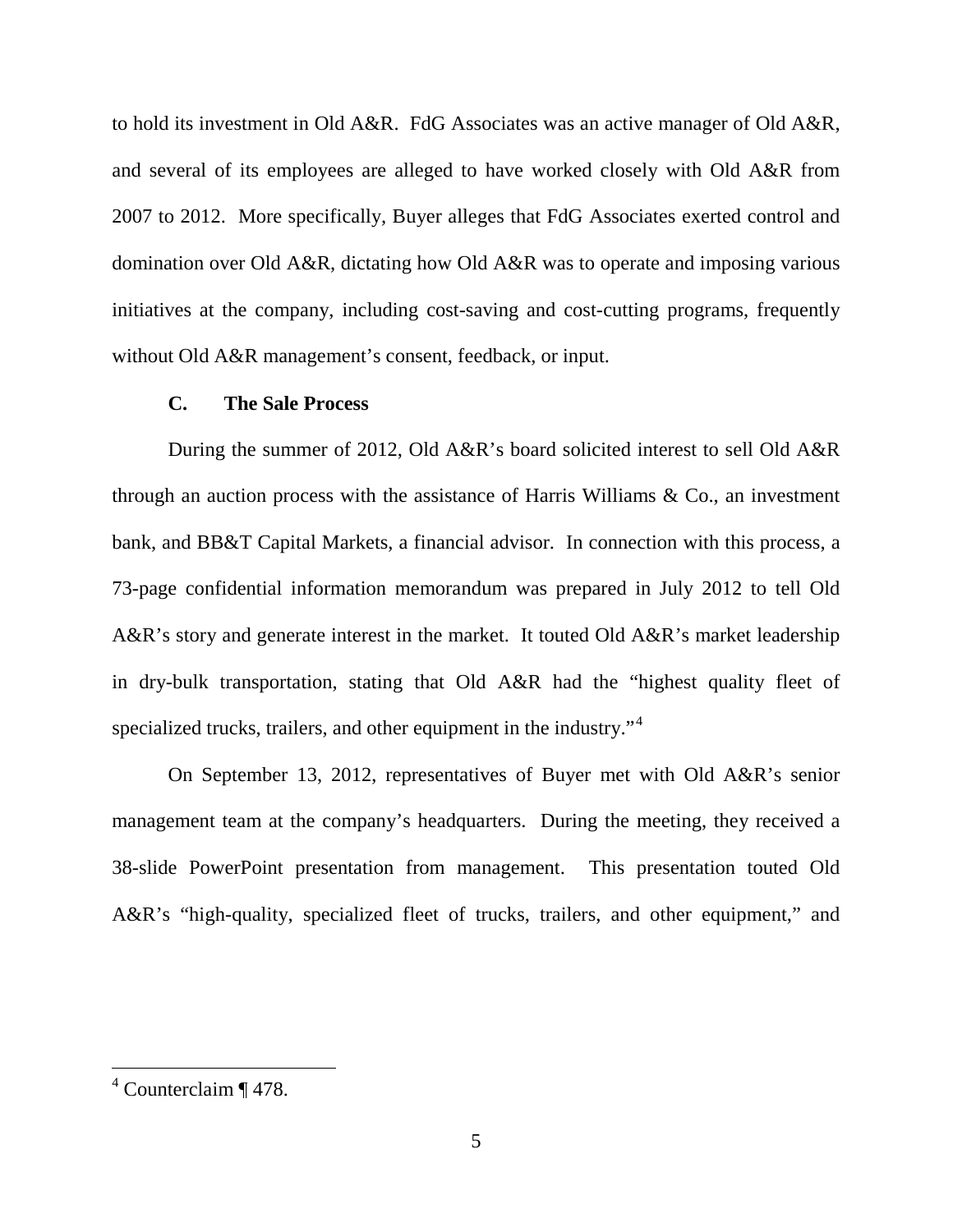emphasized that "A&R's optimized network, specialized equipment, and 'can do' culture provide customers with exceptional service."<sup>[5](#page-7-0)</sup>

On October 12, 2012, representatives of Buyer submitted a letter outlining the basic terms of a proposed acquisition of Old A&R, including a transaction price, and requesting acknowledgement and agreement to the terms from Old A&R and FdG Logistics. On October 14, 2012, Gellman signed Buyer's letter of intent on behalf of both Old A&R and FdG Logistics. The parties then entered into a period of exclusivity, during which Buyer conducted due diligence, additional information was made available to Buyer, and the parties negotiated the terms of a deal.

In connection with the sale process, an online data room was established to house certain information about Old A&R. Although the data room had been made available to all prospective bidders during the sale process, including Buyer, additional information was made available to Buyer via the data room after the exclusivity period began.

A key component of the parties' negotiations involved the preparation of more than 80 pages of disclosure schedules that form the factual basis for various representations and warranties in the Merger Agreement. On October 31, 2012, Jeffrey J. O'Connor, President and Chief Executive Officer of Old A&R, began work on the disclosure schedules and the representations and warranties. In an email he sent to certain members of management that day, O'Connor emphasized the importance of

<span id="page-7-0"></span><sup>5</sup> *Id.* ¶¶ 488-89.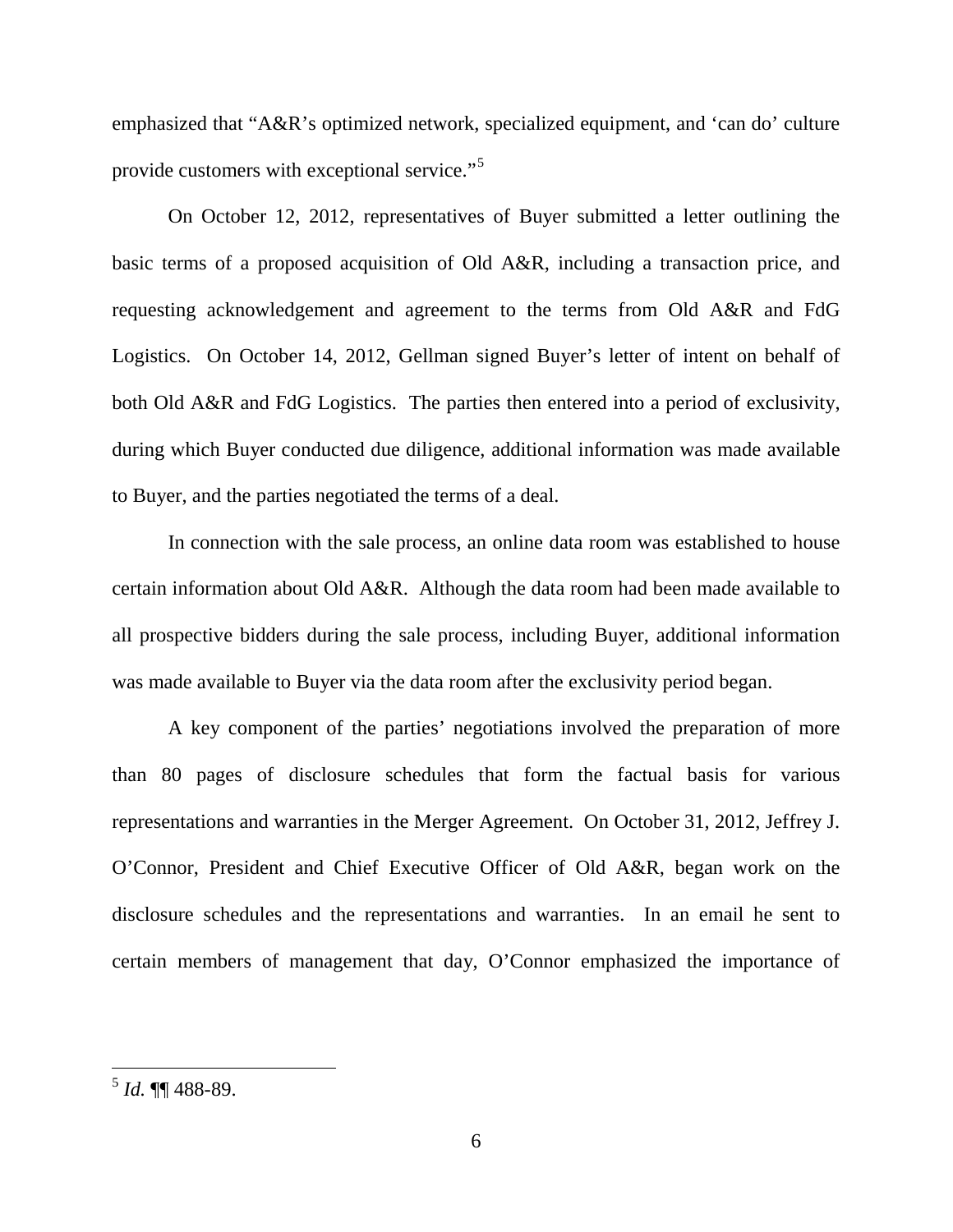reviewing these provisions carefully. Old A&R management met numerous times over the following weeks to discuss the disclosure schedules.

On December 17, 2012, the day before the Merger Agreement was signed, O'Connor emailed a revised draft of the disclosure schedules to eight individuals, which included Old A&R's founder (Bedeker) and senior members of its management, stating: "If anyone has any additional items for the disclosure statements based on our conversation yesterday I need to know them now. Thanks and please advise....ASAP."<sup>[6](#page-8-0)</sup> O'Connor and these eight individuals<sup>[7](#page-8-1)</sup> each signed "Knowledge Certificates," in which they certified to Old A&R that:

I have carefully reviewed the representations and warranties and schedules to the Agreement and Plan of Merger dated as of December , 2012, by and among A&R Merger Corp., A&R Logistics Holdings, Inc., FdG Logistics LLC and the Securityholders named therein (the "Merger Agreement"), and I have reviewed such representations and warranties with all of the applicable direct reports listed on Schedule 1 of the Merger Agreement (such person, the "Direct Reports").

To the best of my knowledge, after reviewing the representations and warranties in the Merger Agreement with the Direct Reports, as modified by the schedules, such representations and warranties are true, correct, and complete and do not omit to state anything, the omission of which could make the Representations misleading.<sup>[8](#page-8-2)</sup>

<span id="page-8-0"></span> $6$  Counterclaim ¶ 532-33.  $\overline{a}$ 

<span id="page-8-1"></span> $<sup>7</sup>$  The eight individuals who signed Knowledge Certificates in addition to O'Connor were</sup> Brian R. Reichert, Chief Financial Officer; Andrew J. Mantey, Chief Operating Officer of the Transportation Division; Robert N. Dotson, Chief Operating Officer of the Packaging & Distribution Division; John P. Ciszek, Chief Operating Officer of the Global Logistics Division; Paul D. Sweeden, Senior Vice President of Sales and Marketing; Michael J. Hogan, Vice President of Sales and Marketing; Jeremy J. Lohrens, Controller; and James E. Bedeker, Chairman of the Board.

<span id="page-8-2"></span><sup>8</sup> Counterclaim ¶ 534.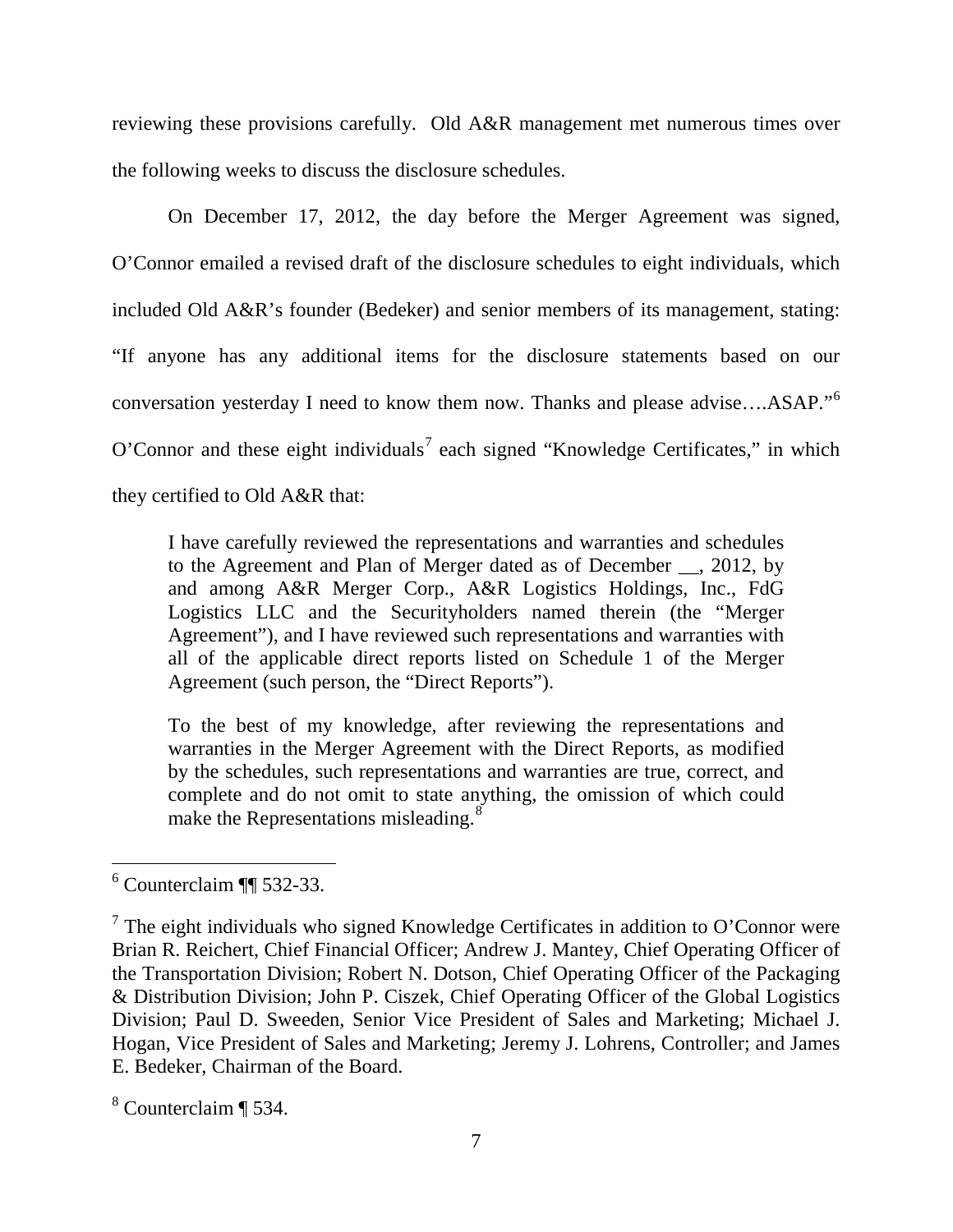#### **D. The Merger Agreement**

 $\overline{a}$ 

On December 18, 2012, A&R Merger Corp. (as Buyer) entered into the Merger Agreement with Old A&R and two of the Securityholders: FdG Logistics and Bedeker, which held approximately 62.15% and 19.24% of Old A&R's stock, respectively. The Merger Agreement designated FdG Logistics as the "Securityholders' Representative." The merger closed on December 18, the same day the Merger Agreement was signed.

Under the Merger Agreement, each share of each class of Old A&R's capital stock the Securityholders owned immediately before the closing was canceled and extinguished and converted into the right to receive a cash payment, as well as a pro rata share of any amounts delivered to FdG Logistics under the Merger Agreement for disbursement to the Securityholders. As a condition of receiving their share of the merger consideration,<sup>[9](#page-9-0)</sup> each of the Securityholders who did not sign the Merger Agreement was required to sign a Letter of Transmittal acknowledging their indemnification obligations under the Merger Agreement.

In Article 5 of the Merger Agreement, Old A&R made a series of representations and warranties with respect to Old A&R and each of its subsidiaries, including the Trucking Company. The last provision of Article 5 (Section 5.27), which is quoted in full and discussed later in this opinion, states in uppercase letters that Old A&R makes no representations or warranties except as expressly set forth in Article 5.

<span id="page-9-0"></span><sup>&</sup>lt;sup>9</sup> The total amount of the merger consideration was the " $(i)$  Enterprise Value [\$203] million], minus (ii) the Closing Company Group Indebtedness, plus (iii) the Working Capital Adjustment, minus (iv) the amount of Transaction Expenses that are unpaid immediately prior to the Closing." Merger Agreement § 1.1 at 13.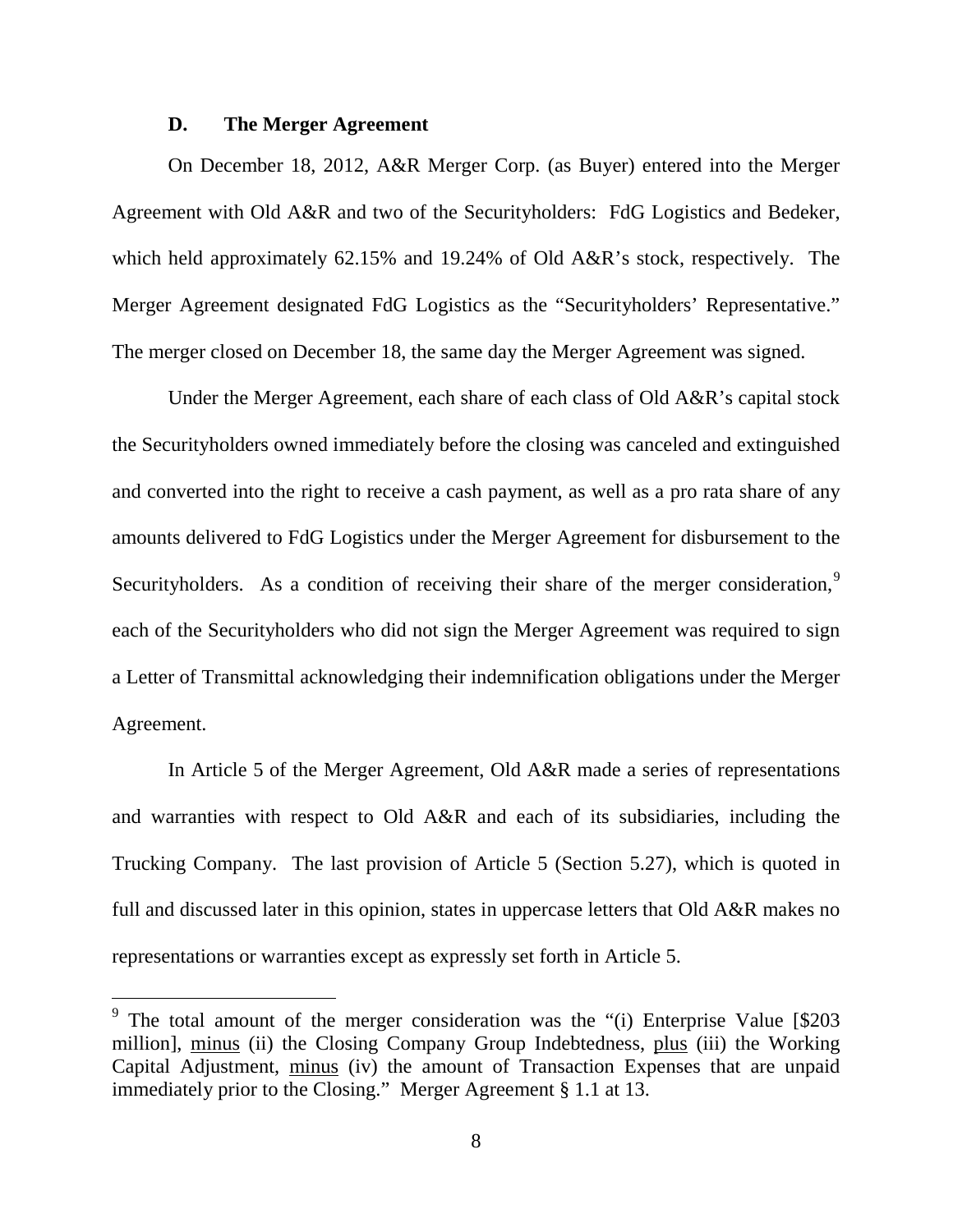Section 9.2(A) of the Merger Agreement provides that each of the Securityholders, severally but not jointly, will indemnify A&R for certain losses it may incur for any inaccuracy in or breach by Old A&R of any representations or warranties made set forth in the Merger Agreement, including those set forth in Article 5. Subject to certain exceptions, the Securityholders's indemnification obligations are not triggered until the losses exceed \$1 million and are subject to a cap of \$20.3 million, but these limitations do not apply in cases of "fraud or intentional breach."<sup>[10](#page-10-0)</sup> Section 9.4(F) provides, with certain exceptions, that the indemnification rights set forth in Article 9 shall be the parties' "sole and exclusive remedies with respect to any and all claims (other than claims for fraud or intentional breach) relating to the subject matter" of the Merger Agreement.

The Merger Agreement also contains several provisions relating to how A&R, as the surviving company, would treat tax refunds for pre-closing periods received after the closing. Section 9.6(B) of the Merger Agreement requires the surviving corporation to "prepare and cause to be timely filed, all Tax Returns of any member of the Company Group that are due after the Closing Date for any period ending on or before the Closing Date." Section 9.6(B) further provides procedures by which FdG Logistics, as the Securityholders' Representative, shall review and comment on any such tax returns before filing. Section 9.6(E) of the Merger Agreement acknowledges that tax refunds for pre-closing tax periods are the "property" of the Securityholders and are to be paid to them "promptly" after receipt:

<span id="page-10-0"></span> $10$  Merger Agreement § 9.2(A).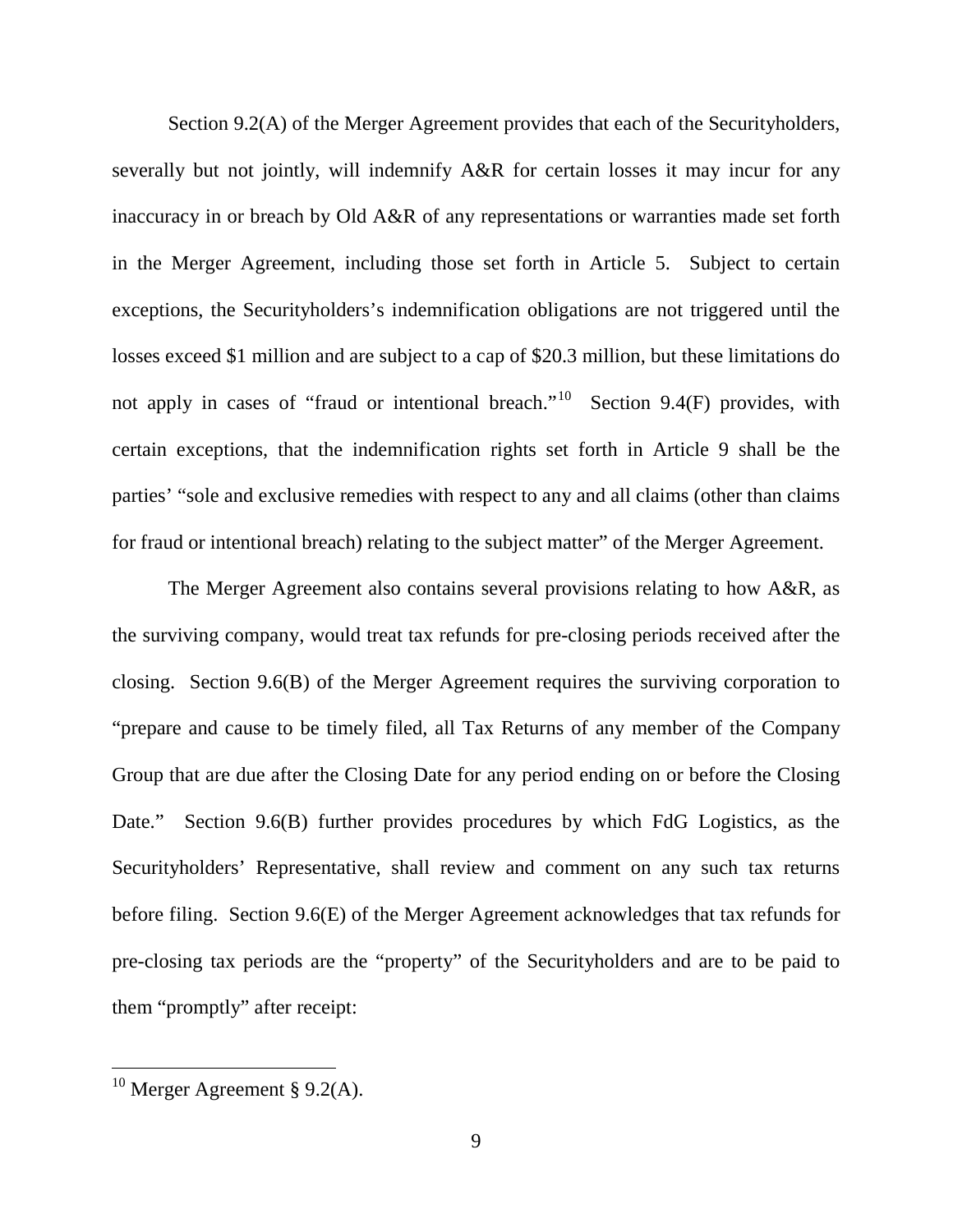All refunds of Taxes (whether in the form of a direct payment or as a credit or other offset against other Taxes payable) for Pre-Closing Tax Periods (to the extent not included in Closing Net Working Capital as finally determined) shall be property of the Securityholders in accordance with their Pro Rata Share. To the extent that any member of the Company Group receives a refund that is property of Securityholders (whether as a direct payment or as a credit or other offset against other Taxes payable), the Surviving Corporation shall promptly pay, or cause the Company Group promptly to pay, the amount of such refund (plus related interest received by the Company Group) to the Securityholders' Representative on their behalf. $^{11}$  $^{11}$  $^{11}$ 

# **E. Buyer Asserts Indemnification Claims and Alleges that Illegal and Fraudulent Practices at Old A&R Were Concealed from It**

Less than six months after the merger closed on December 18, 2012, Buyer began sending a series of notices of claims for indemnification to FdG Logistics, for itself and as the Securityholders' Representative. Buyer sent at least twelve indemnification notices.<sup>[12](#page-11-1)</sup> The Securityholders dispute these indemnification claims.

In this action, Buyer more broadly asserts that it discovered after the merger closed that Old A&R had engaged in an extensive series of illegal and improper activities that were concealed from it during pre-merger due diligence before Buyer entered the Merger Agreement. Examples of these alleged activities include the following:

• The Trucking Company's drivers systematically falsified their hours-ofservice logs, in violation of federal regulations, to increase their daily miles driven by 30-40%.

<span id="page-11-0"></span> $11$  Merger Agreement § 9.6(E).

<span id="page-11-1"></span> $12$  Specifically, Buyer sent notices on May 10, 2013, May 17, 2013, May 25, 2013, June 3, 2013, October 24, 2013, December 24, 2013, March 21, 2014, May 5, 2014, May 16, 2014, June 17, 2014, June 18, 2014, and October 7, 2014. Counterclaim Exs. 3-14.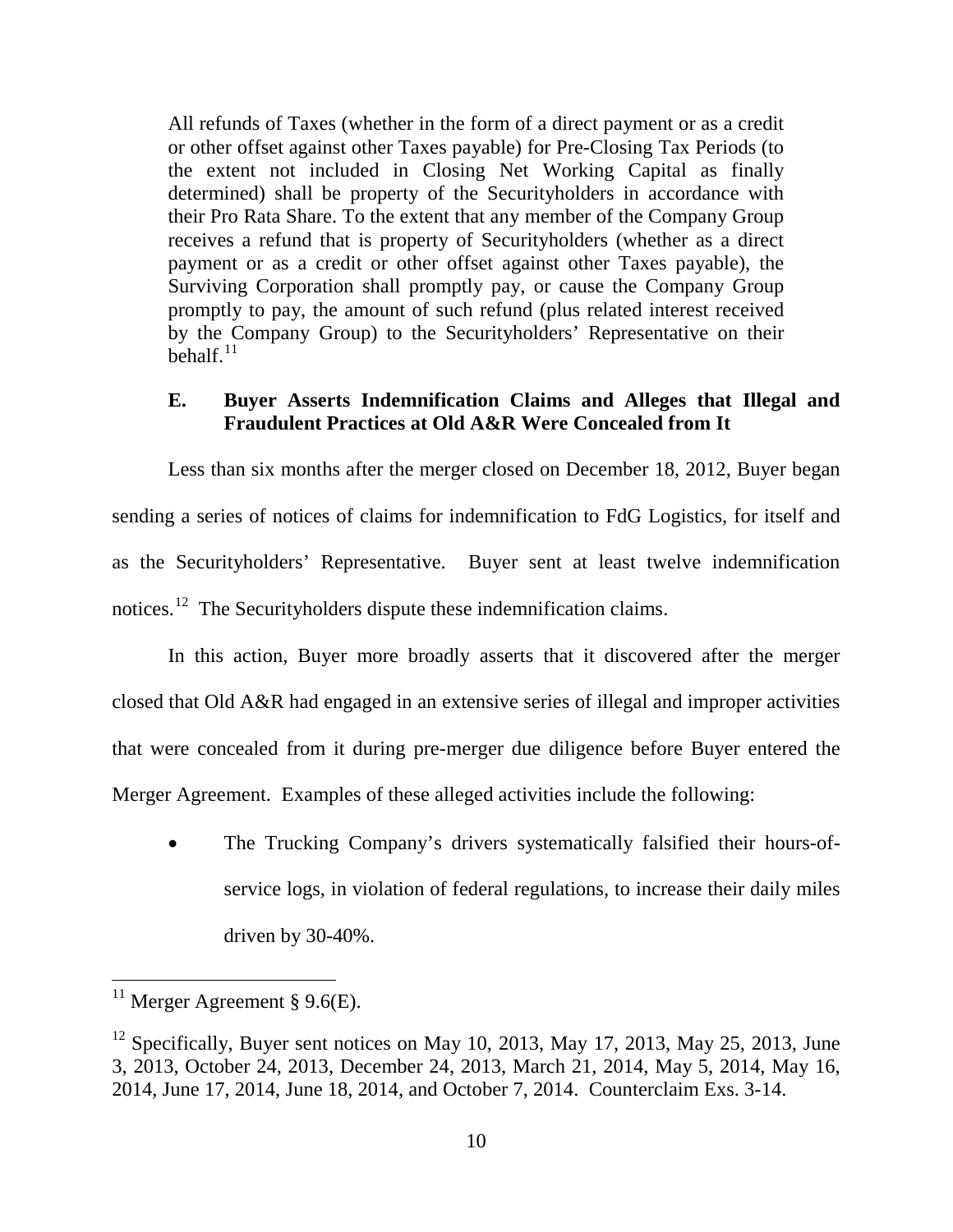- The Trucking Company intentionally manipulated its drivers' scale tickets and time stamps.
- The Trucking Company's tank wash facility in Joliet, Illinois discharged industrial wastewater in violation of environmental laws.
- FdG Logistics directed a massive operation to cut truck maintenance costs by nearly half before the merger, which caused personnel to falsely report regular maintenance as capital expenditures to avoid budget caps in order to keep the trucks running.
- The Trucking Company systematically created fake "wash tickets" indicating that its trucks had been properly cleaned before hauling sensitive loads and fraudulently charged customers for these never-performed services.
- Two of the Trucking Company's facilities were badly impaired structurally, requiring over \$2 million in repair costs for each.
- The Trucking Company hired aliens who were not authorized to work in the United States.

### **F. A&R Files for, and Receives, the 2012 Tax Refund**

A&R received extensions of time to file its 2012 federal and state tax returns. On August 22, 2013, after receiving copies of the 2012 federal and state tax returns, FdG Logistics provided comments on them. A&R later filed the 2012 federal and state tax returns, which relate to pre-closing tax periods. At some point before April 10, 2015,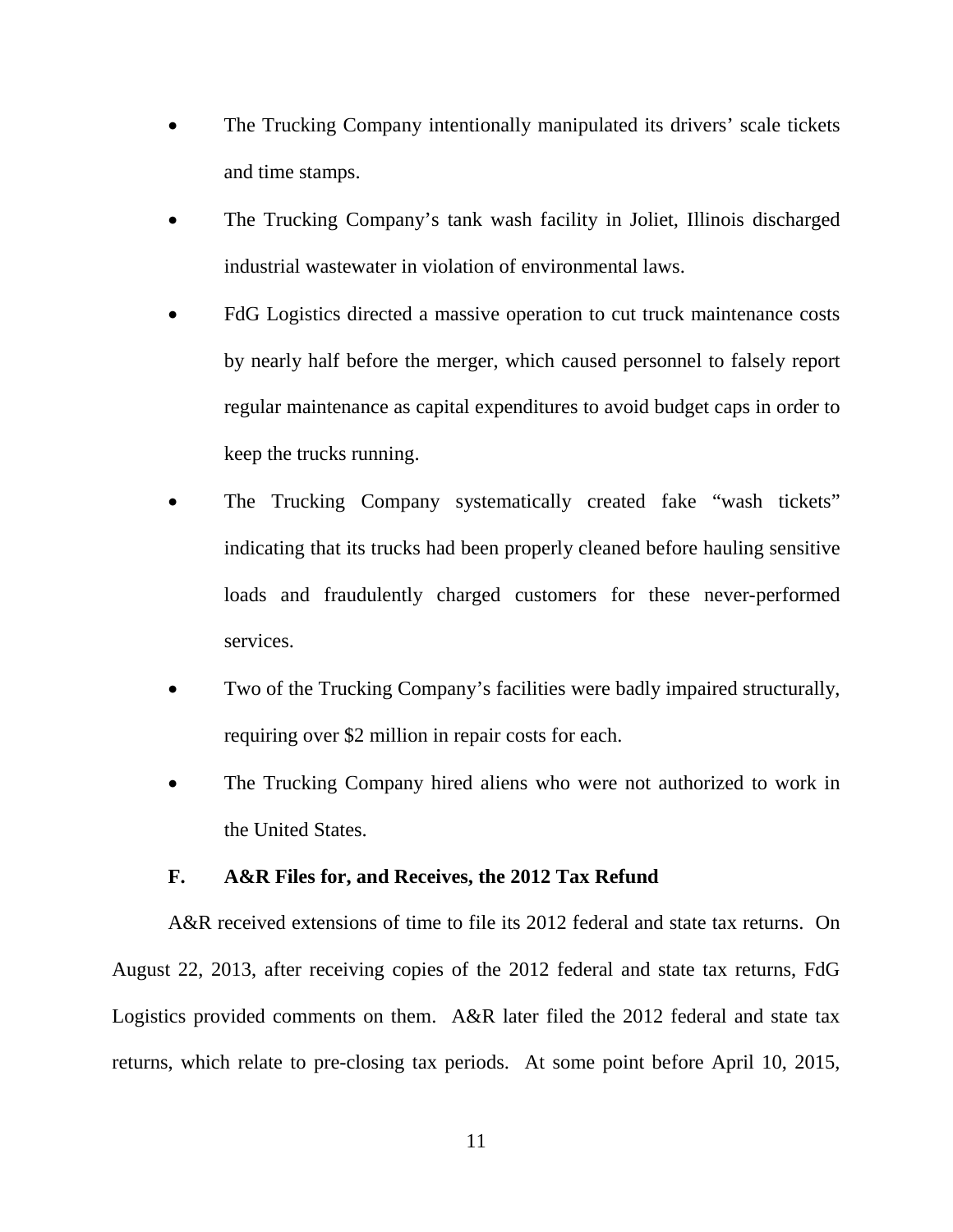when it amended its answer in this action, Buyer received refunds with respect to the 2012 federal and state tax returns totaling \$2,080,650 (the "2012 Tax Refund").

## **G. Procedural History**

On May 28, 2014, FdG Logistics filed a complaint asserting a single claim for breach of the Merger Agreement for failing to remit the 2012 Tax Refund to the Securityholders' Representative. On October 7, 2014, A&R filed its initial answer and counterclaim, which it amended on April 10, 2015. As amended, the Counterclaim, which covers 596 paragraphs, asserts four claims based on the allegedly illegal and improper activities summarized above. Count I asserts a claim for indemnification for alleged inaccuracies in and breaches of numerous representations and warranties in the Merger Agreement. Counts II and III assert claims for fraud under the Delaware Securities Act and the common law, respectively. Count IV asserts a claim for rescission based on an alleged unilateral mistake.

On May 29, 2015, FdG Logistics moved for summary judgment on its 2012 Tax Refund claim. On July 10, 2015, the Securityholders moved to dismiss Counts II, III and IV of the Counterclaim. [13](#page-13-0)

<span id="page-13-0"></span><sup>13</sup> One individual defendant (Andrew J. Mantey) also moved to dismiss the indemnification claim in Count I under Court of Chancery Rules 8(a) and (e) for failure to state a "short and plain" claim for indemnification because of, in essence, the length of the Counterclaim, which spans 174 pages and contains 596 paragraphs. This argument is rejected. Although brevity in pleadings is admirable, the length of the Counterclaim is largely due to the need to satisfy the particularity requirements of Rule 9(b) for purposes of the fraud claims A&R has asserted in Counts II and III. Mantey, moreover, provides no analysis to explain why any of the specific grounds for indemnification recited in the Buyer's indemnification notices, which are attached to the Counterclaim and incorporated into Count I, fail to state a claim for relief. *See* Counterclaim ¶ 578. 13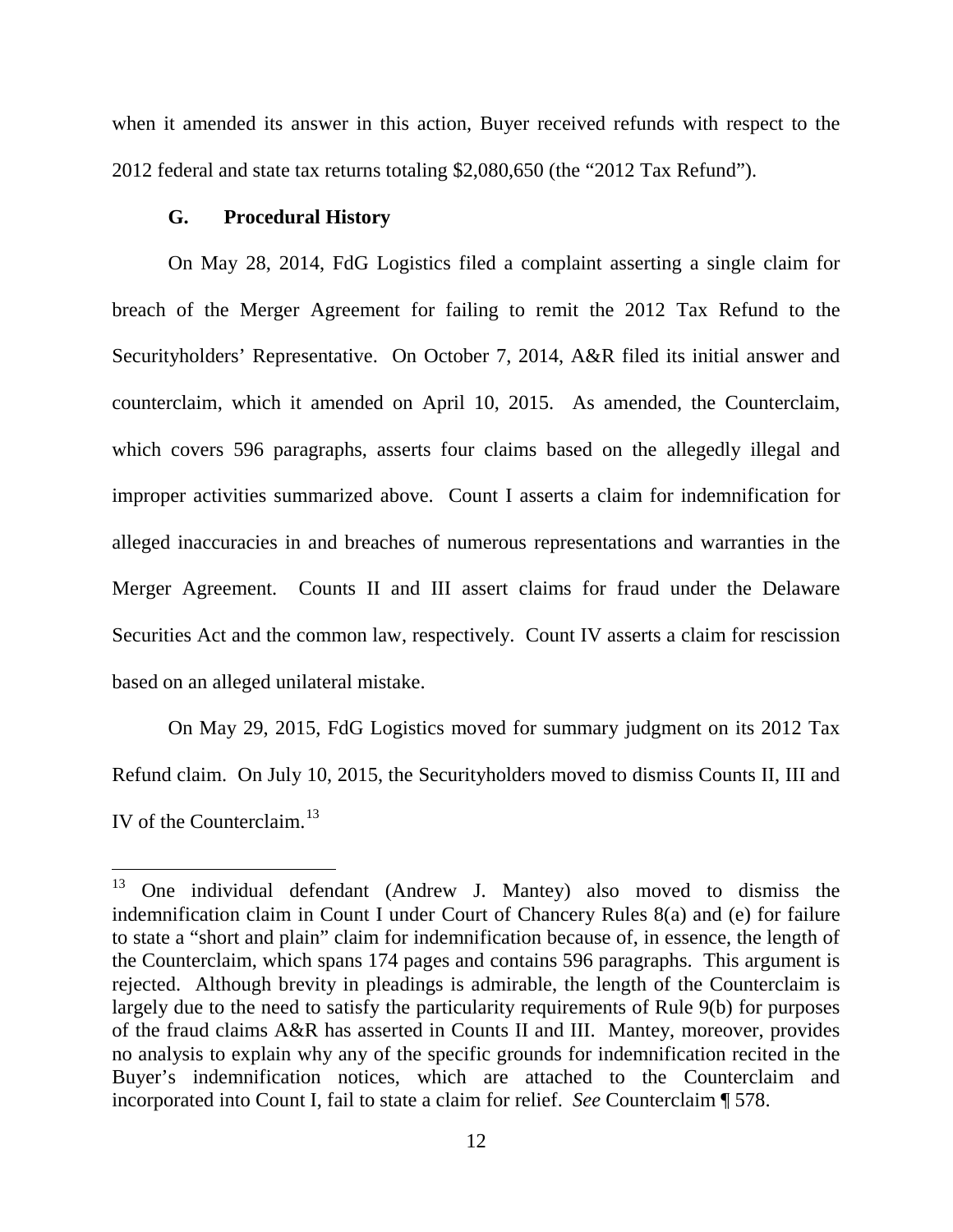### **II. LEGAL ANALYSIS**

This opinion first addresses the motions to dismiss Counts II, III and IV of the Counterclaim and then addresses FdG Logistics' motion for summary judgment.

### **A. The Securityholders' Motions to Dismiss**

Under Court of Chancery Rule 12(b)(6), a motion to dismiss for failure to state a claim must be denied "unless the plaintiff would not be entitled to recover under any reasonably conceivable set of circumstances."<sup>14</sup> "In determining whether a pleading meets this minimal standard, this Court draws all reasonable inferences in the plaintiff's favor, accepts all well-pleaded factual allegations as true, and even accepts 'vague allegations in the Complaint as 'well pleaded' if they provide the defendant notice of the claim $\cdot$ <sup>[15](#page-14-1)</sup>

# **1. Count II of the Counterclaim Fails to State a Claim for Violation of the Delaware Securities Act**

In Count II of its Counterclaim, A&R asserts that the Securityholders' statements and omissions during the sale process and in the Merger Agreement violated the Delaware Securities Act, which imposes liability on anyone who "[o]ffers, sells or purchases a security by means of any untrue statement of a material fact."<sup>[16](#page-14-2)</sup> The Securityholders contend that Count II fails to state a claim for relief because the

<span id="page-14-0"></span><sup>14</sup> *Cent. Mortg. Co. v. Morgan Stanley Mortg. Capital Hldgs. LLC*, 27 A.3d 531, 535 (Del. 2011); *see also Winshall v. Viacom Int'l., Inc.*, 76 A.3d 808, 813 n.12 (Del. 2013).

<span id="page-14-1"></span><sup>15</sup> *Seinfeld v. Slager*, 2012 WL 2501105, at \*2 (Del. Ch. June 29, 2012) (quoting *Cent. Mortg. Co.*, 27 A.3d at 536)).

<span id="page-14-2"></span><sup>16</sup> 6 *Del. C.* § 73-605(a)(2).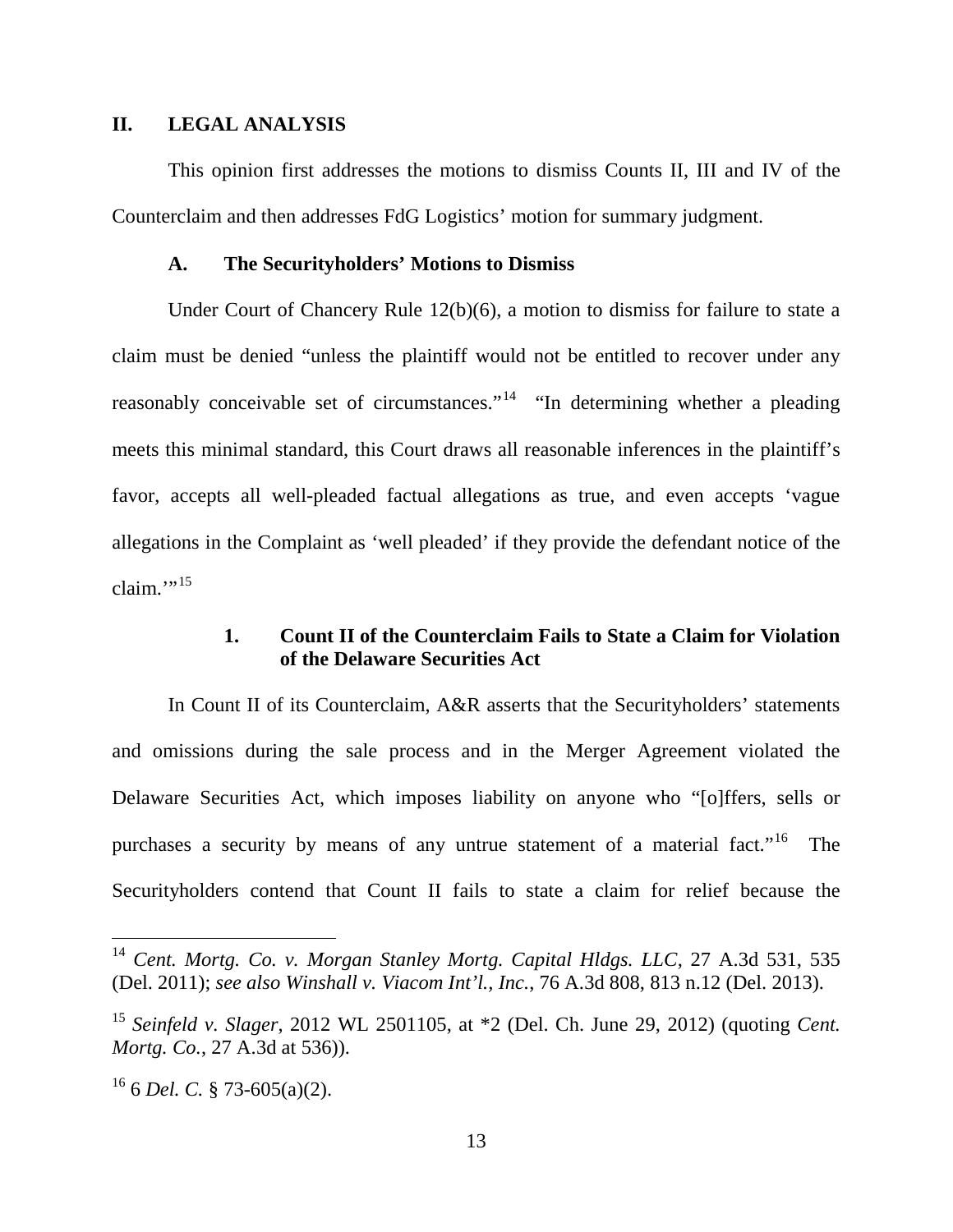transaction at issue lacks a sufficient nexus to Delaware to trigger application of the Delaware Securities Act.<sup>[17](#page-15-0)</sup> I agree with the Securityholders.

Enacted in 1973, the Delaware Securities Act is Delaware's "blue-sky" law. This term generally refers to state legislation regulating the sale of securities.<sup>18</sup> The primary purpose of the Delaware Securities Act is "to provide a basis for stopping intrastate securities fraud."<sup>19</sup>

In *Singer v. Magnavox Co.*, which appears to be the first case construing the Delaware Securities Act, the Delaware Supreme Court noted that there is "a presumption that a law is not intended to apply outside the territorial jurisdiction of the State in which

<span id="page-15-0"></span> $17$  Defendants also contend that the Delaware Securities Act does not apply to merger transactions. *See* 6 *Del. C.* § 73-103(a)(17)(d) (excluding from definition of "sale" or "sell" "any act incident to a vote by stockholders . . . pursuant to the certificate of incorporation, or the provisions of Title 8, on a merger . . . in consideration of the issuance of securities of the same or another corporation."). A&R disagrees on the theory that the Act only exempts stock-for-stock mergers. Because I conclude that Count II fails to state a claim for relief for lack of a sufficient nexus to Delaware to trigger application of the Delaware Securities Act, I do not address this issue.

<span id="page-15-1"></span><sup>18</sup> *See generally* Paul G. Mahoney, *The Origins of the Blue-Sky Laws: A Test of Competing Hypotheses*, 46 J.L. & Econ. 229 (2003); *see also id*. 229 (Noting that such laws "are known as 'blue-sky' laws, purportedly because one of their supporters claimed that many securities salesmen were so dishonest that they would sell 'building lots in the blue sky.'") (citing Louis Loss & Edward M. Cowett, *Blue Sky Law* 7 n.22 (1958)).

<span id="page-15-2"></span><sup>19</sup> 1 R. Franklin Balotti & Jesse A. Finkelstein, *The Delaware Law of Corporations and Business Organizations* § 17.7[A], at 17-43 (3d ed. Supp. 2014). *See also* 6 *Del. C.* § 73-101(b) ("The purpose of the Delaware Securities Act is to prevent the public from being victimized by unscrupulous or overreaching broker-dealers, investment advisers and other agents in the context of selling securities or giving investment advice, as well as to remedy any harm caused by securities law violations.")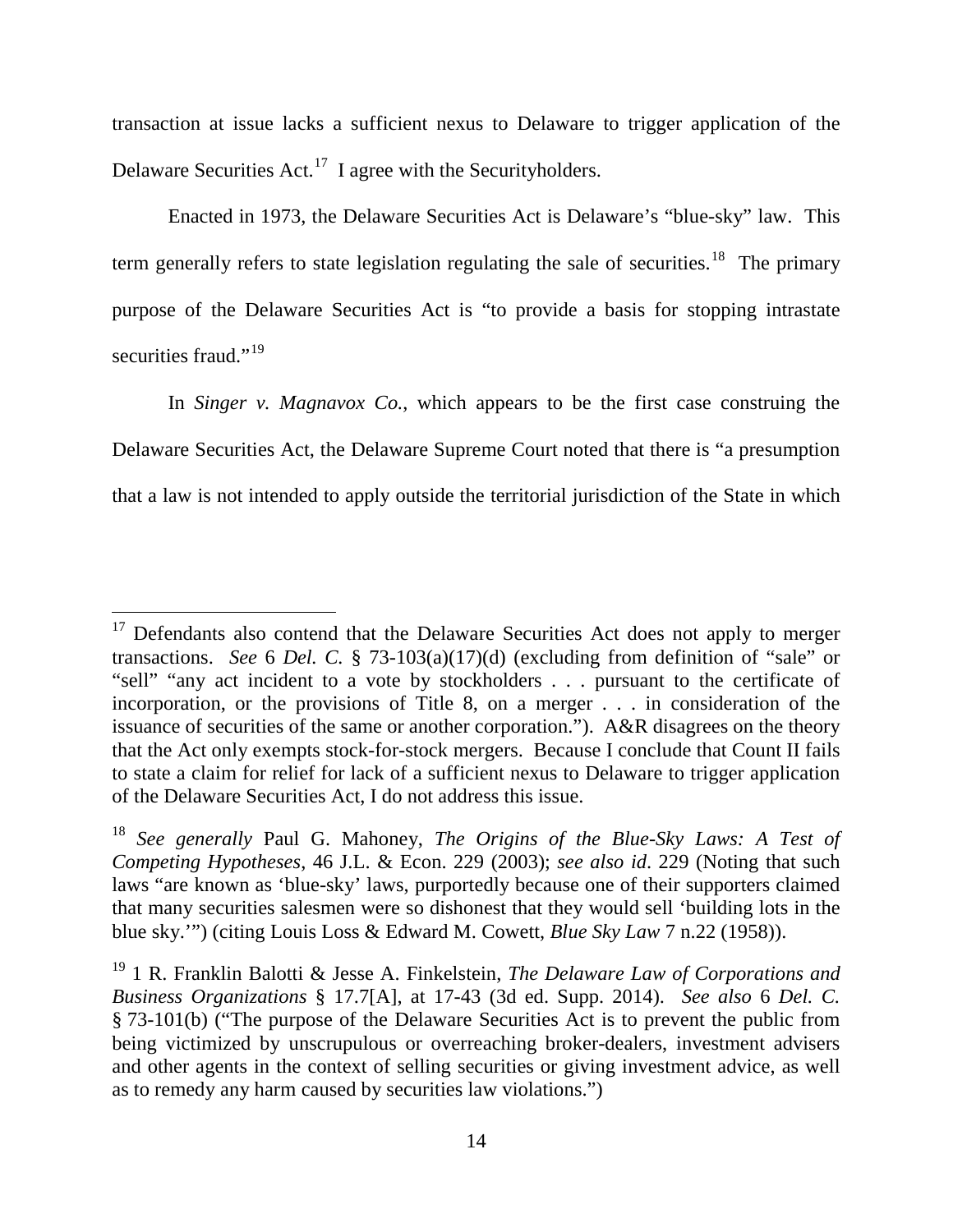it is enacted" and specifically held that the Act does not apply to a Delaware corporation simply by virtue of the act of incorporating in Delaware:

[W]e read the Securities Act as a Blue Sky Law governing transactions which are subject to Delaware jurisdiction under traditional tests. To state it another way, we do not read the Act as an attempt to introduce Delaware commercial law into the internal affairs of corporations merely because they are chartered here. Of course, a Delaware corporation is bound by the Act, if it is otherwise applicable. But it is not bound simply because the company is incorporated here.<sup>[20](#page-16-0)</sup>

*Singer* involved a stockholder challenge to the merger of a Delaware corporation. The plaintiff stockholders were residents of Pennsylvania. They were not solicited in Delaware, and there was no indication that the merger agreement was negotiated in Delaware or that any part of the alleged "sale" of their securities occurred in Delaware.<sup>[21](#page-16-1)</sup> From this record, the Supreme Court concluded that "[i]t follows that the Delaware Securities Act does not apply."<sup>[22](#page-16-2)</sup> Applying *Singer*, this Court has held that the Delaware Securities Act "only applies where there is a sufficient nexus between Delaware and the transaction at issue."<sup>[23](#page-16-3)</sup>

<span id="page-16-1"></span><sup>21</sup> *Id.*

<span id="page-16-2"></span><sup>22</sup> *Id.*

<span id="page-16-0"></span><sup>20</sup> 380 A.2d 969, 981 (Del. 1977), *overruled on other grounds by Weinberger v. UOP, Inc.*, 457 A.2d 701 (Del. 1983).  $\overline{a}$ 

<span id="page-16-3"></span><sup>23</sup> *Vichi v. Koninklijke Philips Elecs. N.V.*, 2009 WL 4345724, at \*19 (Del. Ch. Dec. 1, 2009); *Eurofins Panlabs, Inc. v. Ricerca Biosciences*, *LLC,* 2014 WL 2457515, at \*18 (Del. Ch. May 30, 2014) (same); *see also Dofflemyer v. W.F. Hall Printing Co.*, 558 F. Supp. 372, 377 (D. Del. 1983) (Delaware Securities Act did not apply because "[t]he parties have not suggested any connection between the events challenged . . . and the State of Delaware, other than the fact that the defendant corporations are incorporated" in Delaware). The Uniform Securities Act, upon which the Delaware Securities Act is based, is also understood to generally enforce such a nexus requirement. *See* 12 Joseph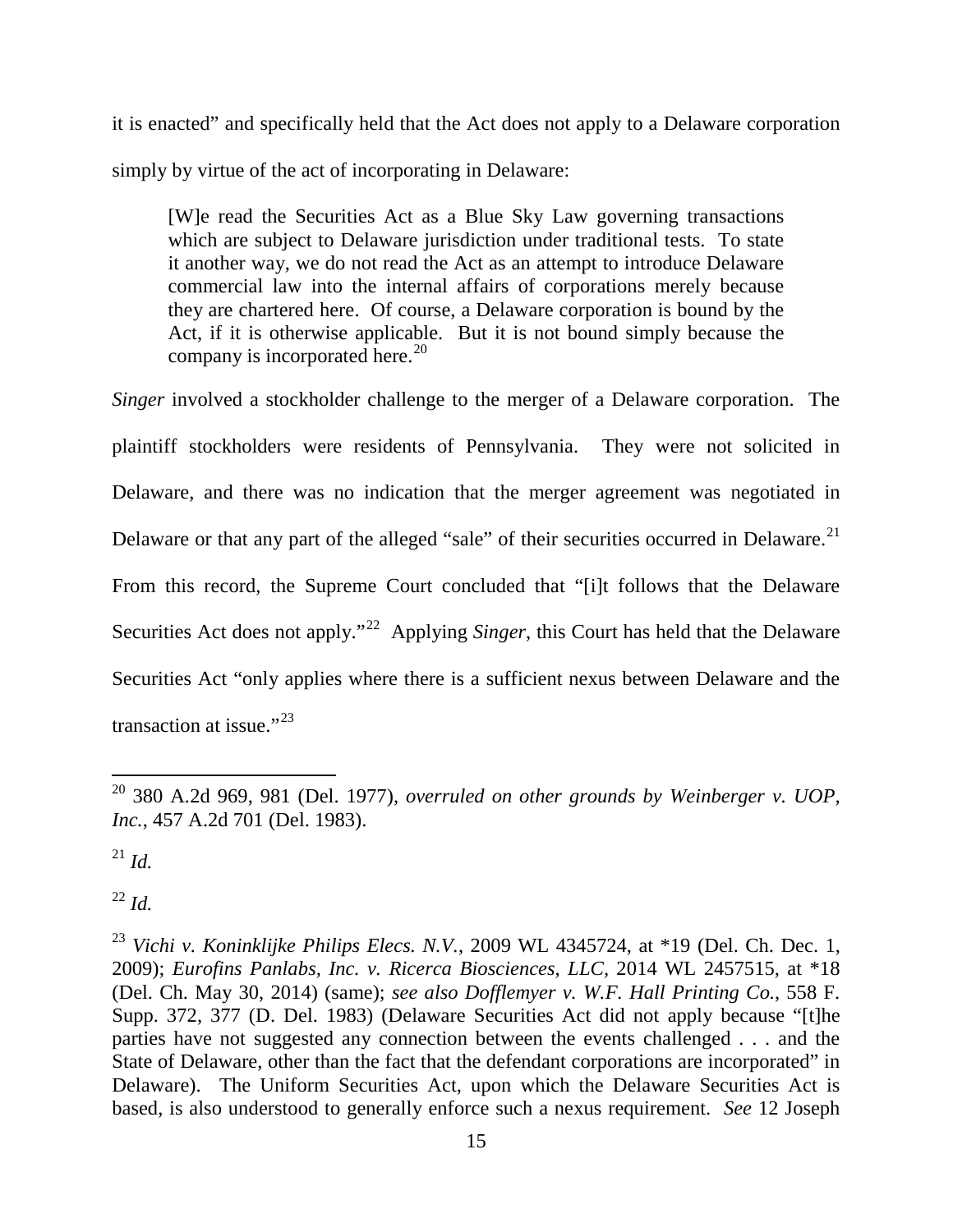This Court recently confirmed the need to demonstrate a nexus to Delaware to trigger application of the Delaware Securities Act in *Eurofins Panlabs, Inc. v. Ricerca Biosciences, LLC.*<sup>[24](#page-17-0)</sup> In that case, a buyer of a business argued that the Act applied to the transaction based on a contractual choice of law provision stating that "all disputes [ ] be resolved according to Delaware law in the Delaware Court of Chancery."<sup>[25](#page-17-1)</sup> In a brief footnote, the Court held that "[c]ertainly, an analysis of whether the Delaware Securities Act applies is an application of Delaware law and therefore complies with the choice of law provision."<sup>26</sup> The Court then analyzed whether the buyer had pled sufficient facts in its complaint to establish the requisite nexus to trigger application of the Delaware Securities Act. Finding that the buyer had not, the Court dismissed its Delaware Securities Act claim. The implied rationale of the Court's approach in *Eurofins* is that, if one assumes that a generic Delaware choice of law provision encompassed the Delaware Securities Act, it is reasonable to assume that the parties (at least absent expressing a contrary intent) intended to incorporate the Act "as is," which would include the jurisdictional limitations inherent in the Act.

<span id="page-17-1"></span> $^{25}$  *Id.* at \*18 n.136.

<span id="page-17-2"></span><sup>26</sup> *Id.*

C. Long, *Blue Sky Law* § 4:2 (2015) ("the drafters of the Uniform Act consciously rejected citizenship or residence within a particular state as the policy base for application of the Uniform Act. Instead, they elected a territorial base, requiring that a transaction have some physical nexus with a state.")

<span id="page-17-0"></span> $24$  2014 WL 2457515, at \*18 (Del. Ch. May 30, 2014).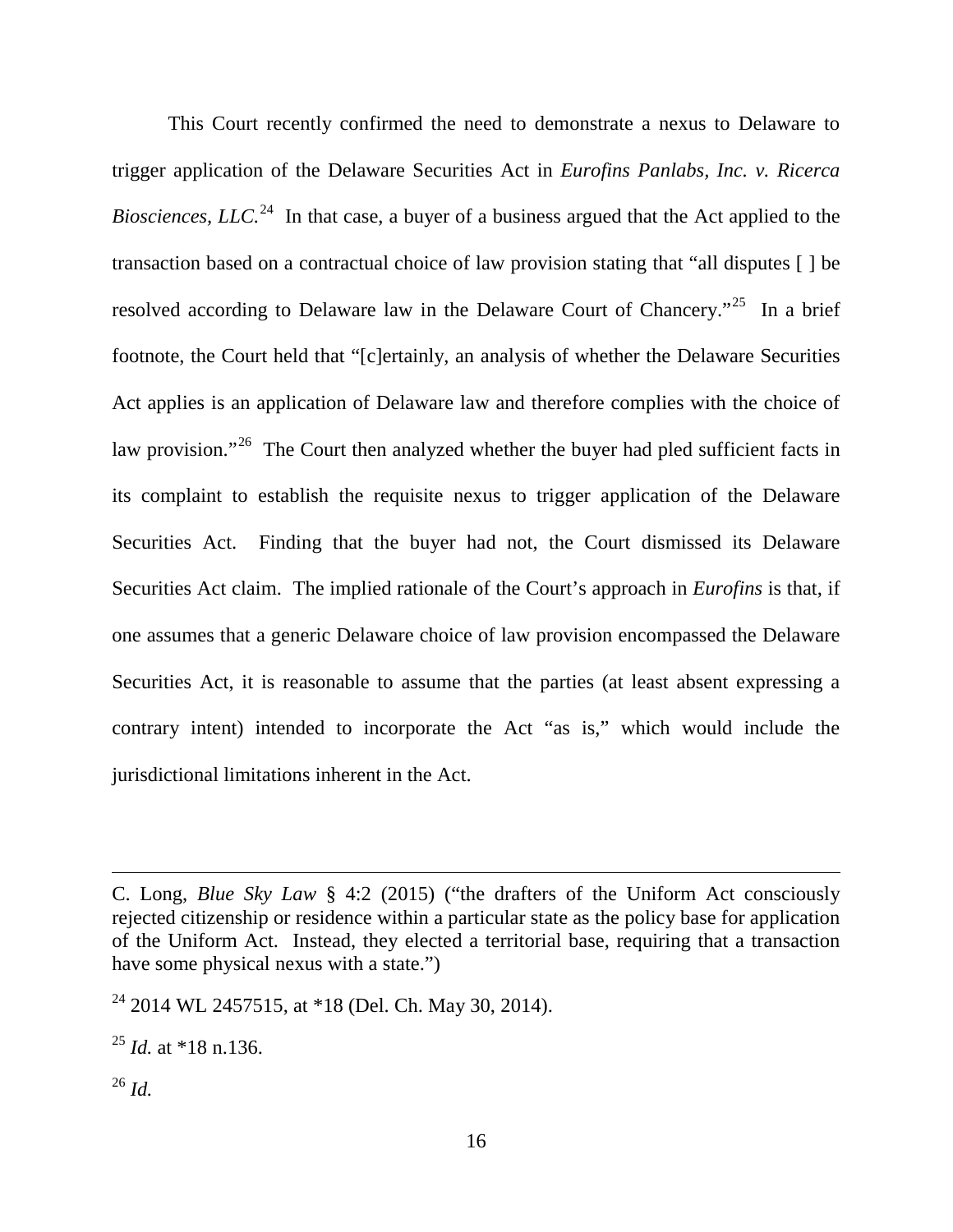Here, A&R does not attempt to identify any of the type of facts one would typically consider in determining whether the requisite nexus exists to trigger the application of a Blue Sky Law. A&R does not assert, for example, that it was solicited to purchase the securities of Old A&R in Delaware, or that any of the negotiations over the Merger Agreement occurred in Delaware. Instead, similar to the plaintiff in *Eurofins*, A&R argues that the Delaware Securities Act applies because of the choice of law provision in the Merger Agreement. That provision states that "[a]ll issues concerning the Transaction Documents . . . will be governed by and construed in accordance with the laws of the State of Delaware, without giving effect to any choice of law or conflict of law provision or rule . . . that would cause the application of the law of any jurisdiction other than the State of Delaware."<sup>[27](#page-18-0)</sup> In an effort to distinguish the summary rejection of this argument in *Eurofins*, A&R invokes 6 *Del. C.* § 2708, which the Court in *Eurofins* did not consider.

Section 2708 was adopted in 1993, twenty years after the Delaware Securities Act became law. It provides, in relevant part, that:

The parties to any contract, agreement or other undertaking . . . may agree in writing that the contract, agreement or other undertaking shall be governed by or construed under the laws of this State, without regard to principles of conflict of laws . . . if the parties, either as provided by law or in the manner specified in such writing are, (i) subject to the jurisdiction of the court of, or arbitration in, Delaware and (ii) may be served with legal process. The foregoing shall conclusively be presumed to be a significant,

<span id="page-18-0"></span><sup>&</sup>lt;sup>27</sup> Merger Agreement § 10.9. The term "Transaction Documents" includes the Merger Agreement. *Id.* § 1.1 at 15.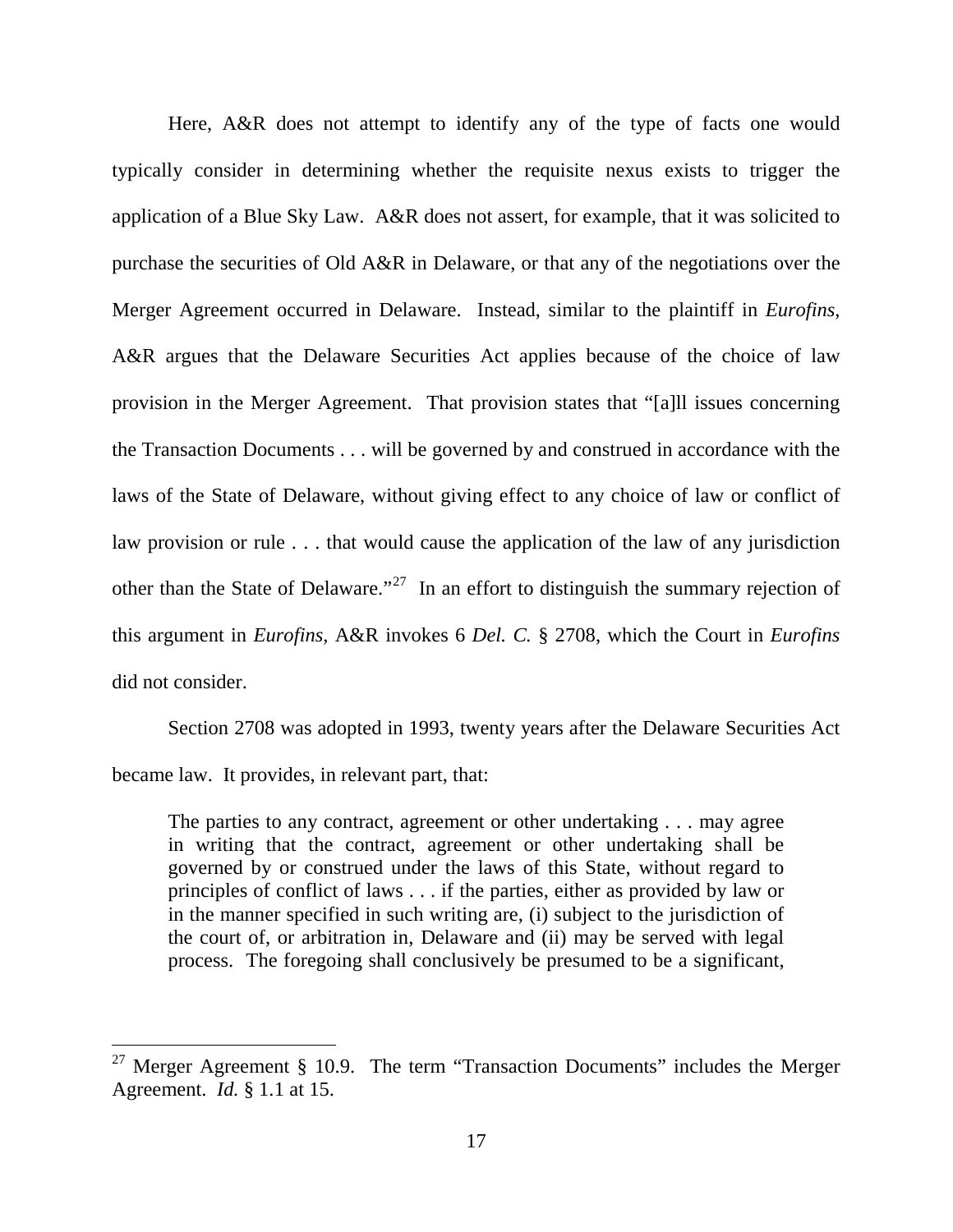material and reasonable relationship with this State and shall be enforced whether or not there are other relationships with this state.<sup>[28](#page-19-0)</sup>

Section 2708 only applies to contracts involving  $$100,000$  or more.<sup>[29](#page-19-1)</sup> Before Section 2708 was enacted, a Delaware court ordinarily would have analyzed a parties' contractual choice of law under the Restatement (Second) of Conflict of Laws, enforcing the parties'

choice unless:

(a) the chosen state has no substantial relationship to the parties or the transaction and there is no other reasonable basis for the parties' choice, or (b) application of the law of the chosen state would be contrary to a fundamental policy of a state which has a materially greater interest than the chosen state in the determination of the particular issue and which, under the rule of § 188, would be the state of the applicable law in the absence of an effective choice of law by the parties.  $30$ 

Using similar language as the Restatement, Section 2708 essentially stipulates that for purposes of deciding whether to apply a Delaware choice of law provision, courts may assume a negative answer to both of these exceptions.  $31$ 

At its core, Section 2708 is intended to provide certainty to parties who are subject to jurisdiction in Delaware that their choice of Delaware law regarding the construction and enforceability of their contracts will be respected. That is the conclusion then-Vice Chancellor Strine reached in *Abry Partners V, L.P. v. F & W Acquisition LLC*,<sup>[32](#page-19-4)</sup> in

<span id="page-19-0"></span><sup>28</sup> 6 *Del. C.* § 2708(a).

<span id="page-19-1"></span> $^{29}$  *Id.* § 2708(c)(2).

<span id="page-19-2"></span> $30$  Restatement (Second) of Conflict of Laws § 187(2).

<span id="page-19-3"></span><sup>31</sup> *See* Larry E. Ribstein, *Delaware, Lawyers and Contractual Choice of Law*, 19 Del. J. Corp. L. 999, 1004.

<span id="page-19-4"></span><sup>32</sup> 891 A.2d 1032 (Del. Ch. 2006).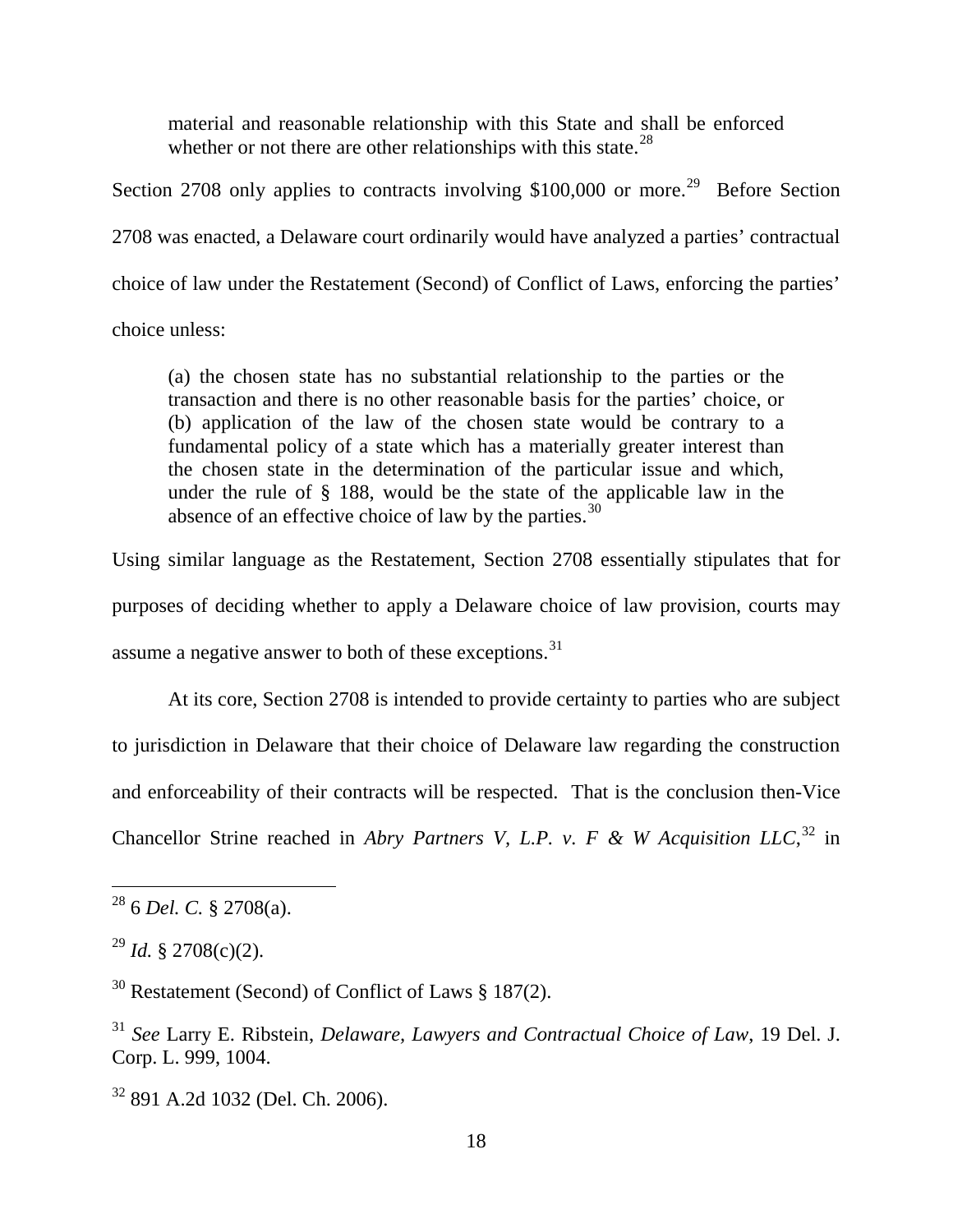construing a choice of law provision similar to the one at issue here<sup>[33](#page-20-0)</sup> to encompass not only the contract law of Delaware to interpret the contract, but also Delaware's tort law for purposes of determining the enforceability of the contract:

Parties operating in interstate and international commerce seek, by a choice of law provision, certainty as to the rules that govern their relationship. To hold that their choice is only effective as to the determination of the contract claims, but not as to tort claims seeking to rescind the contract on grounds of misrepresentation, would create an uncertainty of precisely the kind that the parties' choice of law provision sought to avoid.

\* \* \* \* \*

When parties have chosen a state's contract law to govern their contract, it is illogical to assume that they wished to have the enforceability of that contract judged by another state's law. Section 2708 of Title 6 of the Delaware Code represents our General Assembly's intent to prevent perverse dichotomies in the linguistics used to determine the meaning and enforceability of contracts. When satisfied, as here, § 2708 also establishes that this State has a material relationship sufficient to satisfy § 187 of the Restatement (Second) of Conflict of Laws.<sup>[34](#page-20-1)</sup>

Consistent with the Court's analysis in *Abry* and other cases applying the statute,<sup>[35](#page-20-2)</sup>

I view Section 2708 as intending to permit contracting parties to incorporate the law of

<span id="page-20-0"></span><sup>&</sup>lt;sup>33</sup> The choice of law provision in *Abry* stated that the stock purchase agreement "shall be governed by, and construed in accordance with the Laws of the State of Delaware, regardless of the Laws that might otherwise govern under applicable principles of conflicts of law." *Id.* at 1046.

<span id="page-20-1"></span><sup>34</sup> *Id.* at 1048, 1049.

<span id="page-20-2"></span><sup>35</sup> *See, e.g.*, *Transdigm Inc. v. Alcoa Global Fasteners, Inc.*, 2013 WL 2326881, at \*4-5 (Del. Ch. May 29, 2013) (following *Abry* to apply Delaware common law to fraud claims arising from stock purchase agreement with Delaware choice of law provision); *QTP Fund LP v. Eurohypo Capital Funding LLC I*, 2011 WL 2672092, at \*8 (Del. Ch. July 8, 2011) (applying Delaware common law to determine interpretation of term "preference shares" as used in LLC and trust agreements with Delaware choice of law provisions); *Greetham v. Sogima L-A Manager, LLC*, 2008 WL 4767722, at \*14 (Del. Ch. Nov. 3, 2008) (following *Abry* to apply Delaware common law to both contract and promissory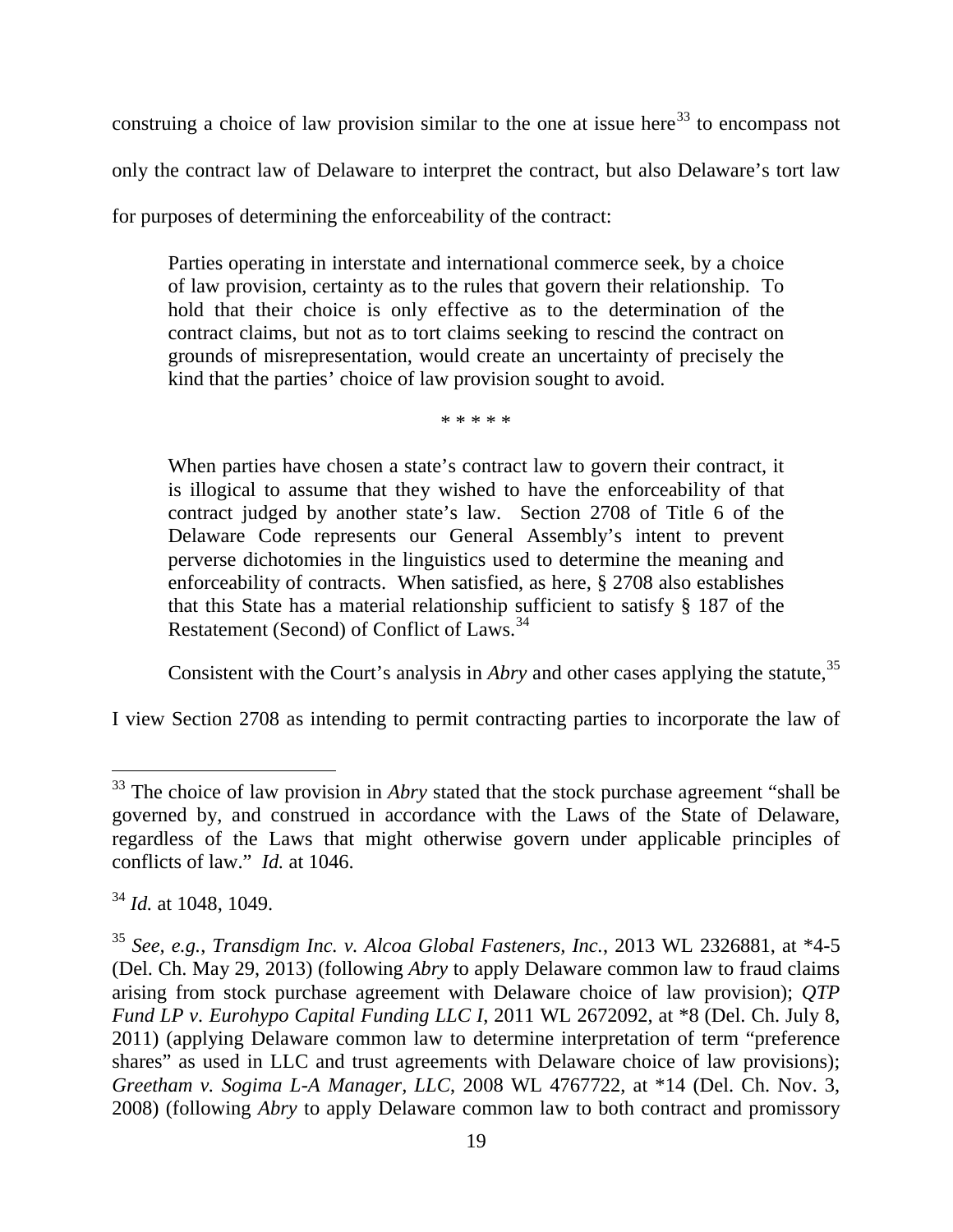Delaware, which primarily would concern its common law, to decide questions concerning the interpretation and enforceability of a contract. What Section 2708 does not stand for, in my view, is a mechanism for the wholesale importation of every provision of Delaware statutory law into the commercial relationship of contracting parties. Significantly, A&R cites no authority construing Section 2708 in this manner, which would risk absurd results contrary to basic principles of statutory construction.<sup>[36](#page-21-0)</sup> Would, for example, a Delaware choice of law provision stating that a merger agreement is to "be governed by" Delaware law trigger application of the Delaware tax code to a merger where it otherwise would not apply? Could entities incorporated outside of Delaware find themselves bound by the Delaware General Corporation Law's requirements for stockholder approval of a merger by including such a provision in their merger agreement, contrary to the internal affairs doctrine?<sup>[37](#page-21-1)</sup> It is difficult to imagine that this was the intention of Section 2708 or that parties to a merger agreement ever

estoppel claims under LLC operating agreement containing Delaware choice of law provision); *Pharmathene, Inc. v. Siga Techs., Inc.*, 2008 WL 151855, at \*7-8 (Del. Ch. Jan. 16, 2008) (citing *Abry*, Restatement Section 187 and 6 *Del. C.* § 2708 to apply Delaware common law to contract, tort and promissory estoppel claims where merger agreement contained Delaware choice of law provision).

<span id="page-21-0"></span><sup>36</sup> *See State v. Cooper*, 575 A.2d 1074, 1076 (Del. 1990) ("Literal or perceived interpretations, which yield illogical or absurd results, should be avoided in favor of interpretations consistent with the intent of the legislature."); *see also Reddy v. PMS Ins. Co.*, 20 A.3d 1281, 1288 n.33 (Del. 2011) (same) (collecting authorities).

<span id="page-21-1"></span><sup>37</sup> *See McDermott Inc. v. Lewis*, 531 A.2d 206, 215 (Del. 1987) ("The internal affairs doctrine requires that the law of the state of incorporation should determine issues relating to internal corporate affairs.") (citing *First Nat'l City Bank v. Banco Para el Comercio Exterior de Cuba*, 462 U.S. 611, 621 (1983)).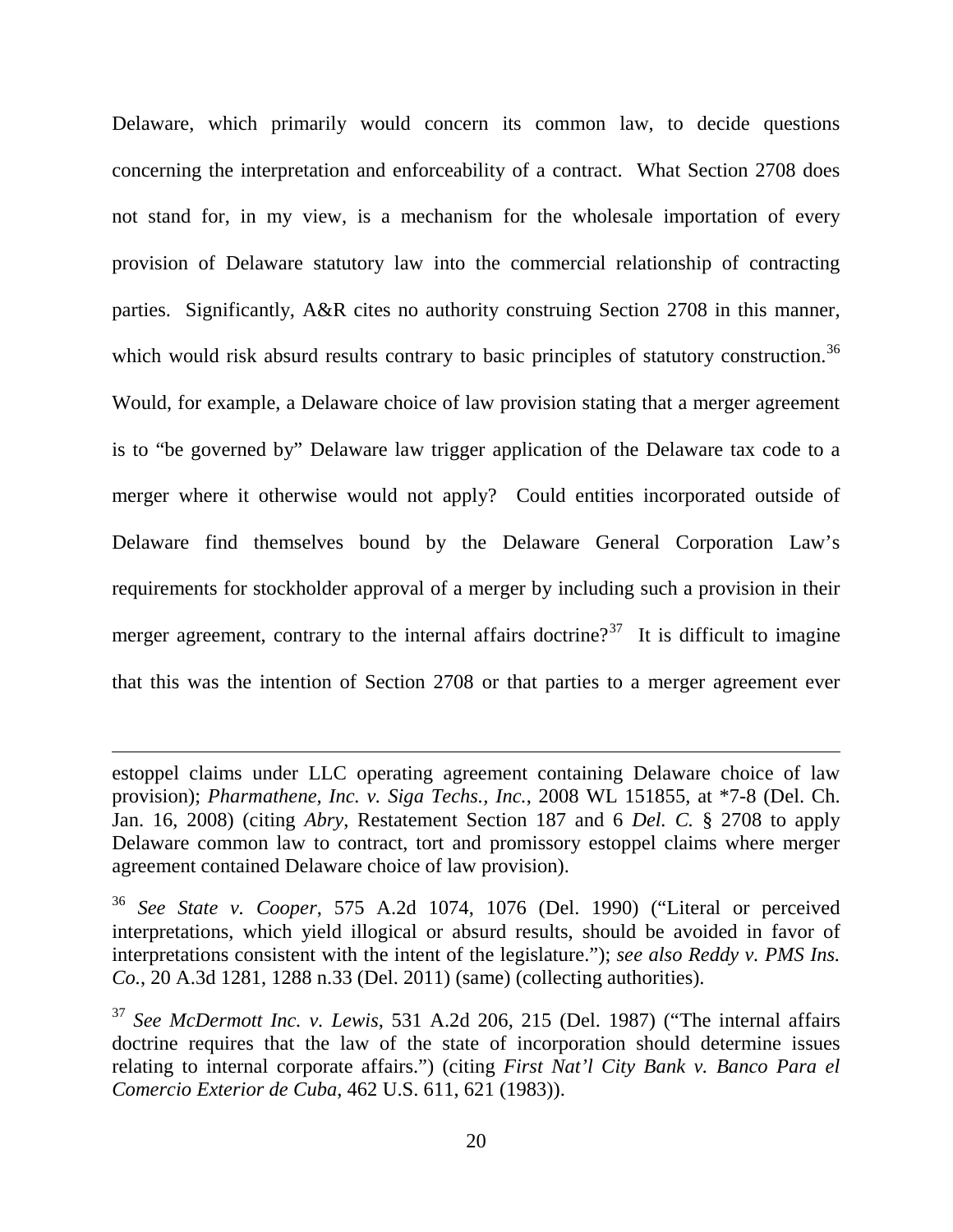would have intended these outcomes by virtue of including a choice law provision similar to Section 10.9 of the Merger Agreement here.

More to the point, construing Section 10.9 as A&R advocates would lead to the bizarre result of allowing contractual parties to convert a blue-sky law that was intended to regulate *intrastate* commerce into one that would apply to *interstate* commerce. A&R has not cited any authority suggesting that the General Assembly intended to rewrite the Delaware Securities Act in such a radical way *sub silentio* through the later adoption of Section 2708, and I decline to do so.<sup>[38](#page-22-0)</sup> Indeed, this outcome not only would be inconsistent with the legislative intent of the Delaware Securities Act as discussed in *Singer*, but also would implicate issues of federal preemption.<sup>[39](#page-22-1)</sup> Accordingly, I conclude that it would be unreasonable to construe Section 10.9 of the Merger Agreement to encompass the Delaware Securities Act and make it apply automatically in this case.

<span id="page-22-0"></span><sup>&</sup>lt;sup>38</sup> The synopsis of the legislation resulting in Section 2708 does not mention the Delaware Securities Act. It states, in relevant part: "In many commercial transactions that have material relationships with jurisdictions other than Delaware, the parties choose Delaware law to govern their agreements. This Bill is designed to give maximum effect to the principle of freedom of contract and the enforceability of such provisions in contracts previously made and to be made, and to provide the parties to such agreements with certainty that courts sitting in Delaware will enforce such choice of law provisions." 69 Del. Laws ch. 127, § 1 (1993).

<span id="page-22-1"></span><sup>39</sup> *See, e.g.*, *Edgar v. MITE Corp.*, 457 U.S. 624, 641-43 (1982) (finding invalid Illinois blue-sky law "purport[ing] to regulate directly and to interdict interstate commerce, including commerce wholly outside the state") ("The Court's rationale for upholding blue-sky laws was that they only regulated transactions occurring within the regulating States. . . . The Commerce Clause also precludes the application of a state statute to commerce that takes place wholly outside of the State's borders, whether or not the commerce has effects within the State.").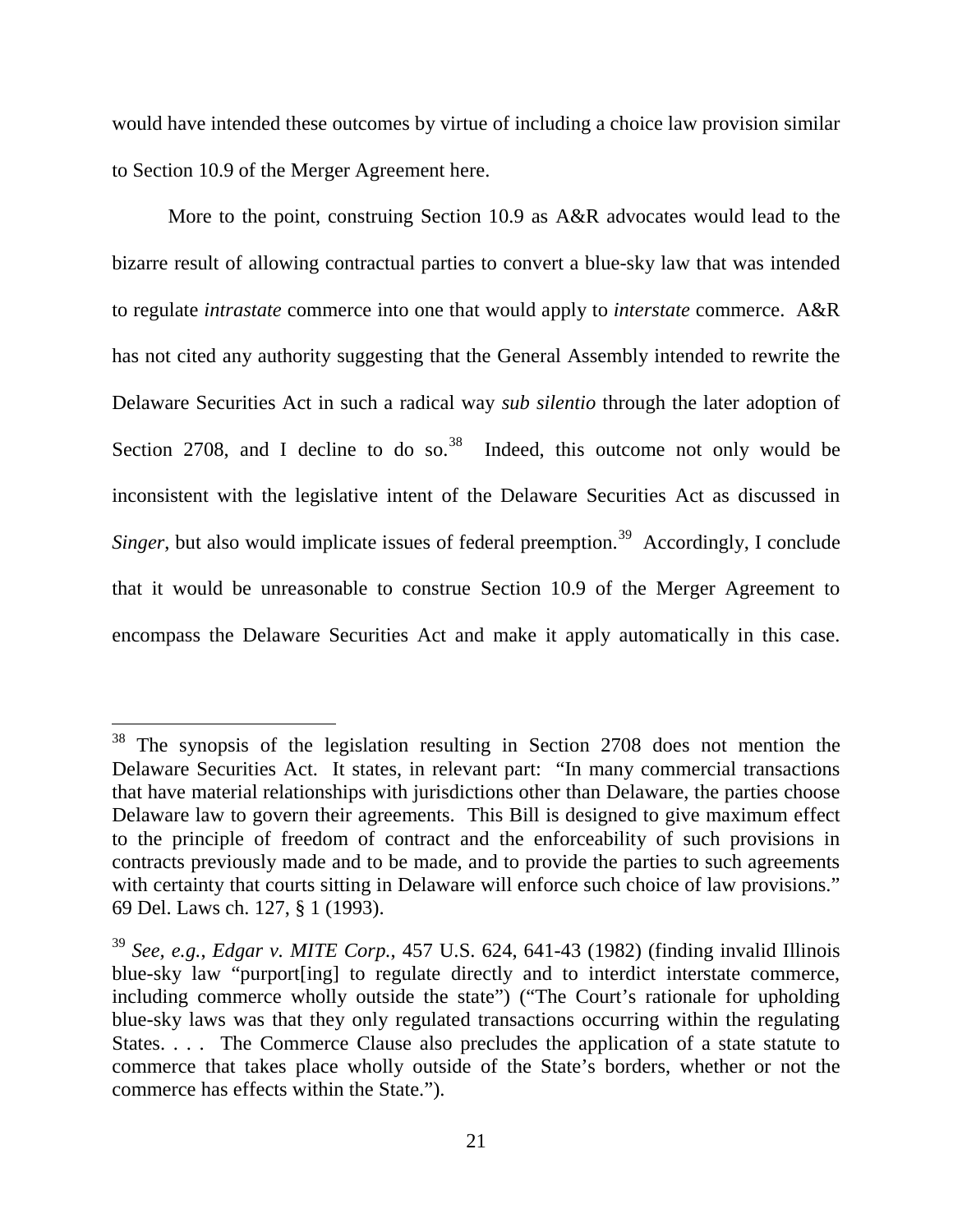Instead, the applicability of the Act must depend on whether a sufficient nexus exists between Delaware and the merger transaction at issue.

Turning to that analysis, the merger here was negotiated on the buy side by Mason Wells, a private equity firm, and on the sell side by FdG Logistics, the majority owner of Old A&R. Mason Wells is based in Milwaukee, Wisconsin.<sup>[40](#page-23-0)</sup> FdG Logistics is a subsidiary of FdG Associates, which is based in New York City.<sup>[41](#page-23-1)</sup> The headquarters of Old A&R at the time was in Morris, Illinois.<sup>42</sup> No negotiations concerning the merger are alleged to have taken place in Delaware, and none of the allegedly underlying fraudulent business practices or violations is alleged to have occurred in Delaware. The sole connection that A&R can draw to Delaware—that the merger parties were incorporated here—is insufficient under *Singer* and its progeny to demonstrate the required nexus. As the Court stated in *Eurofins*, "an allegation based solely on the status of certain parties to the litigation is insufficient to allege a nexus capable of stating a claim under the Delaware Securities Act."<sup>43</sup> In sum, A&R has failed to allege a sufficient nexus to Delaware to sustain a claim under the Delaware Securities Act. Count II is thus dismissed for failure to state a claim for relief.

<span id="page-23-0"></span><sup>&</sup>lt;sup>40</sup> The Court takes judicial notice of the headquarters of Mason Wells listed in the "Notices" section of the Merger Agreement. *See* Merger Agreement § 10.2.

<span id="page-23-1"></span> $41$  Counterclaim ¶ 11.

<span id="page-23-2"></span><sup>42</sup> *See id.* ¶ 484.

<span id="page-23-3"></span> $43$  2014 WL 2457515, at \*18.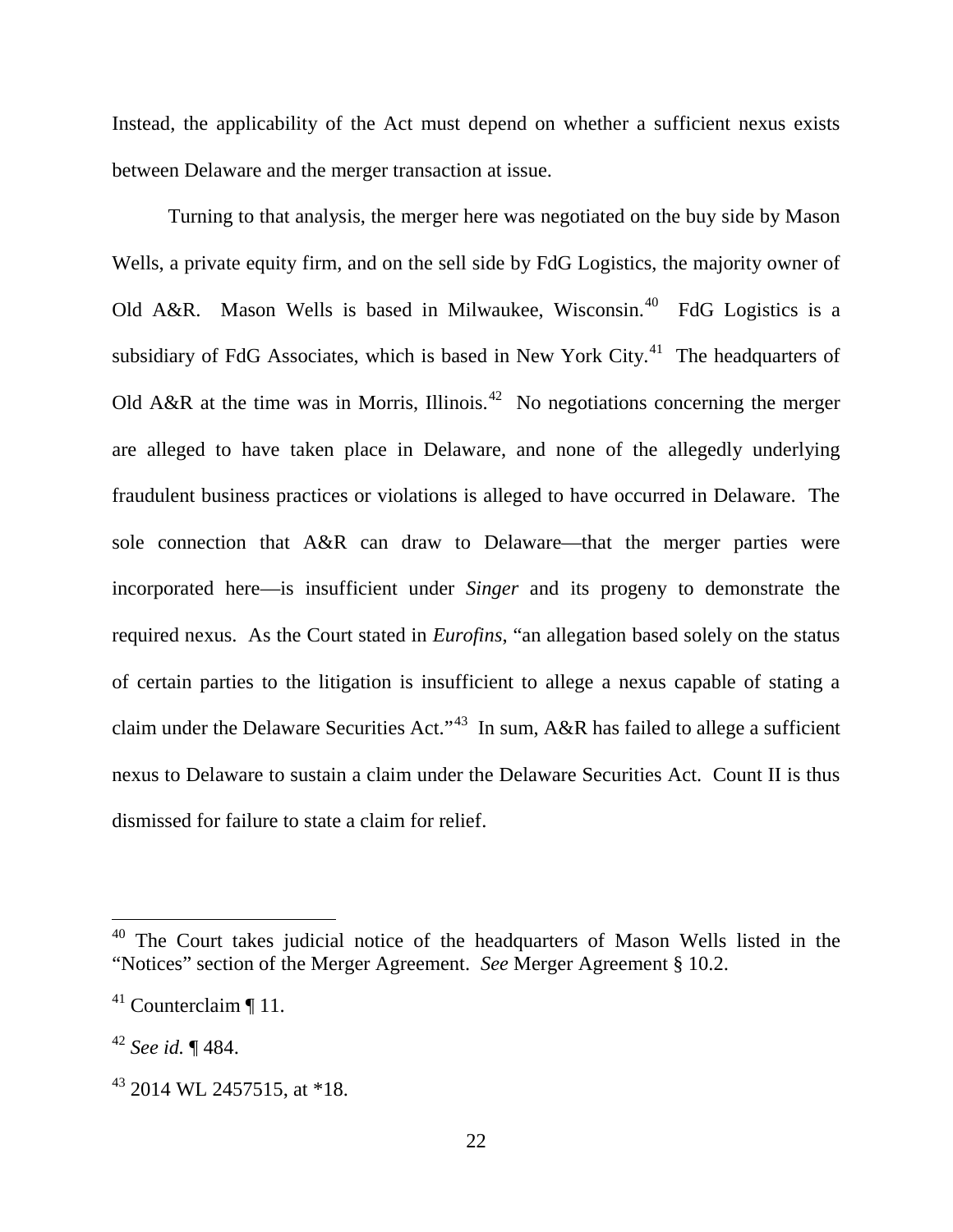## **2. Count III States a Claim for Common Law Fraud Relating to Pre-Merger Materials**

In Count III of its Counterclaim, Buyer asserts a claim for common law fraud against each of the Securityholders based, in part, on alleged misrepresentations and omissions concerning certain documents they provided to Buyer before it entered into the Merger Agreement. These documents, which I refer to as the "Pre-Merger Materials," include the July 2012 confidential information memorandum, the September 2012 management presentation, and other materials provided in due diligence.

To state a fraud claim under Delaware common law,

the plaintiff must plead facts supporting an inference that: (1) the defendant falsely represented or omitted facts that the defendant had a duty to disclose; (2) the defendant knew or believed that the representation was false or made the representation with a reckless indifference to the truth; (3) the defendant intended to induce the plaintiff to act or refrain from acting; (4) the plaintiff acted in justifiable reliance on the representation; and (5) the plaintiff was injured by its reliance. $44$ 

The Securityholders move to dismiss Count III for failure to state a claim for relief insofar as it relates to alleged misrepresentations outside the four corners of the Merger Agreement. More specifically, the Securityholders argue that Buyer cannot establish as a matter of law that it justifiably relied on any representations in any of the Pre-Merger Materials because of the effects of Sections 5.27 and 10.7 of the Merger Agreement.

Section 5.27, which is quoted in full below, states that Old A&R (defined in the Merger Agreement as the "Company") was not making any representation or warranty outside of the Merger Agreement and, more specifically, that it was not making any

<span id="page-24-0"></span><sup>44</sup> *DCV Hldgs., Inc. v. ConAgra, Inc.*, 889 A.2d 954, 958 (Del. 2005).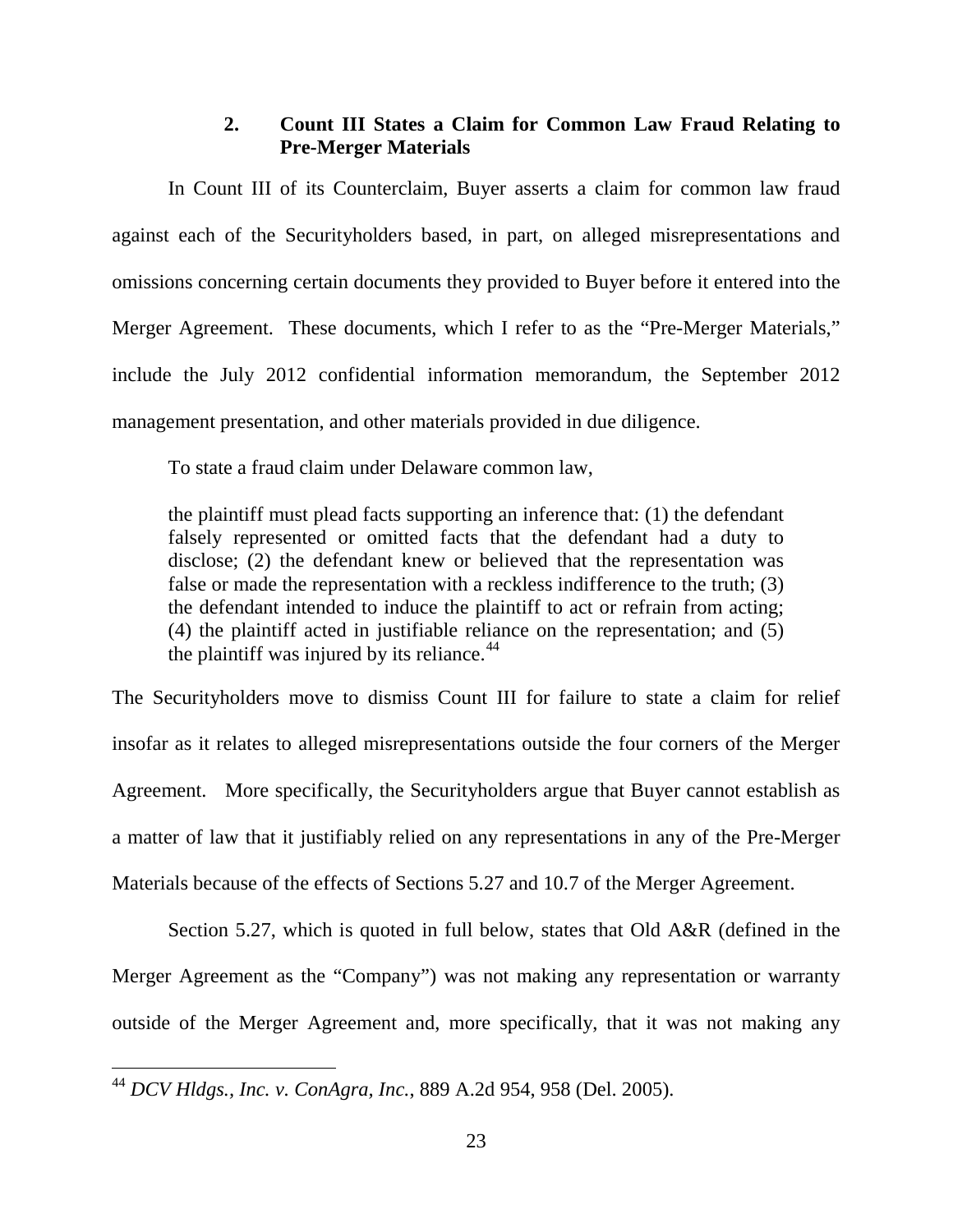representation or warranty about any "projections, estimates or budgets" or "any other

information or documents" with respect to Old A&R that were made available to the

Buyer or its representatives:

EXCEPT AS EXPRESSLY SET FORTH IN THIS ARTICLE 5, THE COMPANY MAKES NO REPRESENTATION OR WARRANTY, EXPRESS OR IMPLIED, AT LAW OR IN EQUITY AND ANY SUCH OTHER REPRESENTATIONS OR WARRANTIES ARE HEREBY EXPRESSLY DISCLAIMED INCLUDING ANY IMPLIED REPRESENTATION OR WARRANTY AS TO CONDITION, MERCHANTABILITY, SUITABILITY OR FITNESS FOR A PARTICULAR PURPOSE. NOTWITHSTANDING ANYTHING TO THE CONTRARY, (A) THE COMPANY SHALL NOT BE DEEMED TO MAKE TO BUYER ANY REPRESENTATION OR WARRANTY OTHER THAN AS EXPRESSLY MADE BY THE COMPANY IN THIS AGREEMENT AND (B) THE COMPANY MAKES NO REPRESENTATION OR WARRANTY TO BUYER WITH RESPECT TO (I) ANY PROJECTIONS, ESTIMATES OR BUDGETS HERETOFORE DELIVERED TO OR MADE AVAILABLE TO BUYER OR ITS COUNSEL, ACCOUNTANTS OR ADVISORS OF FUTURE REVENUES, EXPENSES OR EXPENDITURES OR FUTURE FINANCIAL RESULTS OF OPERATIONS OF THE COMPANY UNLESS ALSO EXPRESSLY INCLUDED IN THE REPRESENTATIONS AND WARRANTIES CONTAINED IN THIS ARTICLE 5, OR (II) EXCEPT AS EXPRESSLY COVERED BY A REPRESENTATION AND WARRANTY CONTAINED IN THIS ARTICLE 5, ANY OTHER INFORMATION OR DOCUMENTS (FINANCIAL OR OTHERWISE) MADE AVAILABLE TO BUYER OR ITS COUNSEL, ACCOUNTANTS OR ADVISORS WITH RESPECT TO THE COMPANY.<sup>[45](#page-25-0)</sup>

The integration clause in Section 10.7 of the Merger Agreement states as follows: "This

Agreement, the Transaction Documents and the documents referred to herein and therein

contain the entire agreement between the Parties and supersede any prior understandings,

<span id="page-25-0"></span><sup>&</sup>lt;sup>45</sup> Merger Agreement § 5.27.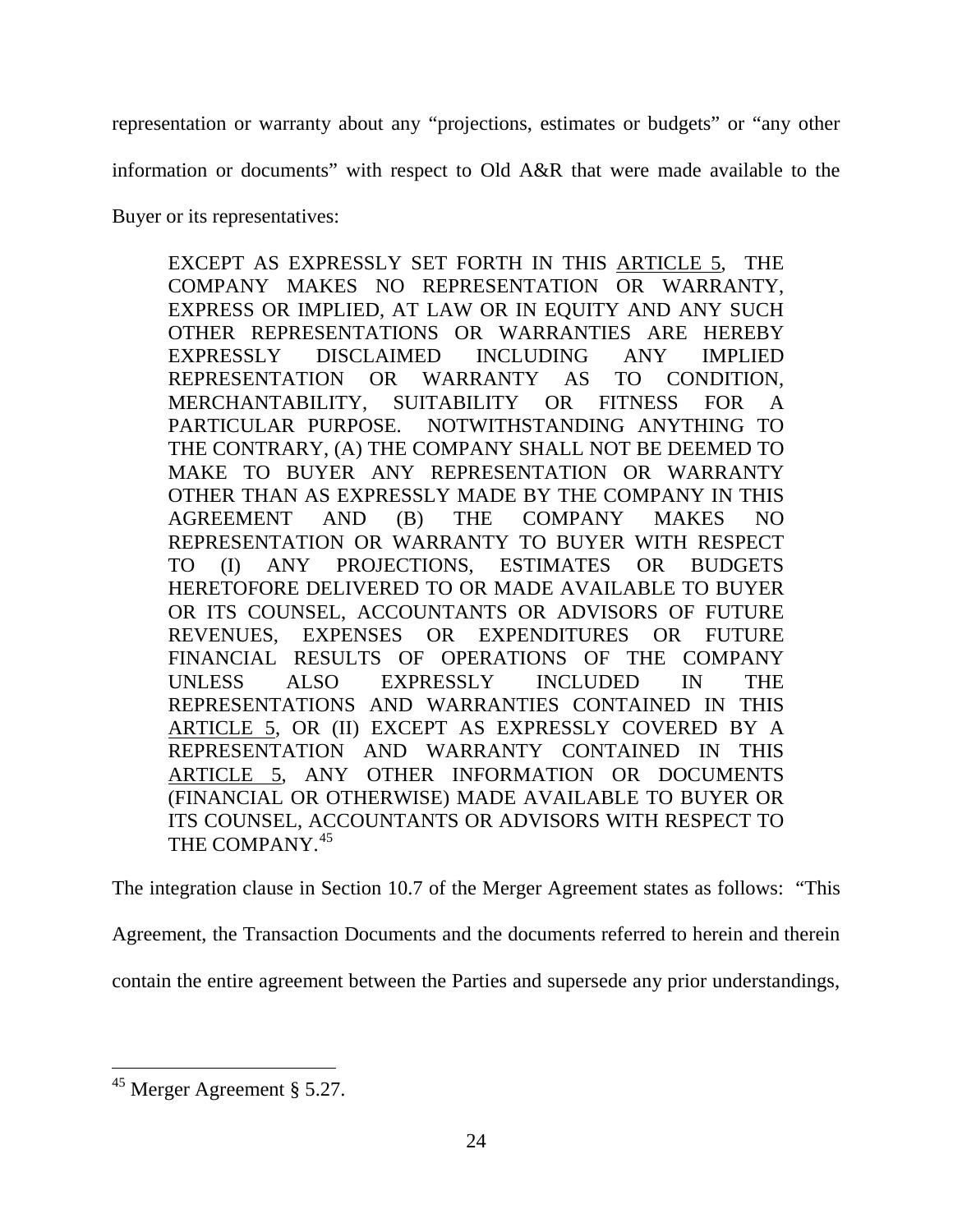agreements or representations by or between the Parties, written or oral, which may have related to the subject matter hereof in any way."<sup>[46](#page-26-0)</sup>

Delaware law enforces clauses which identify the specific information on which a party has relied and foreclose reliance on other information.<sup>47</sup> Numerous decisions of this Court have analyzed the enforceability of such clauses.<sup>48</sup> Most significantly, the law in this area is largely defined by then-Vice Chancellor Strine's decision in *Abry*, where he carefully considered the need to strike an appropriate balance between holding sophisticated parties to the terms of their contracts and simultaneously protecting against the abuses of fraud.<sup>49</sup> Surveying the case law at the time, the Vice Chancellor explained that:

[t]he teaching of this court, through cases such as *Great Lakes*; *H–M Wexford*; *Progressive*, and *Kronenberg* is that a party cannot promise, in a clear integration clause of a negotiated agreement, that it will not rely on promises and representations outside of the agreement and then shirk its

<span id="page-26-0"></span><sup>46</sup> *Id.* at § 10.7.

<span id="page-26-1"></span><sup>47</sup> *See, e.g.*, *RAA Mgmt., LLC v. Savage Sports Hldgs., Inc.*, 45 A.3d 107, 116-17 (Del. 2012).

<span id="page-26-2"></span><sup>48</sup> *See, e.g.*, *Prairie Capital III, L.P. v. Double E Hldg. Corp*, 2015 WL 7461807 (Del. Ch. Nov. 24, 2015); *Anvil Hldg. Corp. v. Iron Acquisition Co., Inc.*, 2013 WL 2249655 (Del. Ch. May 17, 2013); *Abry P'rs V, L.P. v. F & W Acquisition LLC*, 891 A.2d 1032 (Del. Ch. 2006) (Strine, V.C.); *Kronenberg v. Katz*, 872 A.2d 568 (Del. Ch. 2004) (Strine, V.C.); *H-M Wexford LLC v. Encorp, Inc.*, 832 A.2d 129 (Del. Ch. 2003); *Progressive Int'l. Corp. v. E.I. Du Pont de Nemours & Co.*, 2002 WL 1558382 (Del. Ch. July 9, 2002) (Strine, V.C.); *Great Lakes Chem. Corp. v. Pharmacia Corp.*, 788 A.2d 544 (Del. Ch. 2001).

<span id="page-26-3"></span><sup>49</sup> *Abry*, 891 A.2d at 1058.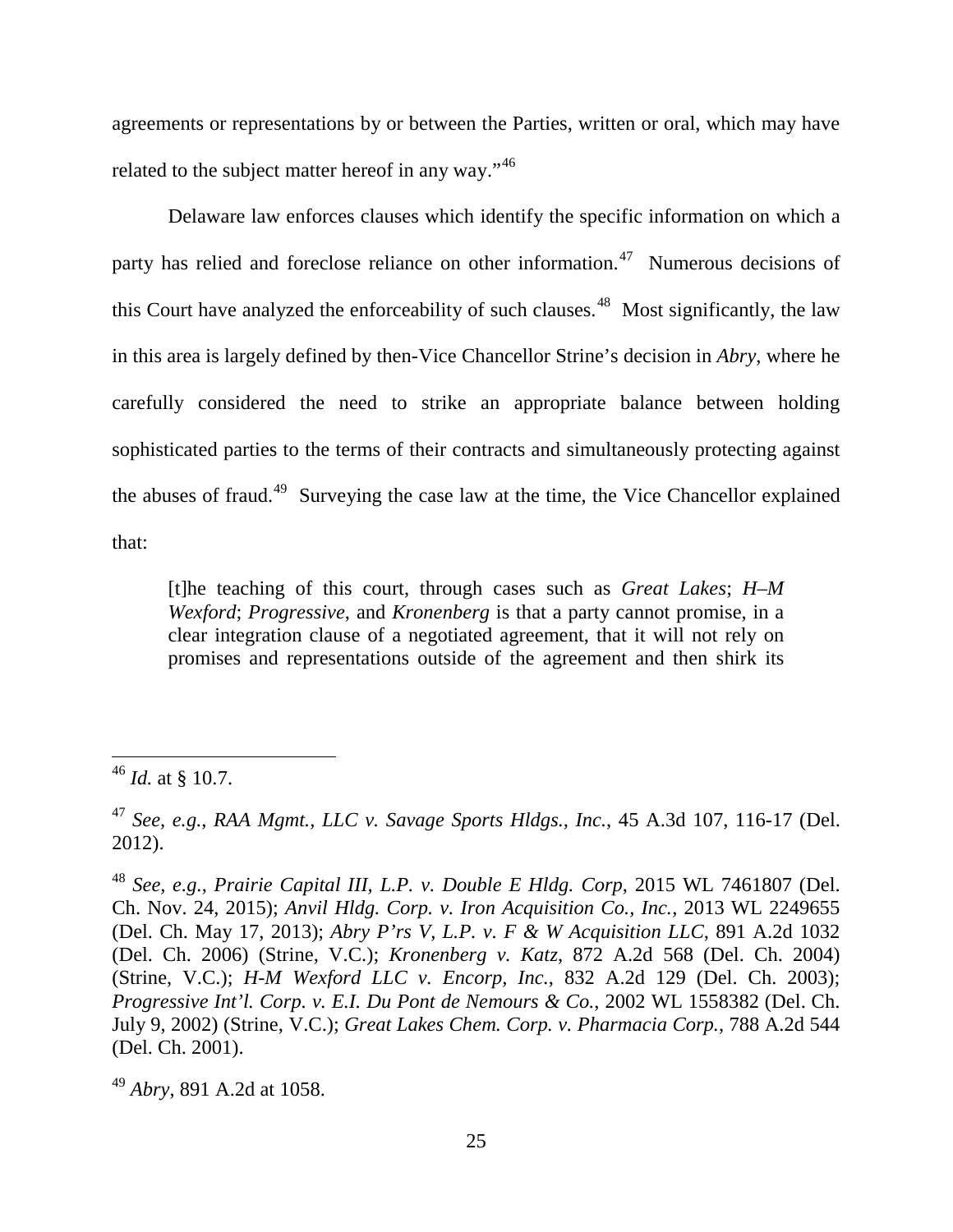own bargain in favor of a 'but we did rely on those other representations' fraudulent inducement claim.<sup>[50](#page-27-0)</sup>

On the other hand, as the Court further explained, because of the venerable public policy to guard against fraud, we will not insulate a party from liability for its counterparty's reliance on fraudulent statements made outside of an agreement absent a clear statement by that counterparty—that is, the one who is seeking to rely on extra-contractual statements—disclaiming such reliance:

[T]his court has consistently respected the law's traditional abhorrence of fraud in implementing this reasoning. Because of that policy concern, we have not given effect to so-called merger or integration clauses that do not clearly state that the parties disclaim reliance upon extra-contractual statements. Instead, we have held, as in *Kronenberg*, that murky integration clauses, or standard integration clauses without explicit antireliance representations, will not relieve a party of its oral and extracontractual fraudulent representations. The integration clause must contain "language that . . . can be said to add up to a clear anti-reliance clause by which the plaintiff has contractually promised that it did not rely upon statements outside of the contract's four corners in deciding to sign the contract." This approach achieves a sensible balance between fairness and equity—parties can protect themselves against unfounded fraud claims through explicit anti-reliance language. If parties fail to include unambiguous anti-reliance language, they will not be able to escape responsibility for their own fraudulent representations made outside of the agreement's four corners. [51](#page-27-1)

Two recent decisions illustrate how this Court has applied the principles articulated in *Abry*. In *Anvil Holding Corp.*, a case on which Buyer relies, a buyer of a company asserted fraud claims based on extra-contractual statements where the purchase agreement stated that neither the subject company nor any seller "makes any other

<span id="page-27-0"></span><sup>50</sup> *Id.* at 1057.  $\overline{a}$ 

<span id="page-27-1"></span><sup>51</sup> *Abry*, 891 A.2d at 1058-59 (quoting *Kronenberg*, 872 A.2d at 593).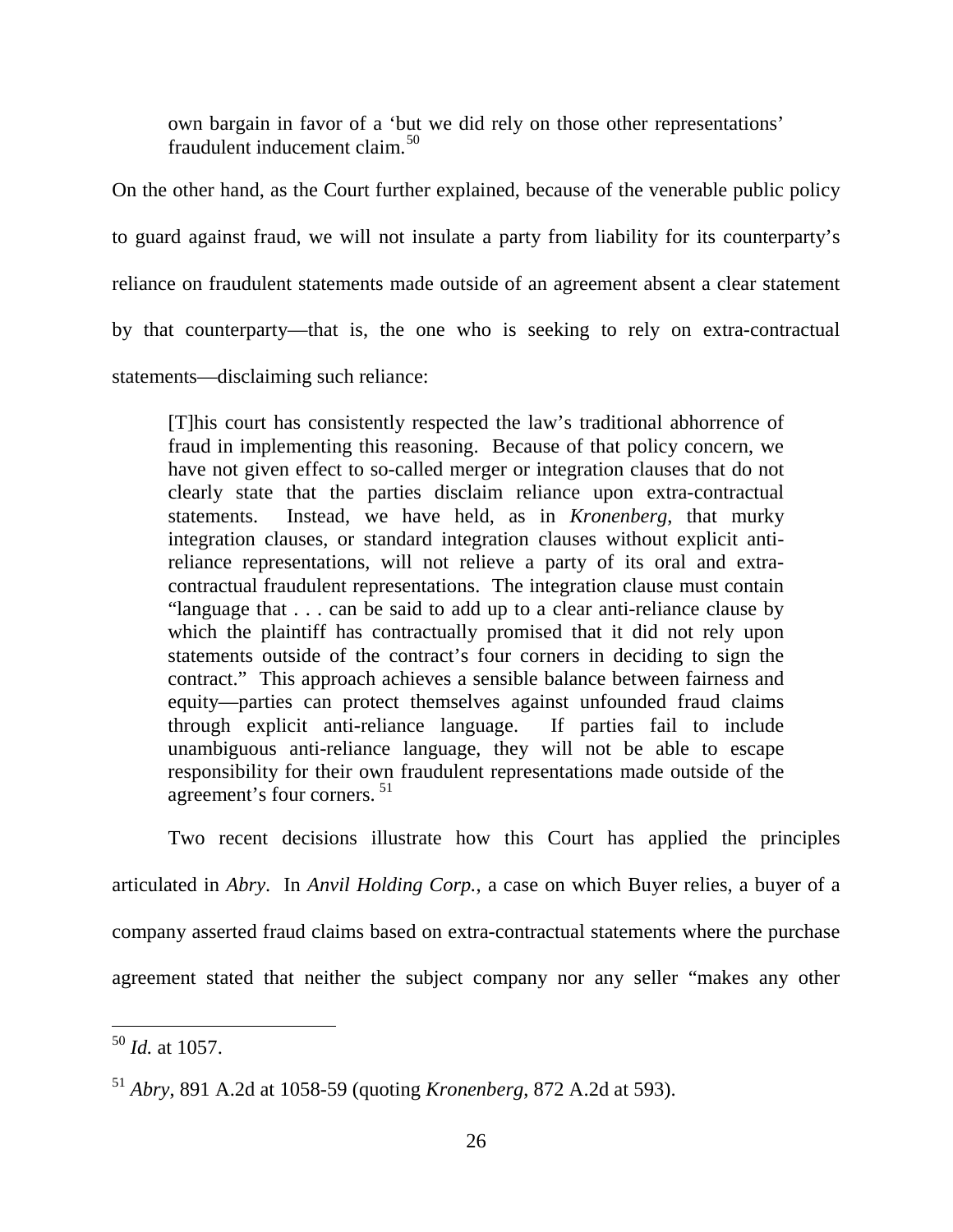express or implied representation or warranty with respect to the Company" and that the agreement "constitutes the entire Agreement among the Parties."<sup>[52](#page-28-0)</sup> Refusing to dismiss the fraud claims, the Court reasoned that these provisions were not expressed from the point of view of the buyer, and thus did not "reflect a clear promise *by the Buyer* that it was not relying on statements made to it outside of the Agreement to make its decision to enter the Agreement."<sup>[53](#page-28-1)</sup>

More recently, in *Prairie Capital III, L.P. v. Double E Holdings Corp.*,<sup>[54](#page-28-2)</sup> the Court reached the opposite conclusion in dismissing fraud claims that a buyer of a company asserted based on extra-contractual representations. Critically, unlike in *Anvil*, the Court found that the provisions at issue<sup>[55](#page-28-3)</sup> reflected an affirmative expression *by the aggrieved buyer* that it had relied only on the representations and warranties in the purchase agreement:

The Exclusive Representations Clause is not framed negatively. It does not say that the Buyer did not rely on any representations other than those set forth in the SPA [Stock Purchase Agreement]. Instead it is framed positively. It represents affirmatively that the Buyer only relied on the

<span id="page-28-1"></span><sup>53</sup> *Id.* (emphasis added).

 $\overline{a}$ 

<span id="page-28-2"></span><sup>54</sup> 2015 WL 7461807 (Del. Ch. Nov. 24, 2015).

<span id="page-28-3"></span><sup>55</sup> One of those provisions stated, in relevant part, that "[i]n making its determination to proceed with the Transaction, the Buyer has relied on (a) the results of its own independent investigation and (b) the representations and warranties of the Double E Parties expressly and specifically set forth in this Agreement" and that "THE BUYER UNDERSTANDS, ACKNOWLEDGES, AND AGREES THAT ALL OTHER REPRESENTATIONS AND WARRANTIES OF ANY KIND OR NATURE EXPRESS OR IMPLIED . . . ARE SPECIFICALLY DISCLAIMED BY THE DOUBLE E PARTIES." *Id.* at \*7.

<span id="page-28-0"></span> $52$  2013 WL 2249655, at \*8.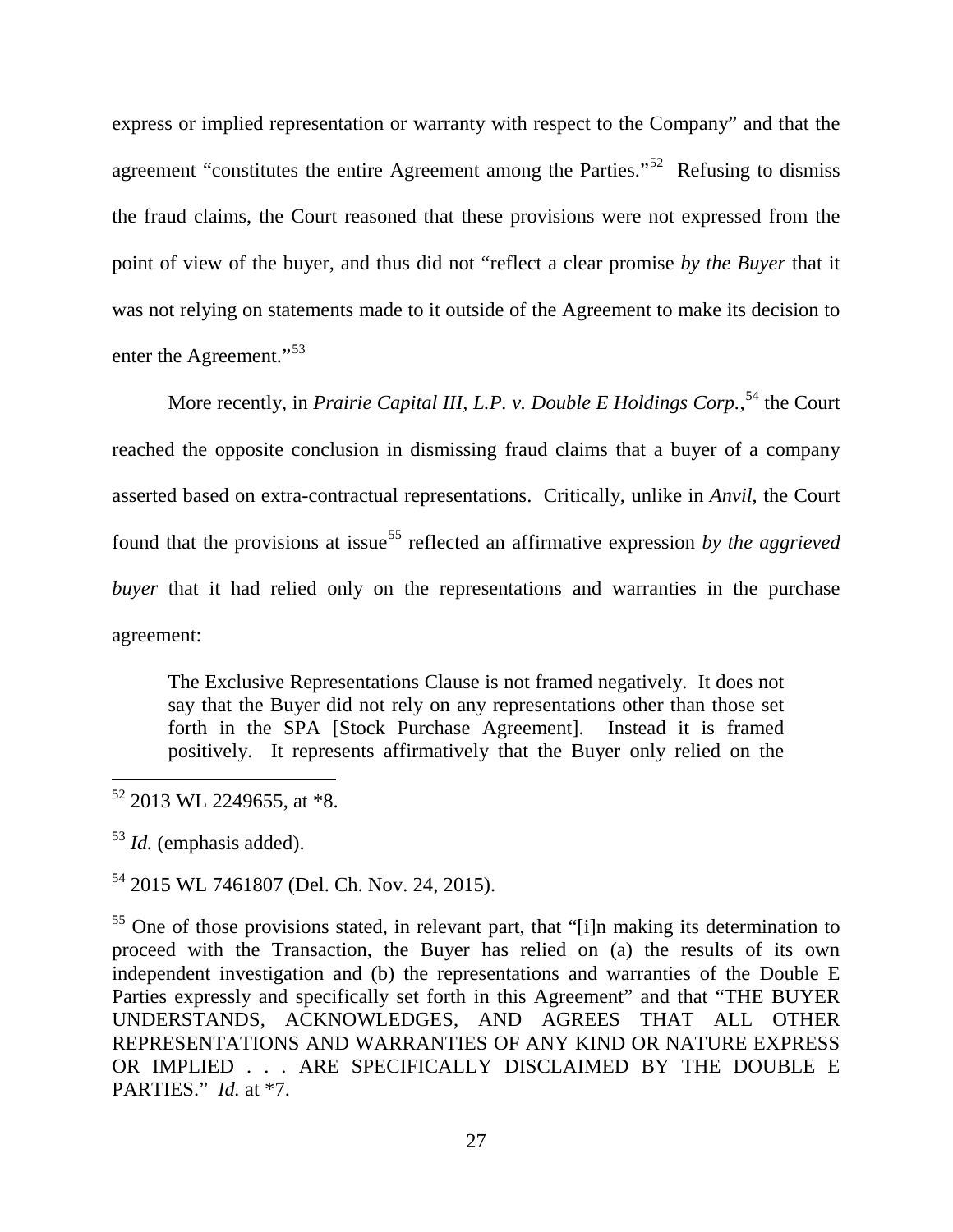representations and warranties in the SPA. If a party represents that it only relied on particular information, then that statement establishes the universe of information on which that party relied. Delaware law does not require magic words. In this case, the Exclusive Representations Clause and the Integration Clause combine to mean that the Buyer did not rely on other information. They add up to a clear anti-reliance clause.<sup>[56](#page-29-0)</sup>

Here, similar to *Anvil* but unlike *Prairie Capital*, the critical language missing from Sections 5.27 and 10.7 of the Merger Agreement is any affirmative expression *by Buyer* of (1) specifically what it was relying on when it decided to enter the Merger Agreement or (2) that it is was not relying on any representations made outside of the Merger Agreement. Instead, Section 5.27 amounts to a disclaimer *by the selling company*  (Old A&R) of what it was and was not representing and warranting. Moreover, the integration clause contained in Section 10.7 merely states in general terms that the Merger Agreement constitutes the entire agreement between the parties, and does not contain an unambiguous statement *by Buyer* disclaiming reliance on extra-contractual statements.

The difference between a disclaimer from the point of view of a party accused of fraud and from the point of view of a counterparty who believes it has been defrauded may seem inconsequential, like two sides of the same coin. The difference is critical, however, because of the strong public policy against fraud. As explained in *Abry*, the Court will not bar a contracting party from asserting claims for fraud based on representations outside the four corners of the agreement unless *that contracting party*  unambiguously disclaims reliance on such statements. The language to disclaim such

<span id="page-29-0"></span> $^{56}$  *Id.* at  $*8$ .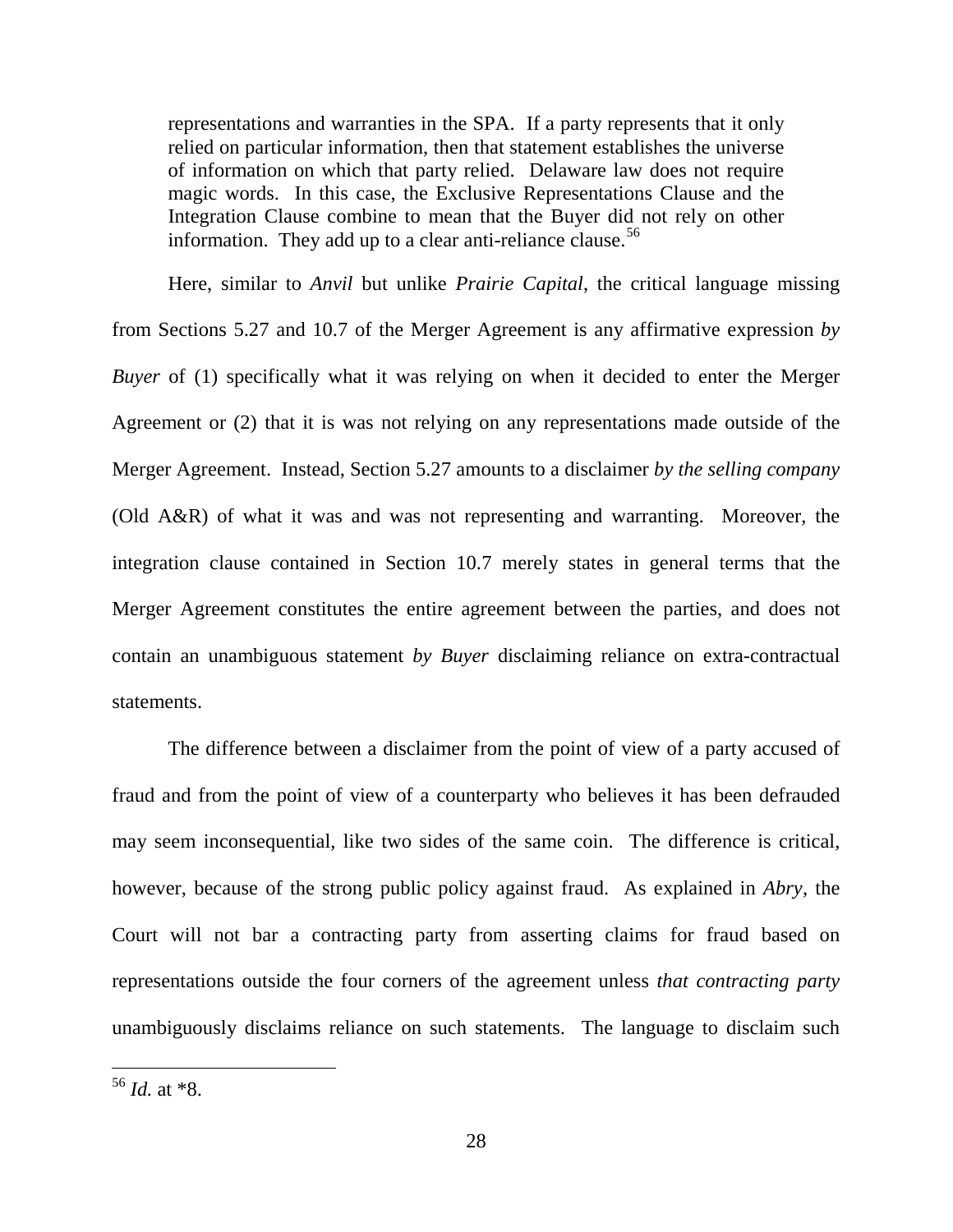reliance may vary, as the Court noted in *Prairie Capital*, [57](#page-30-0) but the disclaimer must come from the point of view of the aggrieved party (or all parties to the contract) to ensure the preclusion of fraud claims for extra-contractual statements under *Abry* and its progeny. Because the language of Section 5.27 and 10.7 of the Merger Agreement does not contain this type of unambiguous anti-reliance disclaimer by Buyer, those provisions are not sufficient to preclude its common law fraud claim relating to the Pre-Merger Materials.

Finally, attempting to reconcile this case with *Abry*, the Securityholders assert that Section 5.27 of the Merger Agreement closely tracked the agreement at issue there because the *seller* in that case disclaimed making any contractual representations. [58](#page-30-1) This argument is meritless. The Securityholders glaringly overlook a separate provision in *Abry* in which the *buyer* expressly agreed that it was not relying on any representations outside of the agreement:

*Acquiror* acknowledges and agrees that neither the Company nor the Selling Stockholder has made any representation or warranty, express or implied, as to the Company or any Company Subsidiary or as to the accuracy or completeness of any information regarding the Company or any Company Subsidiary furnished or made available to Acquiror and its representatives, except as expressly set forth in this Agreement . . . and neither the Company nor the Selling Stockholder shall have or be subject to any liability to Acquiror or any other Person resulting from the distribution to Acquiror, or Acquiror's use or reliance on, any such information or any information, documents or material made available to acquirer in any "data rooms," "virtual data rooms," management presentations or in any other

<span id="page-30-0"></span> $57$  2015 WL 7461807, at  $*9$  ("Language is sufficiently powerful to reach the same end by multiple means, and drafters can use any of them to identify with sufficient clarity the universe of information on which the contracting parties relied.").

<span id="page-30-1"></span><sup>58</sup> *See* Countercl. Defs.' Reply Br. Supp. Mot. to Dismiss 26-27 n.10 (quoting Section 3.23 of the stock purchase agreement in *Abry*).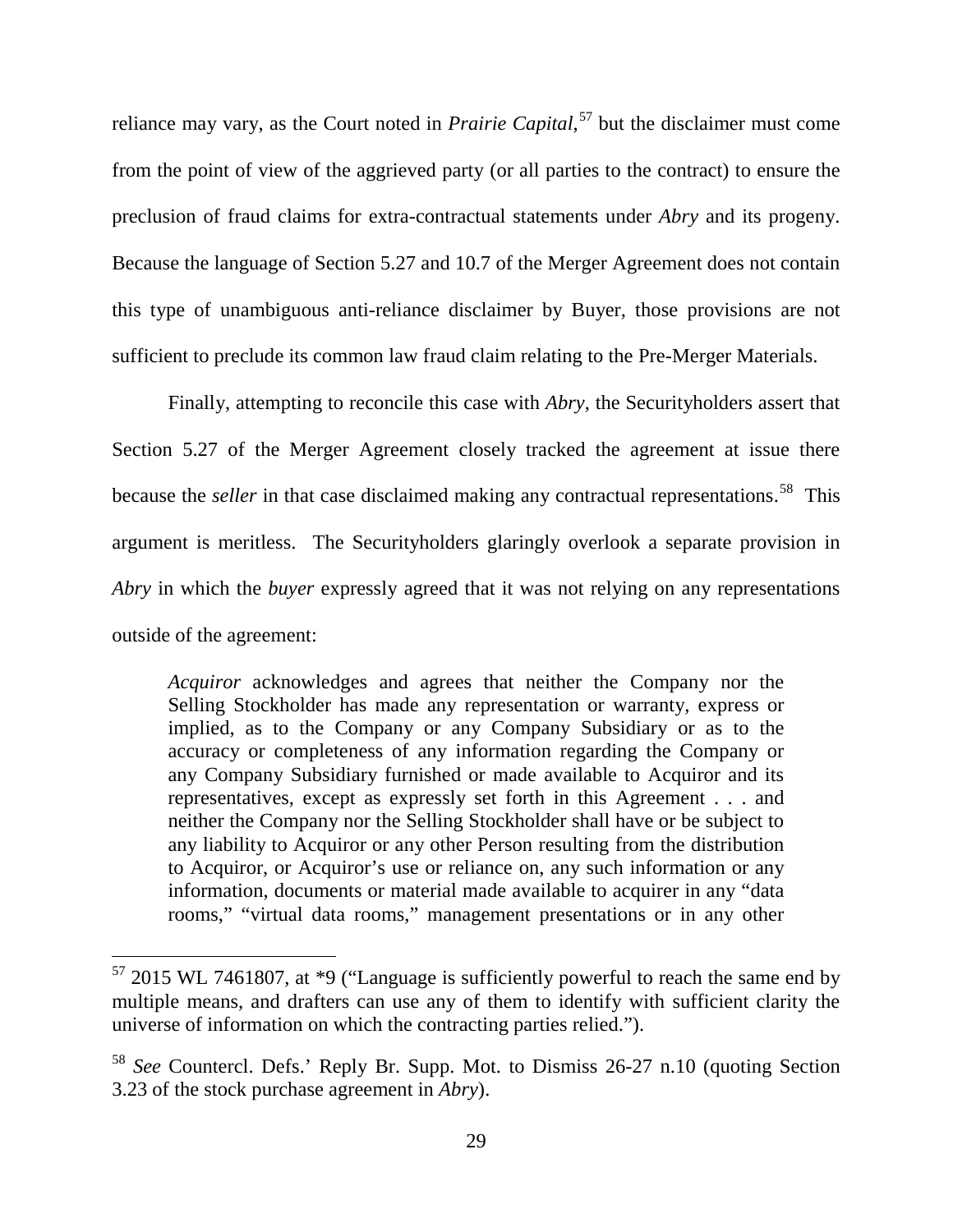form in expectation of or in connection with, the transactions contemplated hereby. $59$ 

The above-quoted clause was the "critical provision" in *Abry* because it operated to "define what information the Buyer relied upon in deciding to execute the Agreement" and, "[b]y its plain terms, the Buyer promised that neither the Company nor the Seller had made any representation or warranty as to the accuracy of any information about the Company except as set forth in Agreement itself."[60](#page-31-1) Indeed, because of the potency of this provision, the buyer in *Abry* did not seek relief based on extra-contractual representations but instead amended its complaint "to premise its claims solely upon alleged misrepresentations of fact that are represented and warranted in the Stock Purchase Agreement itself."<sup>61</sup> This kind of affirmative disclaimer from the point of view of Buyer is the critical piece that is missing in this case.<sup>62</sup> Accordingly, the motion to dismiss Count III is denied.

# **3. Count IV of the Counterclaim Fails to State a Claim for Unilateral Mistake**

In Count IV of its Counterclaim, A&R seeks to rescind the Merger Agreement based on its alleged unilateral mistake. Rescission of a transaction because of a unilateral mistake is an extraordinary remedy. It is only available under Delaware law when a party

<span id="page-31-0"></span><sup>59</sup> *Abry*, 891 A.2d at 1041 (emphasis added).

<span id="page-31-1"></span><sup>60</sup> *Id.*

<span id="page-31-2"></span><sup>61</sup> *Id.*

<span id="page-31-3"></span><sup>62</sup> Because the other cases on which the Securityholders rely were considered in *Abry*, which defines the operative standard, it is not necessary to consider them separately.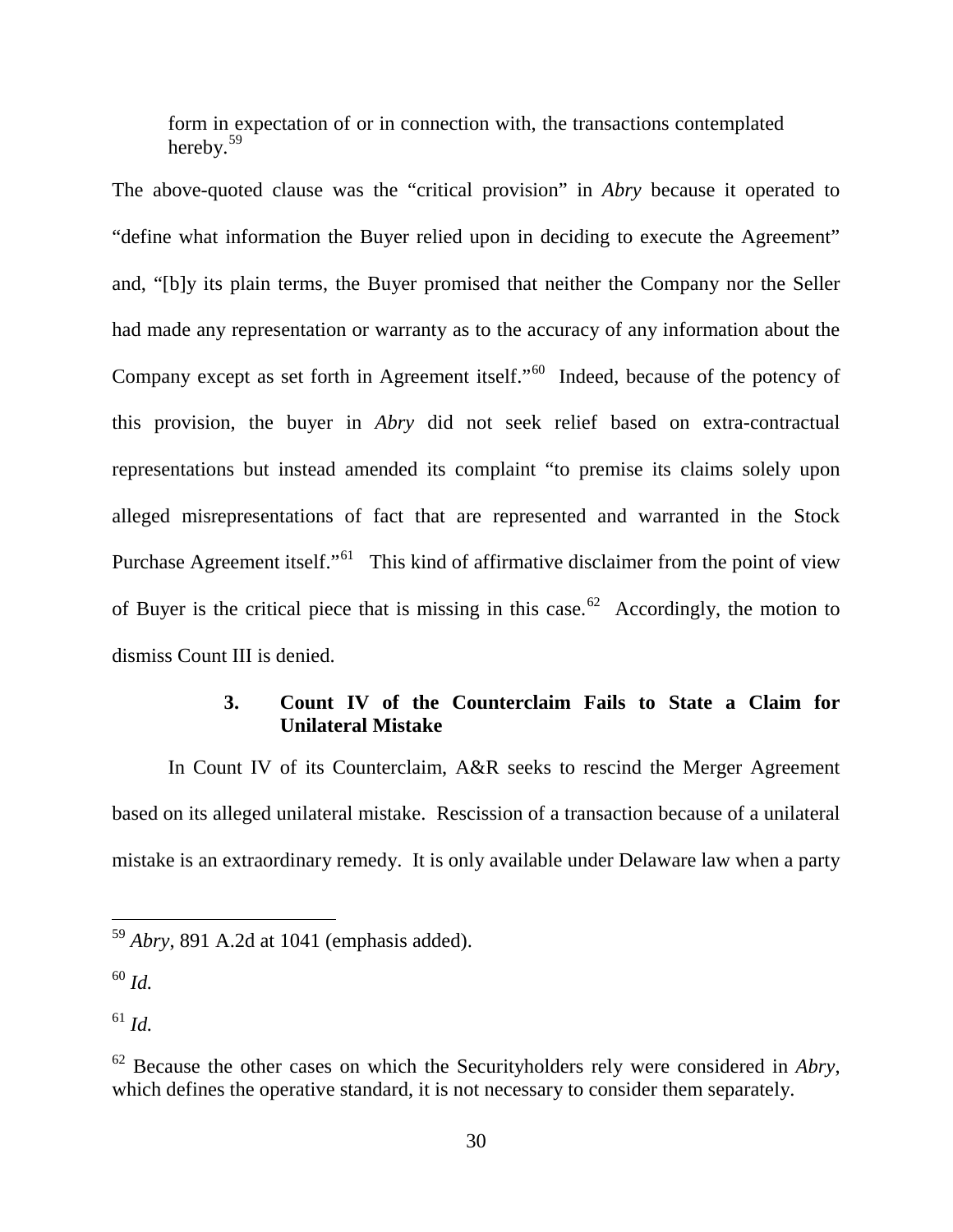can demonstrate that "(1) the enforcement of the agreement would be unconscionable; (2) the mistake relates to the substance of the consideration; (3) the mistake occurred regardless of the exercise of ordinary care; and (4) it is possible to place the other party in the status quo."<sup>63</sup> Count IV fails to state a claim for relief because A&R has failed to plead facts demonstrating that enforcement of the Merger Agreement would be unconscionable, and because it would not be possible to return the parties to the status quo over three years after the closing.

# **a. Enforcement of the Merger Agreement Would Not Be Unconscionable**

When analyzing unconscionability under Delaware law, "[t]he traditional test is this: a contract is unconscionable if it is such as no man in his senses and not under delusion would make on the one hand, and as no honest or fair man would accept, on the other."[64](#page-32-1) As then-Vice Chancellor Strine noted in *Progressive*, "[t]he doctrine of unconscionability is sparingly used in the law  $\dots$ ."<sup>65</sup> Continuing, he explained:

For a contract clause to be unconscionable, its terms must be so one-sided as to be oppressive. Put another way, unconscionability has generally been recognized to include an absence of meaningful choice on the part of one of the parties together with contract terms which are unreasonably favorable to the other party. Courts have been reluctant to apply the doctrine, recognizing among other things that the parties' bargaining power will

<span id="page-32-0"></span><sup>63</sup> *In re ENSTAR Corp.*, 604 A.2d 404, 411 (Del. 1992) (citing 13 Williston on Contracts § 1573 (3d ed. 1970)), *overruled on other grounds by Scion Breckenridge Managing Member, LLC v. ASB Allegiance Real Estate Fund*, 68 A.3d 665 (Del. 2013).

<span id="page-32-1"></span><sup>64</sup> *Tulowitzki v. Atl. Richfield Co.*, 396 A.2d 956, 960 (Del. 1978) (internal quotation marks omitted).

<span id="page-32-2"></span><sup>65</sup> 2002 WL 1558382, at \*2 (Del. Ch. July 9, 2002).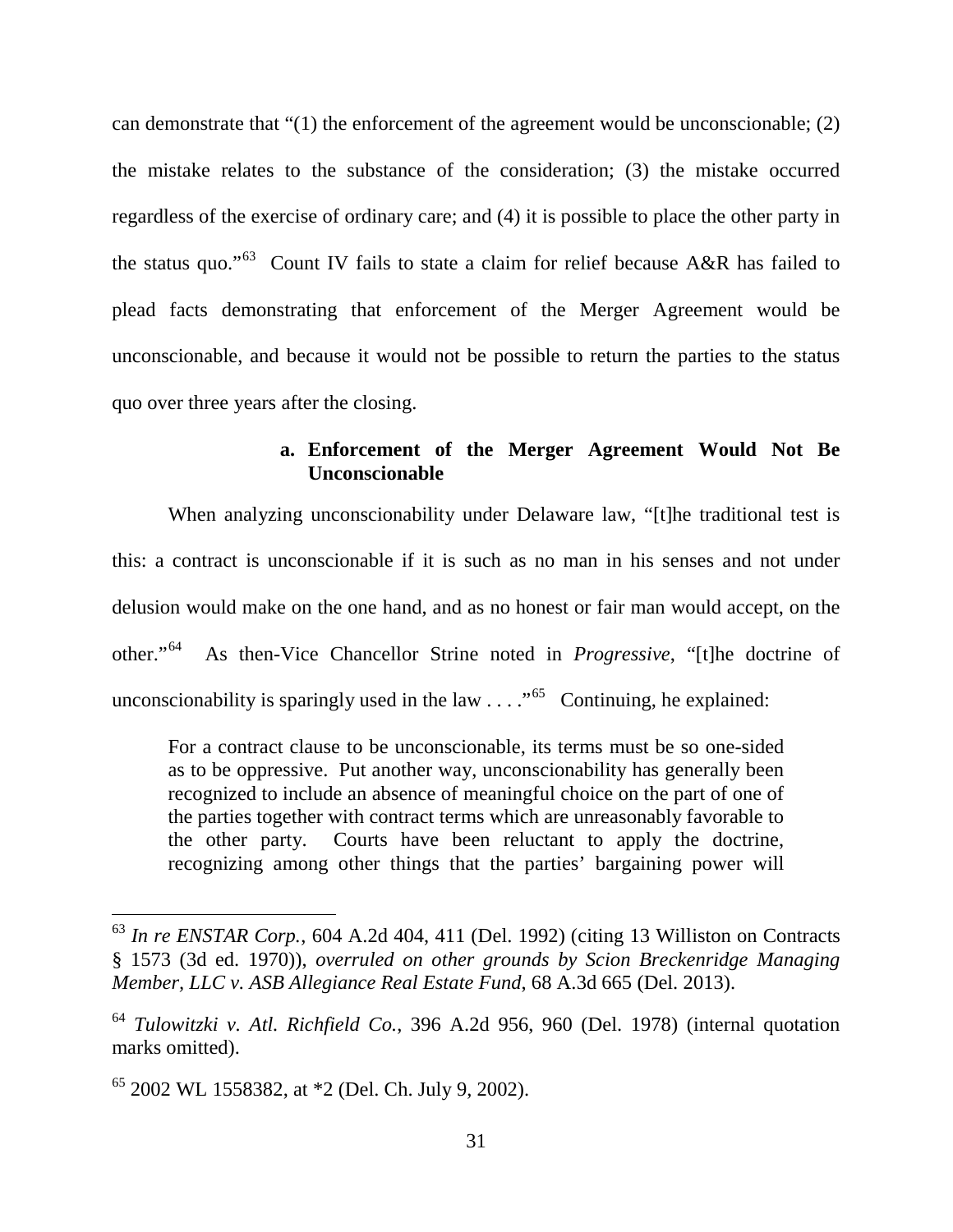rarely be equal. Further, courts are particularly reluctant to apply the doctrine in favor of sophisticated corporations.<sup>[66](#page-33-0)</sup>

Here, sophisticated parties engaged in arm's-length negotiations over the terms of the Merger Agreement.<sup>[67](#page-33-1)</sup> It is not alleged, nor would it be credible to suggest, that the Securityholders wielded such overwhelming bargaining power as to present Mason Wells, a private equity firm, with an absence of meaningful choice. Assuming all of its allegations to be true, Buyer may have vastly overpaid for Old A&R, but a dispute over price alone—even a substantial one—is not grounds for finding an agreement between sophisticated parties to be unconscionable.<sup>[68](#page-33-2)</sup>

A&R relies on two cases for the proposition that "a sale is unconscionable if the buyer grossly overpays."[69](#page-33-3) First, A&R characterizes *In Re ENSTAR Corp.* as a case where "a buyer's paying approximately double the value of what it purchased meant that 'enforcement of the parties' agreement would be unconscionable.'"[70](#page-33-4) In *ENSTAR*,

<span id="page-33-0"></span><sup>66</sup> *Id.* at \*11 (citing Farnsworth on Contracts § 4.28 (2d ed. 2000)) (internal quotation marks and modifications omitted).

<span id="page-33-1"></span><sup>67</sup> *See, e.g.*, Tr. of Oral Arg. at 97 (Nov. 16, 2015) (counsel for A&R: "We had sophisticated parties here. These weren't mom-and-pop operations."); *id* at 187 (counsel for FdG Logistics: ". . . let's start with the fact that the merger agreement is an agreement between sophisticated parties . . .").

<span id="page-33-2"></span><sup>68</sup> *See, e.g.*, *Bryant v. Way*, 2012 WL 1415529, at \*12 (Del. Super. Apr. 17, 2012) ("Here, both parties are real estate brokers and former partners. There is no disparity in bargaining power. There is nothing unreasonable about the memorandum. While the date discrepancy has resulted in a dispute over a substantial sum, the financial implications alone do not make the agreement unreasonable.")

<span id="page-33-3"></span> $69$  A&R's Ans. Br. Opp'n Mot. to Dismiss 44.

<span id="page-33-4"></span><sup>70</sup> *Id.* at 44 (quoting *In Re ENSTAR*, 604 A.2d at 413).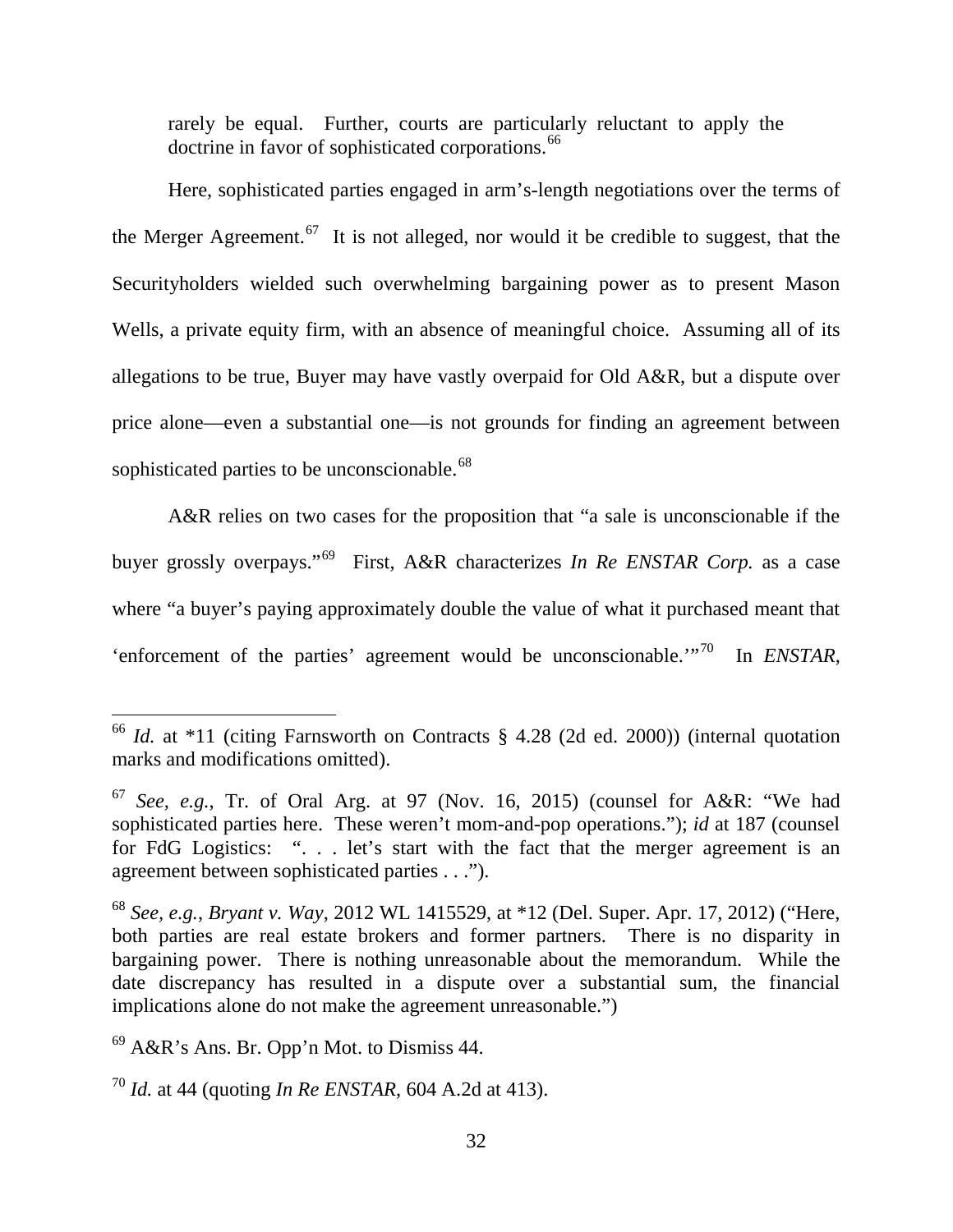however, it was not the price discrepancy that the Court found unconscionable, but rather the fact that sellers of securities mistakenly were "being paid for the value of their shares twice."<sup>[71](#page-34-0)</sup> The other case on which A&R relies involved an overpayment in an appraisal action based on "two computational errors, which caused the Court to overstate the fair value of the shares by \$2.27 per share."<sup>[72](#page-34-1)</sup> The Court sensibly found that "[d]efendants are only entitled to the *fair value* determined by the Court, not an inflated value based on miscalculations."<sup>[73](#page-34-2)</sup>

Neither of the cases on which Buyer relies is remotely similar to the situation here. Based on the facts alleged in the Counterclaim, it is not reasonably conceivable that A&R can demonstrate that it would be unconscionable to enforce the Merger Agreement.

#### **b. Rescission Would Not Be Feasible**

Count IV also fails to state a claim for relief because it would not be possible in my view to return the parties to the status quo. "[T]he ordinary rule is that it is impractical to unwind a consummated merger.<sup> $7^{74}$ </sup> As this Court stated in *Winston v. Mandor*, when assessing the feasibility of rescission:

<span id="page-34-0"></span><sup>&</sup>lt;sup>71</sup> *In Re ENSTAR*, 604 A.2d at 413 ("[E]nforcement of the parties' agreement would be unconscionable because it would result in the Belzbergs being paid for their shares twice, a result which even the Belzbergs do not advocate.").

<span id="page-34-1"></span><sup>72</sup> *Am. Bottling Co. v. Crescent/Mach I P'rs, L.P.*, 2009 WL 3290729, at \*1 (Del. Super. Sept. 30, 2009).

<span id="page-34-2"></span><sup>73</sup> *Id.* at \*4.

<span id="page-34-3"></span><sup>74</sup> *Goodwin v. Live Entm't, Inc.*, 1999 WL 64265, at \*6 n.3 (Del. Ch. Jan. 25, 1999), *aff'd*, 741 A.2d 16 (Del. 1999).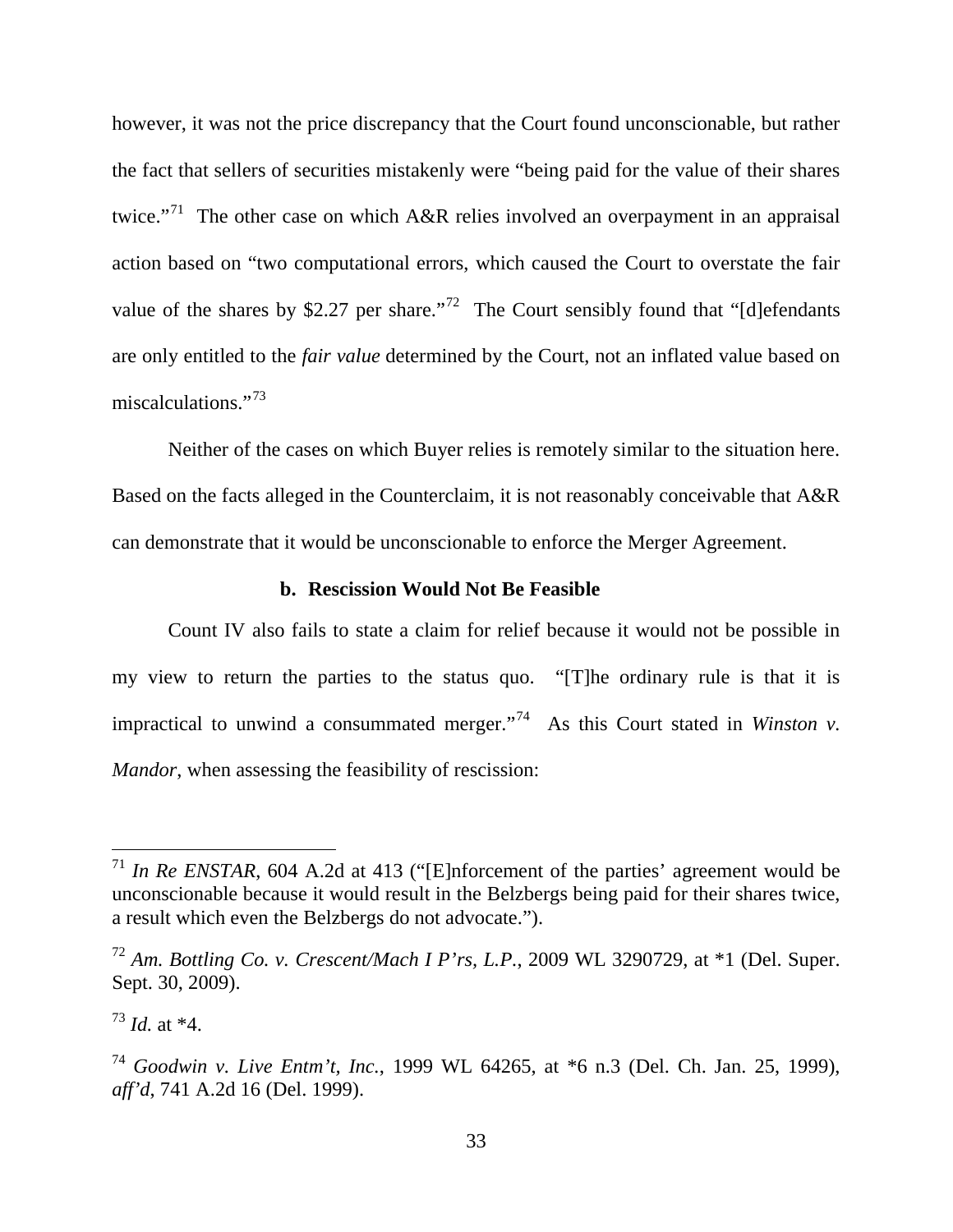Two factors must go into the analysis: 1) the current circumstances of the challenged transaction, and 2) whether, the plaintiff would be unfairly prejudiced in some way by determination at this early stage of litigation, that he is foreclosed from obtaining a particular form of relief. Consideration of the first factor necessarily includes, among others, the time elapsed since completion of the challenged transaction; the complexity of that transaction, and thus the difficulty of undoing it; whether the transaction involves publicly traded securities and the percentage and number of such shares in public hands; possible unfair prejudice to the defendant(s) if the transaction were rescinded. The second factor is a relatively straightforward inquiry: Assuming plaintiff were to prevail on all of the claims as alleged in the complaint, would plaintiff be unfairly prejudiced in some way by relegation to a monetary equivalent (*i.e.* rescissory damages) rather than the equitable relief originally sought.<sup>[75](#page-35-0)</sup>

Examining the first factor, the current circumstances of the challenged transaction weigh decisively against the feasibility of rescission. To start, A&R did not seek rescission until about 22 months after the merger closed. Over three years have now passed since the closing, which is a lifetime in the operation of a business.<sup>76</sup> During that period, Buyer relocated the company's headquarters, replaced the entire management team, and sold the tank wash in Joliet, Illinois, which features prominently in Buyer's allegations of fraud.<sup>77</sup> Unwinding the merger would be unduly complicated due to these and other changes A&R has made since taking over the company. Put differently, if forced to return the merger consideration and to retake ownership of the Trucking Company, the Securityholders would own a company fundamentally different from the one they sold over three years ago.

<span id="page-35-0"></span><sup>75</sup> 710 A.2d 831, 833-34 (Del. Ch. 1996).

<span id="page-35-1"></span><sup>76</sup> The Court in *Winston* found that the passage of "one full year . . . weigh[ed] against undoing the transactions." *Id.* at 834.

<span id="page-35-2"></span><sup>77</sup> Counterclaim ¶¶ 8, 53-55, 258, 484.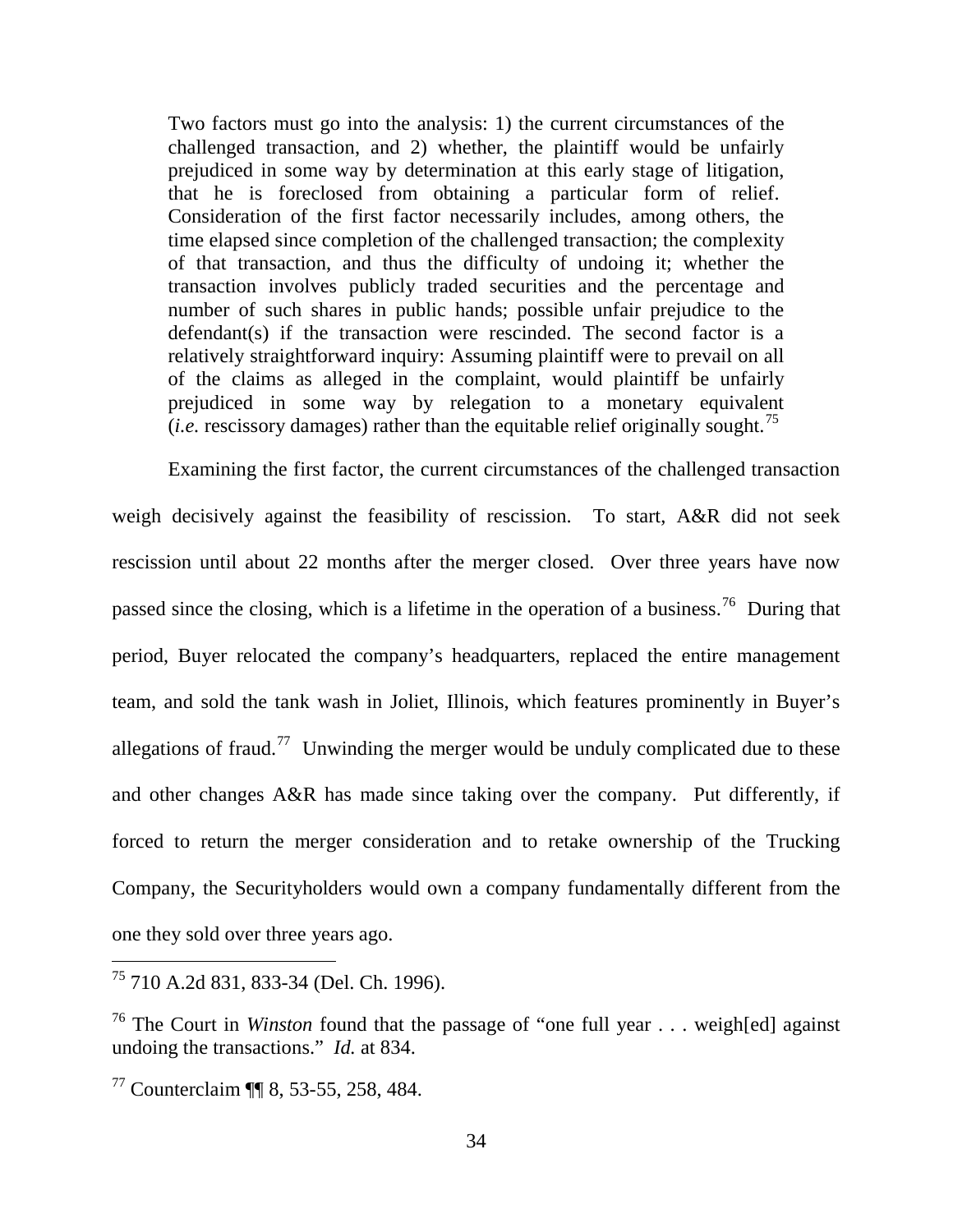As to the second *Winston* factor, an award of money damages would not unduly prejudice A&R if it prevails on its fraud claims. In fact, A&R's Counterclaim explicitly seeks damages as an alternative to rescission.<sup>[78](#page-36-0)</sup> If A&R proves its fraud claims, moreover, the amount of damages it may recover is not limited under the Merger Agreement, which carves out from the indemnification cap losses arising in respect of "fraud or intentional breach."[79](#page-36-1) Given A&R's ability to recover an uncapped amount of damages if it can prove its fraud claims, it would not suffer unfair prejudice by the absence of a rescission remedy.

Finally, A&R argues it is inappropriate to rule out the feasibility of rescission on a motion to dismiss. I disagree. This Court has not hesitated to make this call on a motion to dismiss where, as here, it is apparent that the remedy of rescission would "be impracticable and the dismissal of that remedy in light of the requested alternatives, not unfairly prejudicial."<sup>[80](#page-36-2)</sup> Here, I "can conceive of no possible circumstance in which I would rescind the Merger,"<sup>[81](#page-36-3)</sup> which closed more than three years ago. Accordingly, Count IV of the Counterclaim is dismissed for this reason as well as A&R's failure to plead facts demonstrating that enforcement of the Merger Agreement would be unconscionable.

<span id="page-36-0"></span><sup>78</sup> *Id.* at 182(c). *See also* Tr. of Oral Arg. at 184 (Nov. 16, 2015).

<span id="page-36-1"></span><sup>&</sup>lt;sup>79</sup> Merger Agreement § 9.3(D).

<span id="page-36-2"></span><sup>80</sup> *Winston v. Mandor*, 710 A.2d 831, 832-35 (Del. Ch. 1996) (granting motion to dismiss rescission claim); *see also RGC Int'l Investors, LDC v. Greka Energy Corp.*, 2000 WL 1706728, at \*16 n.59 (Del. Ch. Nov. 8, 2000) (Strine, V.C.) (same).

<span id="page-36-3"></span><sup>81</sup> *RGC Int'l Investors*, 2000 WL 1706728 at \*16 n.59.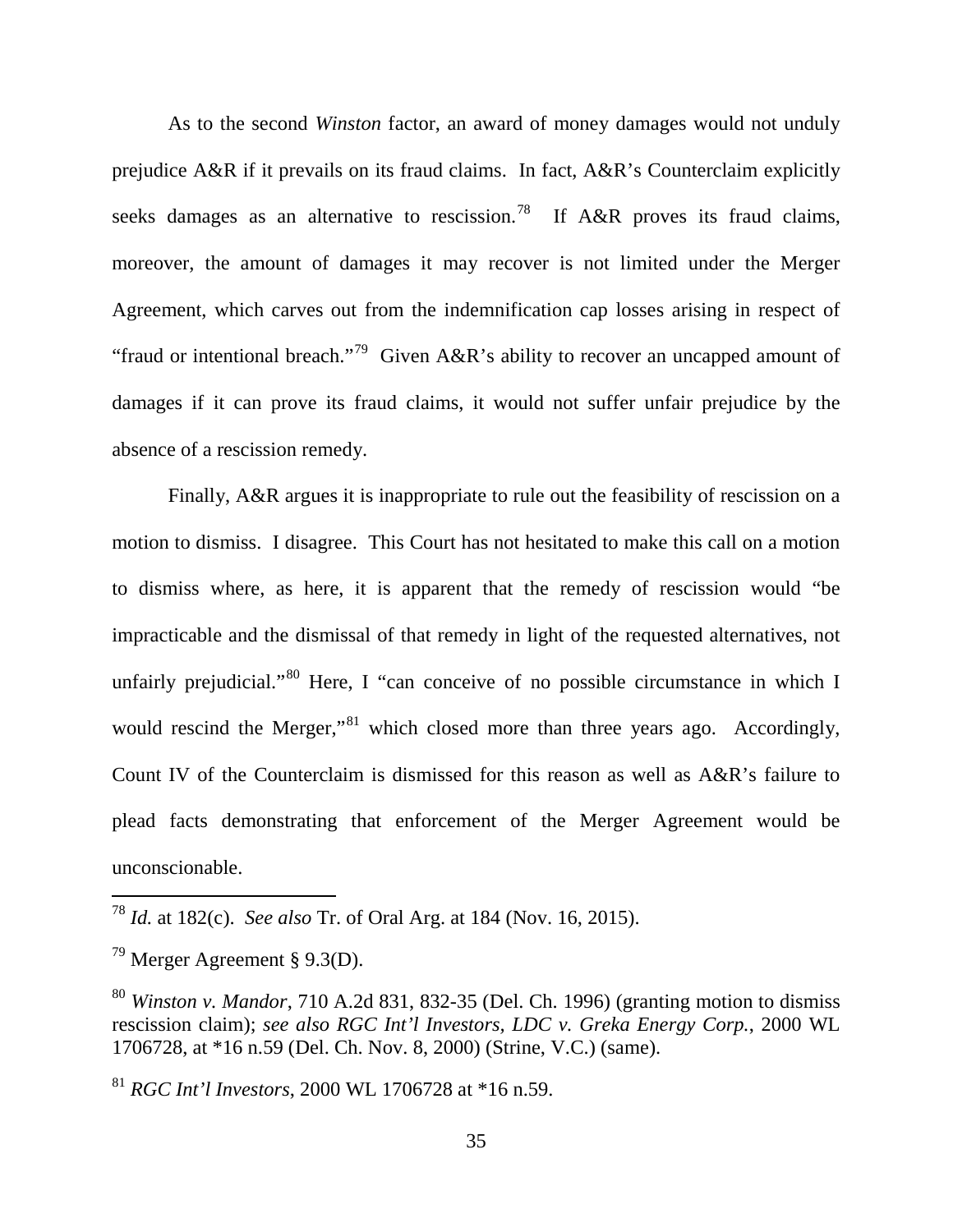#### **B. FdG Logistics' Motion for Summary Judgment**

The complaint that started this action asserts a single claim demanding that A&R promptly remit to FdG Logistics, as the Securityholders' Representative, the 2012 Tax Refund under Section 9.6(E) of the Merger Agreement, which governs the disposition of pre-closing tax refunds. FdG Logistics has moved for summary judgment on this claim. This motion is straightforward.

Under Court of Chancery Rule 56(c), summary judgment "shall be rendered forthwith if the pleadings, depositions, answers to interrogatories and admissions on file, together with the affidavits, if any, show that there is no genuine issue as to any material fact and that the moving party is entitled to a judgment as a matter of law." The evidence must be viewed in the light most favorable to the non-moving party, and summary judgment is warranted only where no rational trier of fact would fail to find that the moving party is entitled to judgment.<sup>[82](#page-37-0)</sup>

Section 9.6(E) of the Merger Agreement plainly states that any tax refunds received after closing for pre-closing periods are the "property" of the Securityholders and that they should be paid "promptly" to the Securityholders' Representative on behalf of the Securityholders. When "a writing is plain and clear on its face, *i.e.* its language conveys an unmistakable meaning, the writing itself is the sole source for gaining an

<span id="page-37-0"></span><sup>82</sup> *See Cerberus Int'l, Ltd. v. Apollo Mgmt., L.P.*, 794 A.2d 1141, 1150-51 (Del. 2002) ("[T]he judge as gate-keeper merely considers whether the finder of fact could come to a rational conclusion either way . . . .").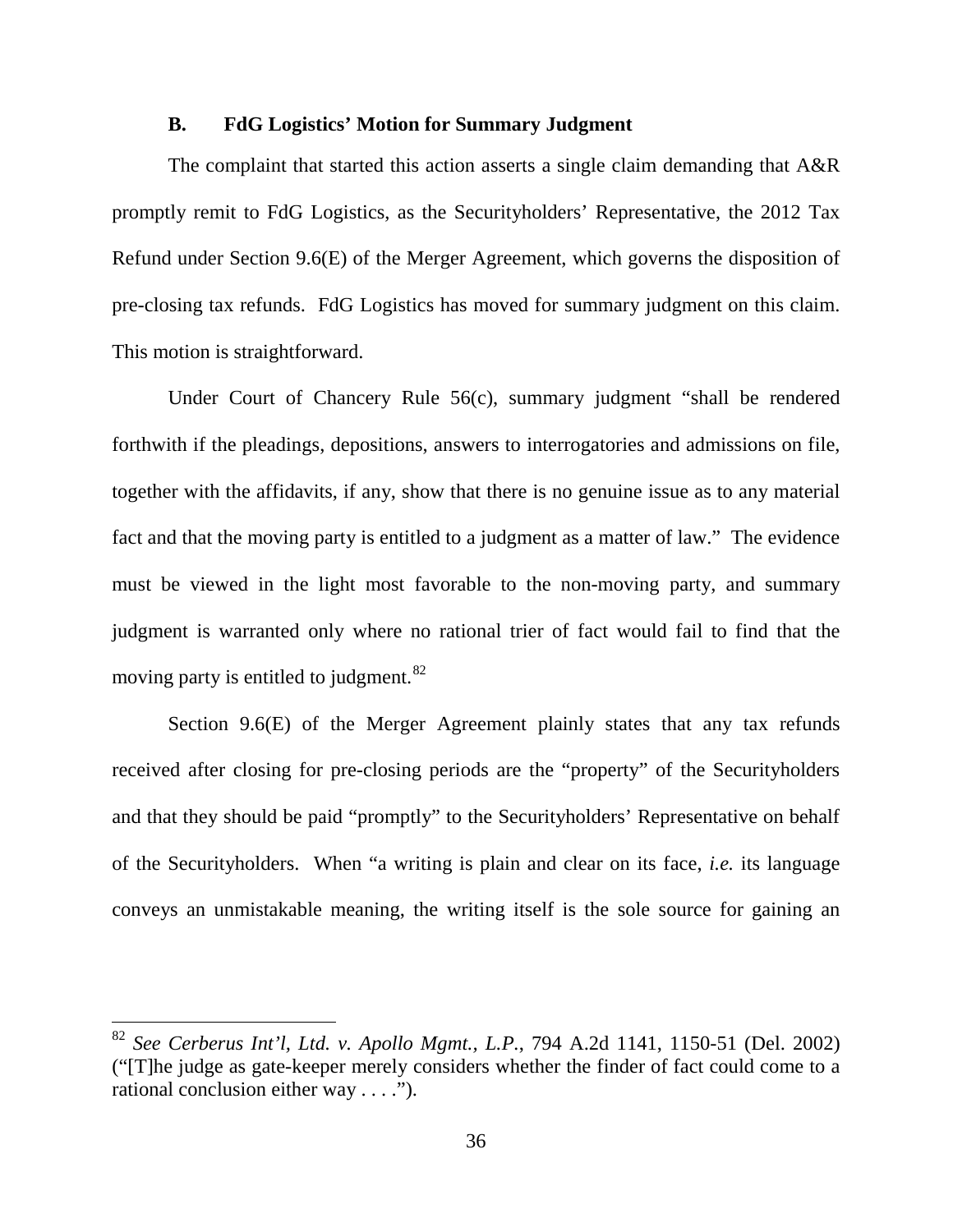understanding of intent."<sup>[83](#page-38-0)</sup> A&R does not contend that Section 9.6(E) is ambiguous in any respect.

There also is no dispute as to any material fact concerning the 2012 Tax Refund. A&R admits that A&R's 2012 federal and state tax returns relate to pre-closing tax periods, that A&R has received \$2,080,650 in refunds in connection with those filings, and that it has not remitted those refunds to FdG Logistics as the Securityholders' Representative.<sup>84</sup> Based on a straightforward application of these undisputed facts and the plain language of the contract, A&R has breached Section 9.6(E) of the Merger Agreement by refusing to pay over the 2012 Tax Refund to FdG Logistics as the Securityholders' Representative.

Unable to identify any ambiguity in the text of Section 9.6(E) or any genuine issue of material fact, <sup>[85](#page-38-2)</sup> A&R opposes the entry of summary judgment based on its demand for rescission, which it seeks under the Delaware Securities Act and based on a unilateral

<span id="page-38-0"></span><sup>83</sup> *City Investing Co. Liquidating Trust v. Cont'l Cas. Co.*, 624 A.2d 1191, 1198 (Del. 1993) (citing *Citadel Hldgs. Corp. v. Roven*, 603 A.2d 818, 822 (Del. 1992).

<span id="page-38-1"></span><sup>84</sup> Answer ¶¶ 17-18, 21.

<span id="page-38-2"></span> $85$  In opposition to the summary judgment motion, A&R submitted an affidavit under Court of Chancery Rule 56(f) in which it asserts that discovery "is in the early stages" and "Buyer does not have access to many of the facts needed to flesh out its counterclaims, or the corresponding defenses to plaintiff's claims." The affidavit describes the need for discovery to support A&R's fraud claims and is not relevant to FdG Logistics' claim for summary judgment on the 2012 Tax Refund. Thus, I decline to deny the motion for summary judgment based on this affidavit. *See Intrepid Invs., LLC v. Selling Source, LLC*, 2015 WL 6157318, at \*4 (Del. Ch. Oct. 20, 2015) ("Because discovery within the context of Rule 56(f) would not be material to the Court's summary judgment decision, Intrepid's motion for relief under that rule is denied . . . .").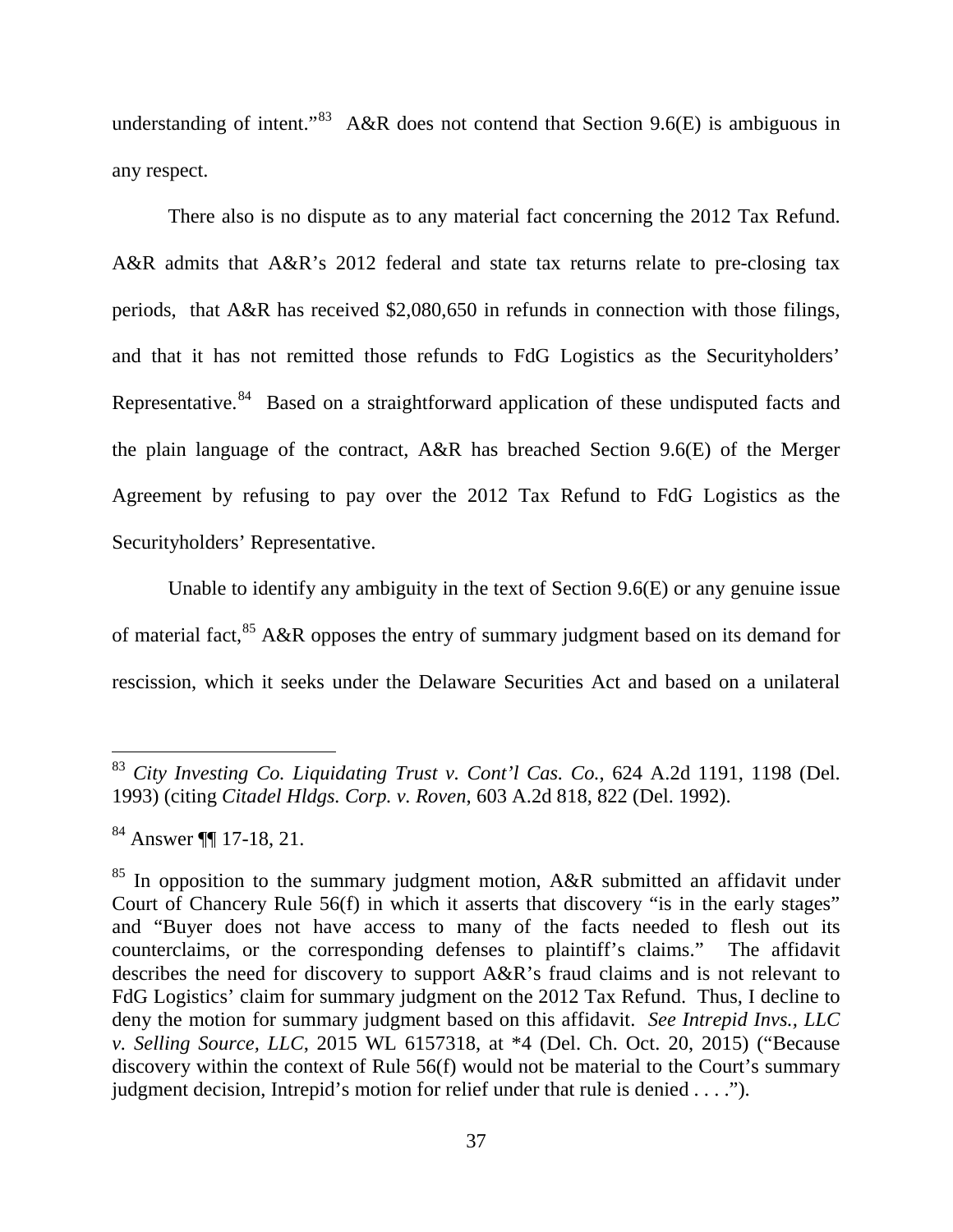mistake. According to A&R, if the Merger Agreement were rescinded, A&R would owe no contractual obligation to remit the 2012 Tax Refund to the Securityholders' Representative.<sup>86</sup> A&R also argues that, even if it could not obtain rescission under the Delaware Securities Act, FdG Logistics would not be entitled to summary judgment as long as A&R can establish any right to relief under the Act. That is because the Delaware Securities Act provides that "[n]o person who has made or engaged in the performance of any contract in violation of any provision of this chapter . . . may base any suit on the contract."<sup>[87](#page-39-1)</sup> In short, all of the grounds  $A\&R$  advances to defeat the motion for summary judgment depend on the viability of its claims under the Delaware Securities Act and for rescission based on a unilateral mistake. Because I have concluded that A&R fails to state a claim for relief on both of those grounds, A&R has no defense to FdG Logistics' motion and summary judgment will be entered in FdG Logistics' favor.

As part of its summary judgment motion, FdG Logistics requests the entry of a partial final judgment under Court of Chancery Rule 54(b) so that it may receive the payment for the 2012 Tax Refund now and not have to wait until the remaining claims in this case have been adjudicated. A&R counters that an interlocutory payment to FdG Logstics would be inappropriate because the damages A&R seeks in its Counterclaim far exceed the amount of the 2012 Tax Refund. According to A&R, it "rarely makes sense

<span id="page-39-0"></span><sup>&</sup>lt;sup>86</sup> There is no equity in this argument. Even if the merger were rescinded,  $A\&R$  still would have no right to the 2012 Tax Refund because, in that event, the refund would belong to Old A&R, the ownership of which would return to the Securityholders.

<span id="page-39-1"></span><sup>87</sup> 6 *Del. C.* § 73-605(f).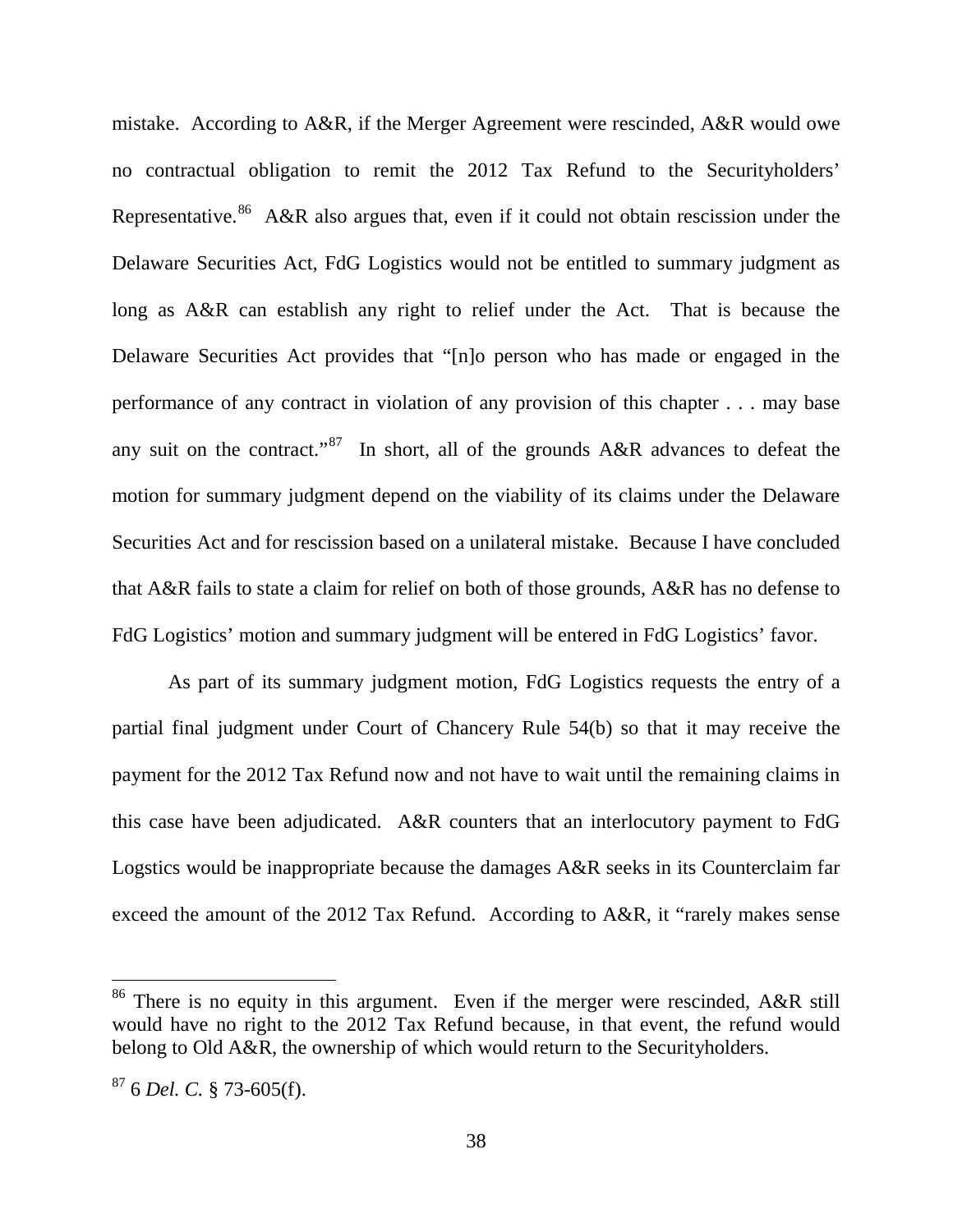to order *payment* on a smaller claim until it is known whether it will be swallowed up by a larger one."[88](#page-40-0) A&R grounds this argument on what it describes as "principles of offset—and of common sense,"[89](#page-40-1) rather than citing any binding authority mandating the result it seeks.

The flaw in A&R's argument is that it cannot be squared with the plain language of the Merger Agreement. As discussed above, Section 9.6(E) of the Merger Agreement expressly provides that A&R "shall promptly pay" pre-closing tax refunds to the Securityholders' Representative. A&R, a sophisticated contracting party, could have bargained for the right to delay payment of the tax refunds pending the resolution of its indemnification or other claims arising out of Merger Agreement. It did not do so. To the contrary, it agreed when it signed the Merger Agreement to "promptly" remit preclosing tax refunds to the Securityholders' Representative while simultaneously agreeing that \$10.4 million of the merger price would be withheld and placed in an escrow account as security for indemnification claims.<sup>[90](#page-40-2)</sup> It would be inappropriate to rewrite the unambiguous terms of the Merger Agreement governing pre-closing tax refunds to have it serve A&R's current strategic interests in delaying payment of an obligation that is now owed.[91](#page-40-3) 

<span id="page-40-0"></span><sup>88</sup> A&R's Ans. Br*.* Opp'n Mot. Summ. J. 28.

<span id="page-40-1"></span><sup>89</sup> *Id.* at 27.

<span id="page-40-2"></span><sup>90</sup> Merger Agreement §§ 2.13(B)(5), 9.5.

<span id="page-40-3"></span><sup>91</sup> *See Fletcher Int'l, Ltd. v. Ion Geophysical Corp.*, 2011 WL 1167088, at \*5 (Del. Ch. Mar. 29, 2011) ("Fletcher, a sophisticated contracting party, could have bargained for the